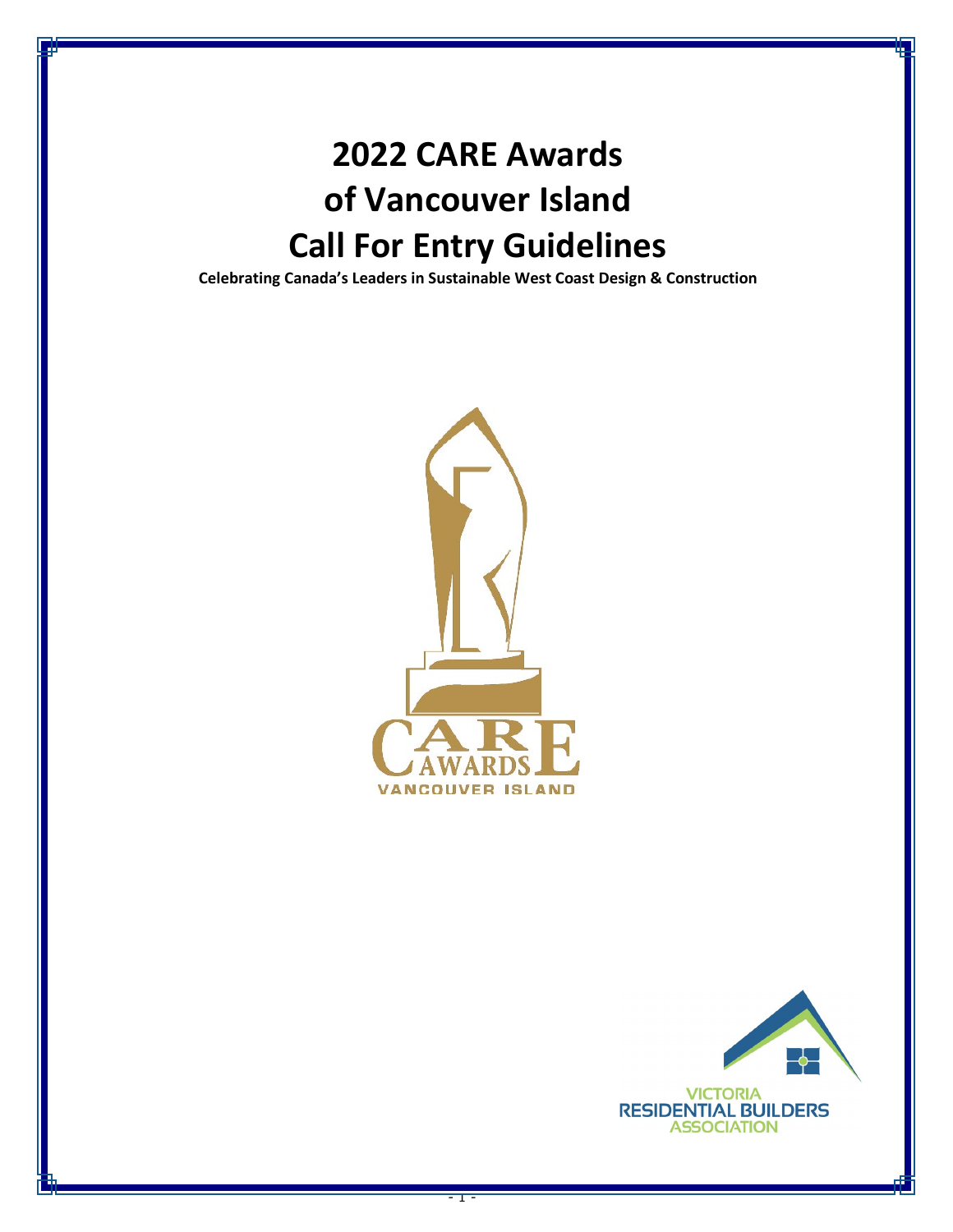## **2022 CARE AWARDS** OF VANCOUVER ISLAND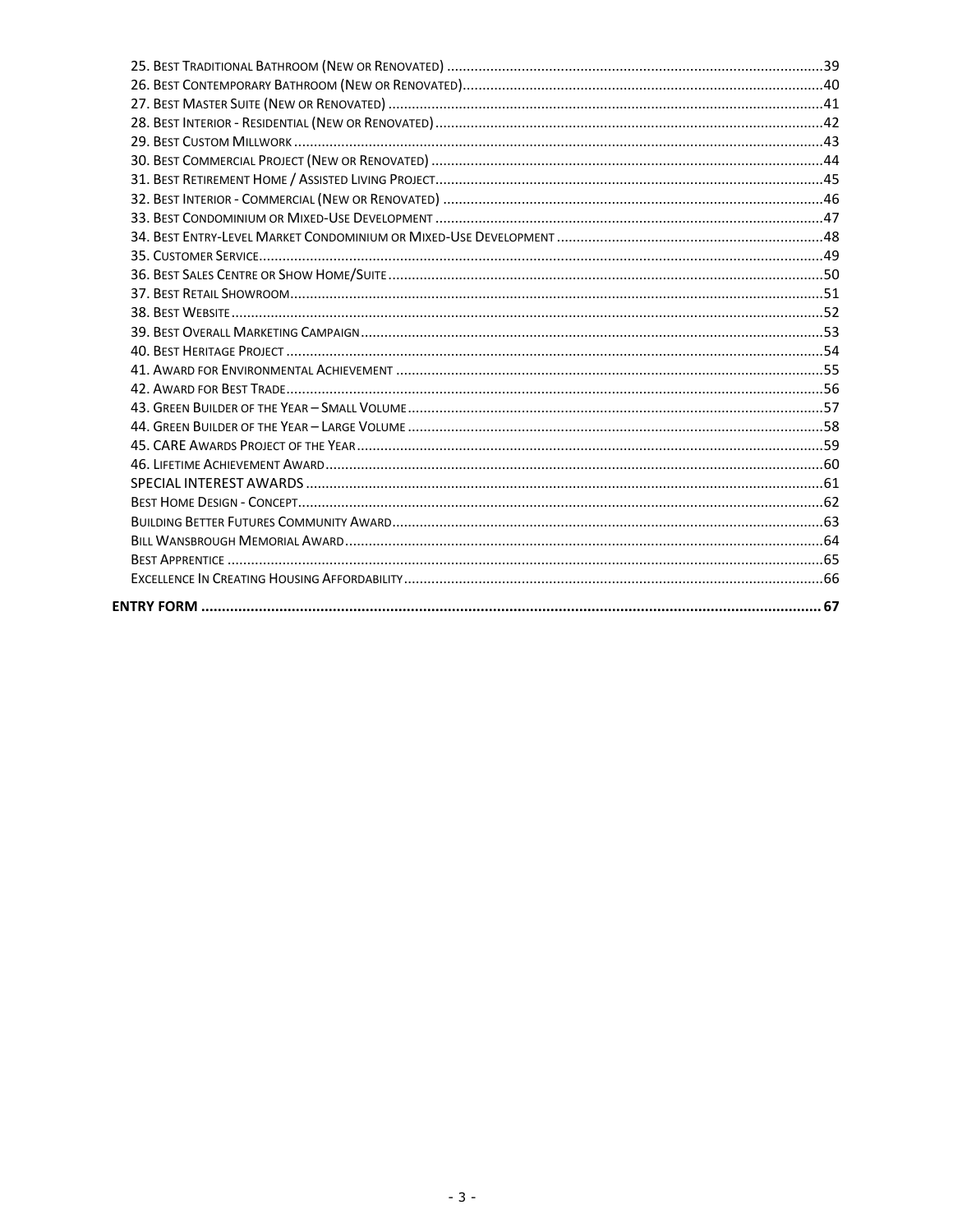## **2022 CARE AWARDS OF VANCOUVER ISLAND**



The Victoria Residential Builders Association extends an invitation to enter the 2022 CARE Awards celebrating Canada's leaders in sustainable West Coast design and construction.

The CARE Awards (Construction Achievements and Renovations of Excellence) recognize the winning efforts of Vancouver Island's professional builders, renovators, developers, architects, designers, interior designers, trades, and marketing professionals.

<span id="page-3-0"></span>Entries will be judged by an impartial panel of industry experts, selected for experience in their respective fields.

## **ENTRY DEADLINE**

**Monday, June 20, 2022 @ 4:00 pm**

## <span id="page-3-1"></span>**CALL FOR ENTRY GUIDELINES**

Please read the entire Call for Entry Guidelines. Entrants must agree to all terms and conditions.

For your convenience, VRBA has a list of professional photographers and writers familiar with the entry guidelines to prepare entries for our members. Visit [vrba.ca.](http://www.vrba.ca/)

## <span id="page-3-2"></span>**CARE AWARDS ENTRY FEE**

#### **Cost:**

All categories **except** Project of the year:

- \$295 (+GST) for each **PROJECT** *Your project can be entered into multiple categories, except Project of the Year, for one fee!*
- \$295 (+GST) to enter **Project of the Year** category.

**Entrants must be a member of VRBA, in good standing.**

<span id="page-3-3"></span>**Non-member entrants must apply for membership in the Victoria Residential Builders Association by April 30, 2022, and be approved for membership by June 15, 2022.**

## **ELIGIBLE ENTRIES**

- CARE Awards applicants must be a member in good standing of Victoria Residential Builders Association by June 15, 2022.
- CARE Awards Applicants that have been refused membership in VRBA are ineligible to enter the CARE Awards.
- **Only new submissions, not previously entered in other residential awards programs on Vancouver Island and region are eligible.** For more details, contact CARE Awards Manager Debra Edge *[admin@vrba.ca](mailto:admin@vrba.ca)*
- Projects and products built, renovated, developed, created and/or marketed for the period of May 1, 2019 – June 19, 2022 are eligible for the 2022 CARE Awards. A building permit must be in place for any pre-sale marketing.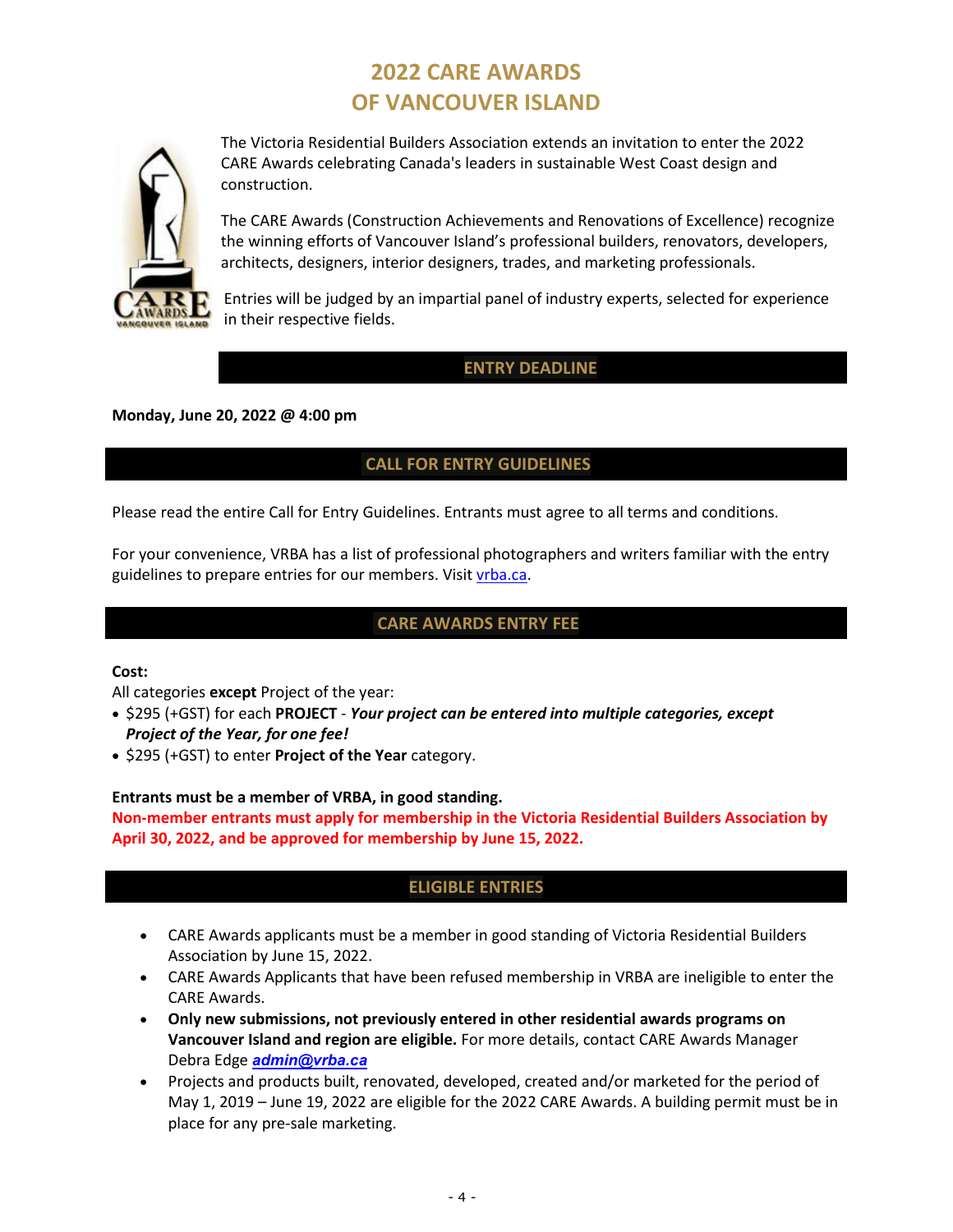

• Occupancy Permit dated May 1, 2019 - June 19, 2022. This additional year allows those who could not enter last year due to the pandemic enter this year. This may be reduced to a two year window next year.

- All submissions will be judged upon strict adherence to entry guidelines.
- **NO SITE VISITS WILL BE MADE.**
- Any **project** winning Silver or Gold in a specific category from the previous year is not eligible to enter this year's competition **in that category**. The exceptions are the Customer Service and Green Builder of the Year categories.
- Projects entered in one year may not be entered in subsequent years in other categories.
	- Eg Year 1 kitchen; year 2 best interior
- All projects must be on Vancouver Island, the Gulf Islands or the Sunshine Coast.
- Associate entrants may order silver/gold certificates and trophies following the event.
- All entries become property of the Victoria Residential Builders Association. VRBA reserves the right to use any or all materials for promotion of the CARE Awards of Vancouver Island. Due to the volume of entry material, VRBA is unable to return any of the materials submitted. We recommend that you keep a copy of submitted materials.

## **DEADLINE**

<span id="page-4-0"></span>Complete entry submissions must be delivered to the Victoria Residential Builders Association office no later than **4:00 pm** on **Monday, June 20, 2022**.

**NOTE:** The on-line entry form closes at noon on Monday, June 20, 2022. All remaining entry requirements, including fees, must be received no later than 4:00 pm, Monday, June 20, 2022. After completing the on-line entry form, send or deliver the remaining entry requirements to the VRBA office. **THERE WILL BE NO EXTENSIONS.** 



<span id="page-4-1"></span>**AWARDS GALA**

The 2022 CARE Awards will be presented in a live format unless Provincial Health Guidelines do not allow it. The awards date is to be confirmed.

## <span id="page-4-2"></span>**ENTRY PREPARATION**

#### <span id="page-4-3"></span>**1. General Submission Requirements**

- Each entry must include a completed Entry Form, Project Statement, and Entry fee.
- Depending on the category, the entry should also include: a USB flash drive with digital photos, colour photo print(s), floor plans, brochures, etc. that support the entry. Please note: If you are entering a project in more than one category, save all photos and project statements on one USB flash drive. Each project and category must be contained within its own folder on the USB flash drive and named appropriately. New for 2022 – all materials aside from the printed photo may be submitted via WeTransfer; DropBox or similar service.

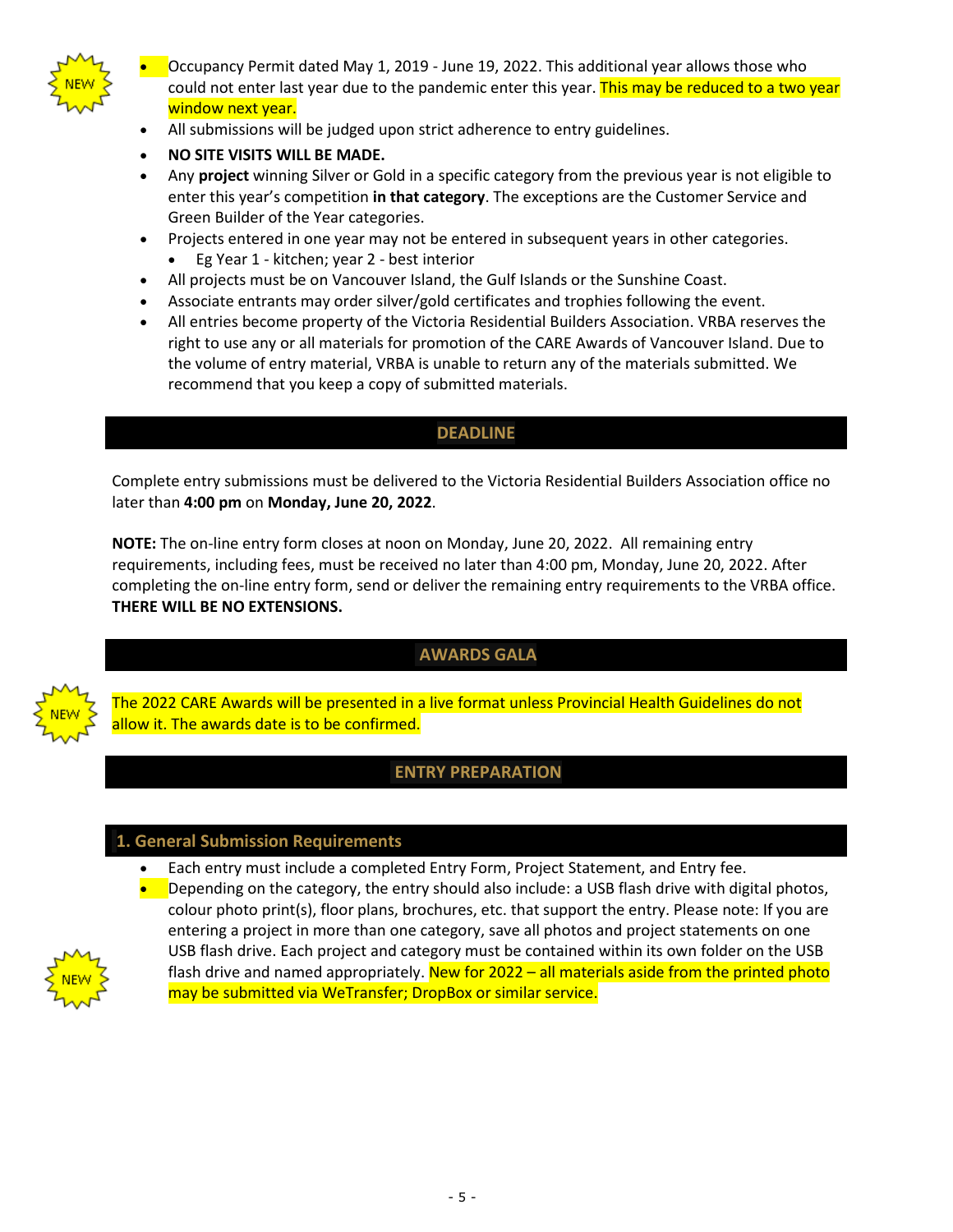#### • **Folder structure for materials:**



- **Do not include** any **subfolders** within the **category** folders. All materials relating to a category should be found in that category folder.
- All floor plans, site plans, brochures etc. may be submitted as jpg files or pdf files. No printed materials aside from the printed photos for gallery.
- Please submit one payment for all entry fees; add GST. Payments may be made via cheque; Visa; MasterCard; Interac; or e-transfer to [admin@vrba.ca.](mailto:admin@vrba.ca)
- Be sure to read the entry criteria carefully to ensure that all materials are included with the submission.
- All entries will be judged in the condition they are received.
- Incomplete entries are judged accordingly and may be, under the direction of the judges, discarded due to insufficient information and materials.
- Information will be printed **exactly as submitted** for press releases, certificates, and trophies, so be specific and accurate with company names, project name, etc. **Do not use clients' name or street name as project name.** Project names are published. This is for the protection of your clients' privacy.

## *Please note: only VRBA member companies will be recognized.*

**IMPORTANT NOTE:** In order to ensure the objectivity of the judging process, please remove all company and individual names and addresses from all submitted materials. Materials that are exceptions to this include brochures, marketing, and other pertinent materials in Categories 8, 9, 10, 30-39, 44 and 45.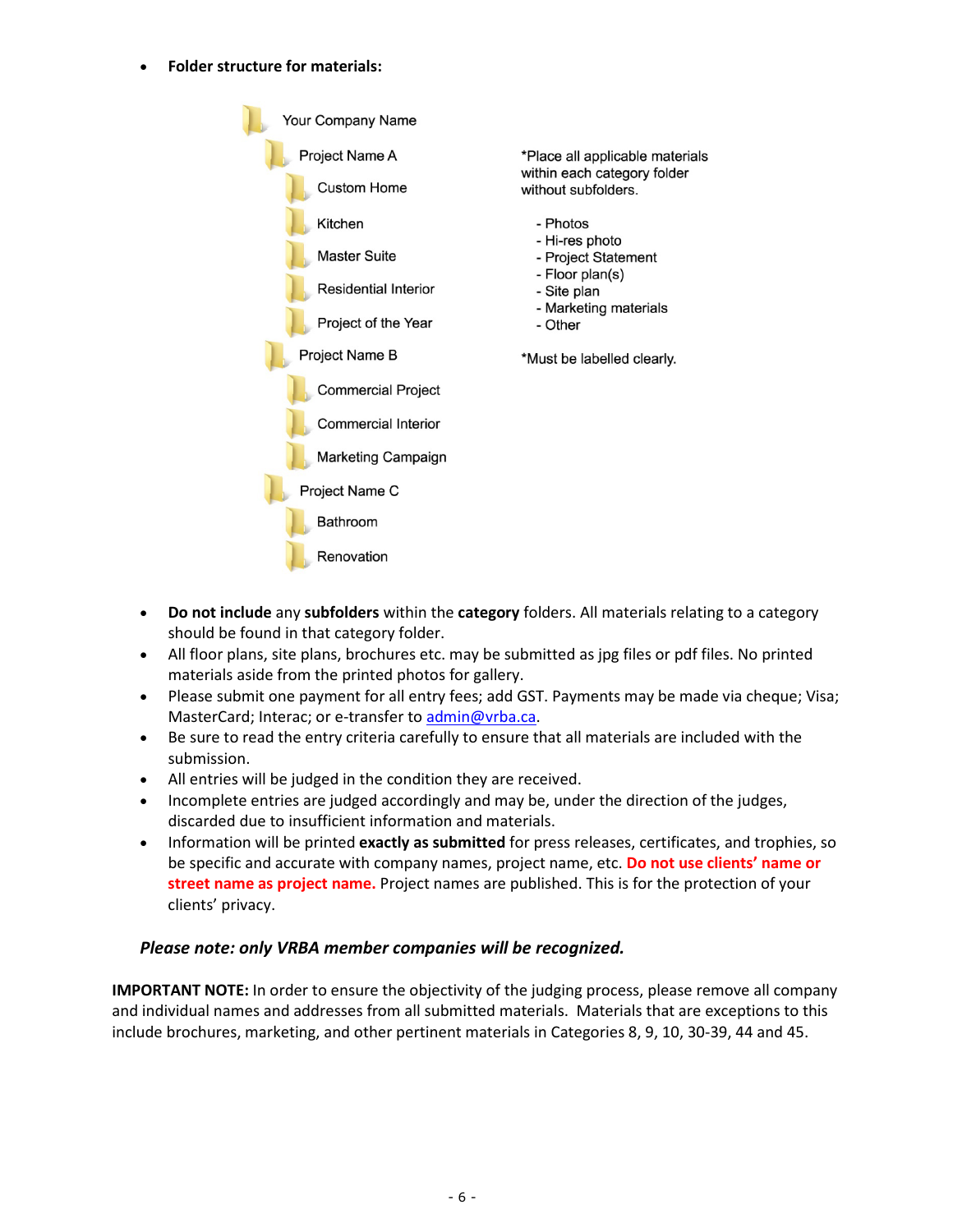## <span id="page-6-0"></span>**2. Project Statement**

- *IMPORTANT: JUDGES SCORE ENTRIES ACCORDING TO THE CRITERIA IDENTIFIED BY BULLETS. Project statements must describe how the project meets these criteria for each category.*
- Project statements **must not exceed** the number of words specified in the requirements.
- Project statements will be read while images are displayed, other materials are reviewed, and judges score the project according to the criteria. Number photos accordingly.
- Bullet form is recommended.
- Include any Built Green, Energuide or Energy Star rating, etc. if applicable in project statement
- Do not use table format.

## <span id="page-6-1"></span>**3. Floor and Site Plans**

- All floor and site plans must be submitted electronically either as a .pdf document or .jpg image through USB, WeTransfer or DropBox.
- Please name files appropriately with project name and abbreviated category name.
	- e.g. project\_category\_floorplan or project\_category\_siteplan.
- Submit **simple marketing** floor plans; one page for each floor of home, if applicable. Floor plans should accurately reflect what is in the photos. For renovations, please include before and after plans. Floor plans for a single room (eg. Kitchen categories - only submit kitchen floor plan).
- Materials (including floor and site plans) must **NOT** contain the entrants' company name or logo, architects' name, or exact street address of the project.
- Square footage of space is defined as finished space to outside wall. (Do not include unfinished basement or attached garage.)

## <span id="page-6-2"></span>**4. Photography Submission Criteria**

- All photographs should accurately portray the subject matter as it appears. Photos that have been digitally altered beyond standard optimization (removal of dust, cropping, reasonable adjustments to exposure, perspective distortion, colour and contrast, etc.) will be disqualified.
- **The photographic component of your submission must be in digital form. This can be on a USB**
- flash drive; or sent via WeTransfer or DropBox. If the project is being entered in multiple categories, use the same USB flash drive with a folder for each category. Also use same folder structure if submitting by WeTransfer or DropBox.
- "Before" photos for renovations may be scanned from prints.

#### **DIGITAL IMAGE CRITERIA SPECIFICATIONS**

Submit one USB flash drive (or send via WeTransfer or DropBox) with the following specifications:

- Images can be horizontal or vertical.
- **Please note: some categories require a different number of photos.**
- Digital images must be submitted as a .jpg file, **1024 pixels on the long side, at 72 pixels per inch** resolution in RGB colour. SRGB colour profile.
- Save the JPG file at its highest quality setting.
- Also Include one hi-resolution (300 dpi) image per entry (category) that may be used for promotional purposes (not for judging). **This must be one of the digital images submitted; not more than 30 MB in size.**

#### **NAMING FILES**

- **This is critical when entering via WeTransfer or DropBox.**
- Create one folder per project, if entering more than one project.
- Within each project folder, create one folder per category (use abbreviated category name not number) if project is entered in more than one category. (Please shorten category

- 7 -

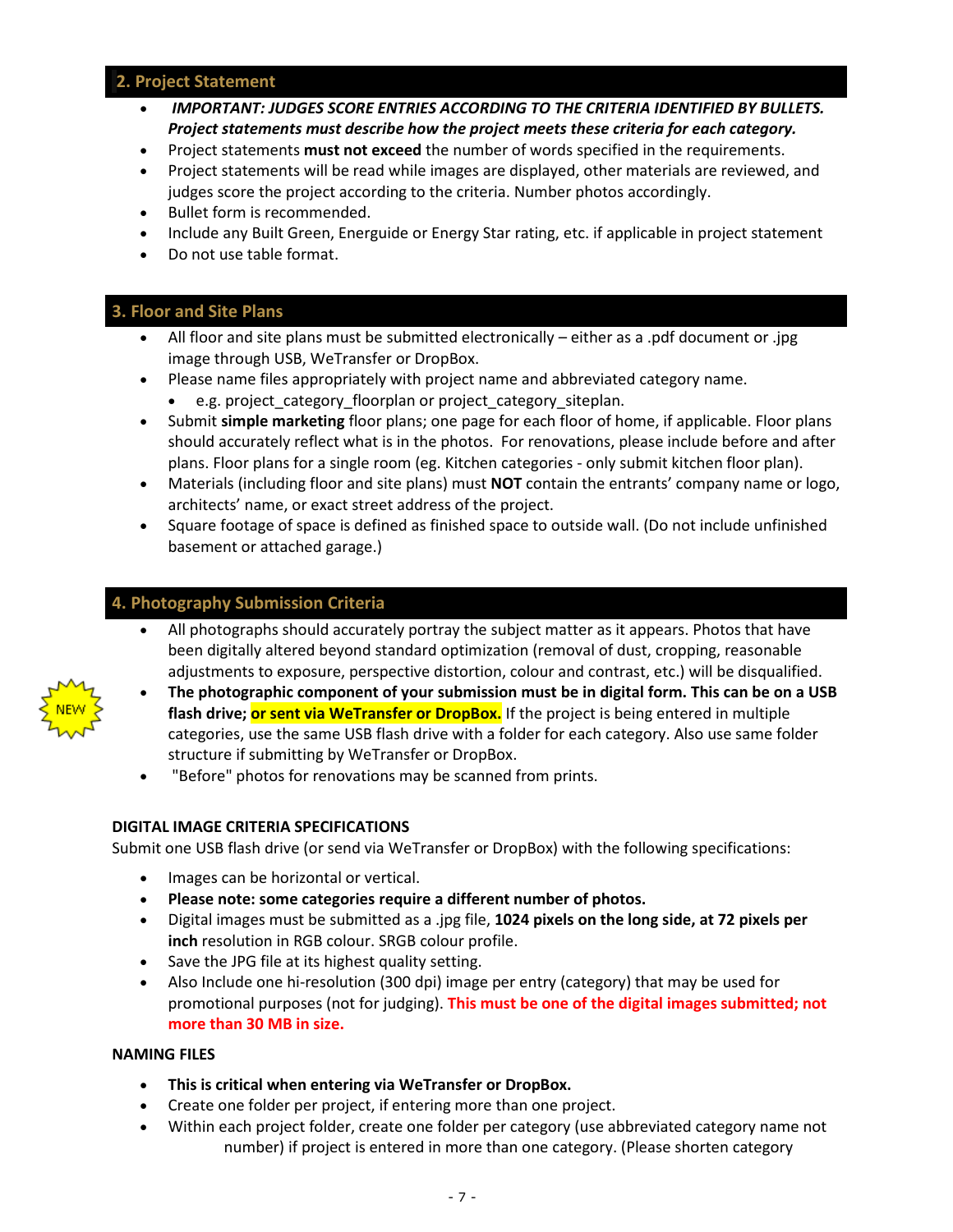names. eg. "Custom Home" instead of "Best Single Family Detached Custom Home under 2,000 sq. ft.")

- Name the files with project name, category name and sequence number. (e.g. hilltop\_kitchen\_1.jpg).
- **Photos will be displayed to judges in sequence order (order accordingly to match project statement).**
- For Renovation Categories, please add to the sequence number a B to indicate a "before" image and add an A to indicate an "after" image.

(e.g. hilltop\_kitchen\_1B.jpg and hilltop\_kitchen\_1A.jpg).

• Once all relating "before' and "after" images are finished, continue with the numbering sequence with 5. They may not appear in your folder in the correct order, but they will be prepared for judging in order.

(e.g. hilltop\_kitchen\_2A.jpg / hilltop\_kitchen\_3.jpg etc.)

- All images must be anonymous. Do not include people in your images unless required by the category. (This may not apply to "before" images in the renovation categories).
- The hi-resolution image can be named project name category hires.jpg **This must be one of the digital images submitted for judging.**
	- (e.g. hilltop\_kitchen\_hires.jpg)

## **OTHER PHOTO REQUIREMENTS**

- Please submit one 8"x10" or 7"x10" colour photo printed on photo paper or digitally printed at **300 dpi** as requested by the category requirements (horizontal or vertical). **This must be one of the digital images submitted for judging.**
- If you are entering a renovation category, please submit one 5"x7" "before" **and** one 8"x10" "after" image **from the same angle.**
- Only one printed photo per entry. These non-digital photos are required for our People's Choice Award contest display and the CARE Awards Gallery at the event.

**PLEASE NOTE:** Use one USB flash drive for all entries. Have folders for each project; and category folders within the project folders. Or use same folder structure for WeTransfer or DropBox.

**No sub-folders** within category folders for floor plans, photos etc.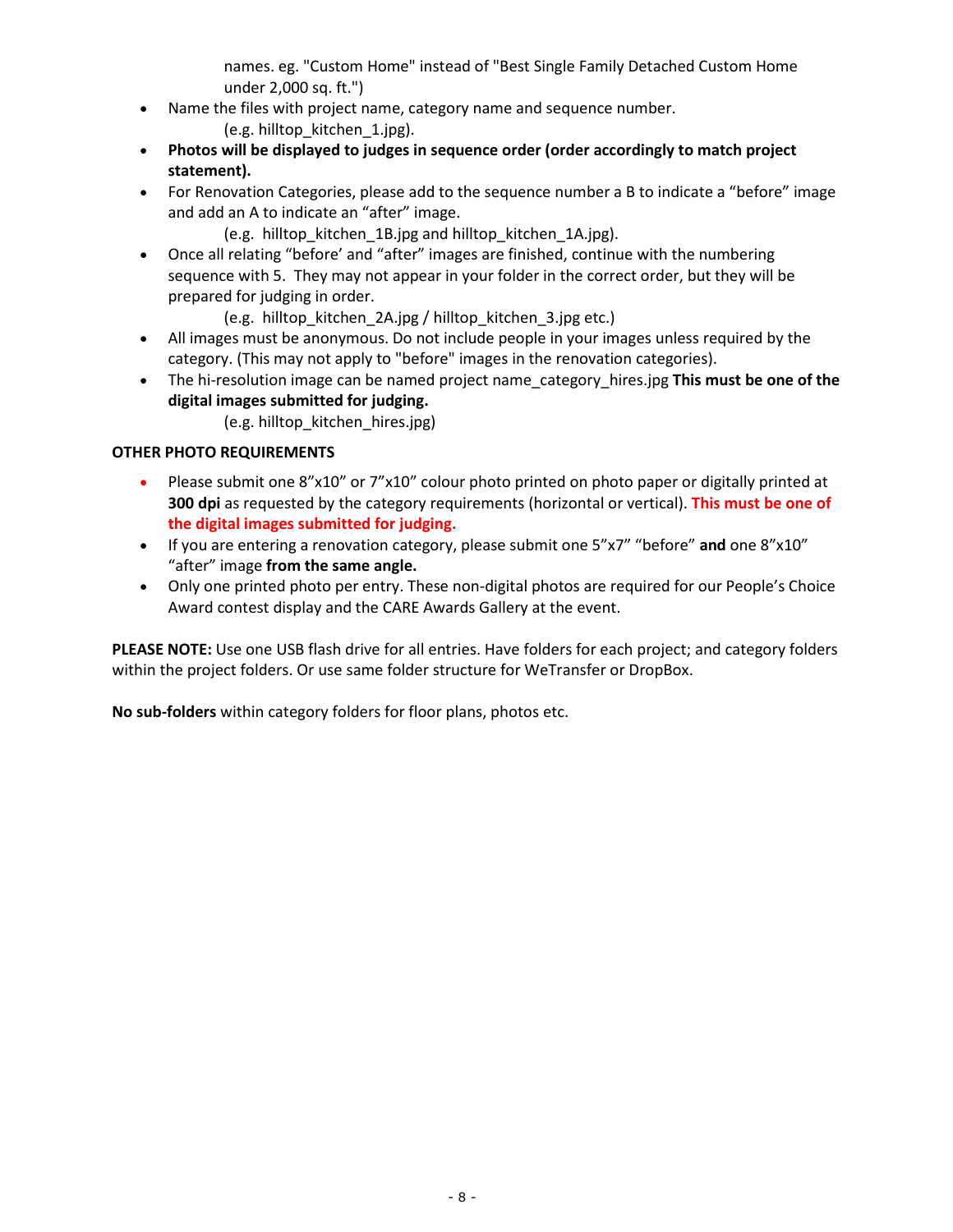## <span id="page-8-0"></span>**5. Labeling Entries**

• All exhibit material; USB flash drive; mount board, and audio-visual materials must be clearly labelled with the category name and project name only.

#### <span id="page-8-1"></span>**6. Final Submission Details**

- A VRBA Builder/Renovator must be primary entrant for categories **1-13; 17-20; 30-31; 33; 34; 40\*; 43-45.** \*For residential projects only.
- Option 1 Go online to complete and submit the Entry Form. Use **file upload** to send all files within a zipped folder. To Zip a folder: on PC – right click on company name folder; choose Send to; choose Compressed (zipped) folder. On a MAC – right click on company name folder; choose compress the folder. Upload this zipped folder. If entering more than one category or project, zip the "Company Name" folder containing all projects & categories and upload only once. Please contact Debra at [admin@vrba.ca](mailto:admin@vrba.ca) if you have any questions.
- Option 2 Go online to complete and submit the Entry Form; and send all files except printed photo to [admin@vrba.ca](mailto:admin@vrba.ca) via WeTransfer or DropBox using the same folder structure as previous.
- Option 3– Go online to complete and submit the Entry Form; and drop off USB and printed photo at VRBA office. (Same as previous years.)
- Option 4 Print PDF entry form, complete and drop off with USB and printed photo at VRBA office. (Same as previous years.)
- If the entry form is filled out online, please do not include a PDF entry form with submission.
- **Entrant will still need to mail or deliver any remaining entry requirements to the VRBA office.**
- All exhibit material to be dropped off, must be submitted in an envelope, with company name, project name(s), and category name(s) on outside. No staples.
- Builders & Renovators are strongly encouraged to co-enter with VRBA designers involved in the project if applicable.
- **Only new submissions, not previously entered in other residential awards programs on Vancouver Island and region are eligible.** For more details, contact CARE Awards Manager Debra Edge at [admin@vrba.ca.](mailto:admin@vrba.ca)
- Maximum of 3 companies may co-enter.
- VRBA Member Contributors
	- There is a complete member list attached to the entry form. Please check boxes of all VRBA members involved in your project. Consider all suppliers, trades, designers and professionals. This may be used for promotional purposes.
	- **NOTE: Only member companies listed at the beginning of the Entry Form will be recognized in media releases and at the awards.**
	- Only one completed list is necessary for each project (if it is entered in more than one category).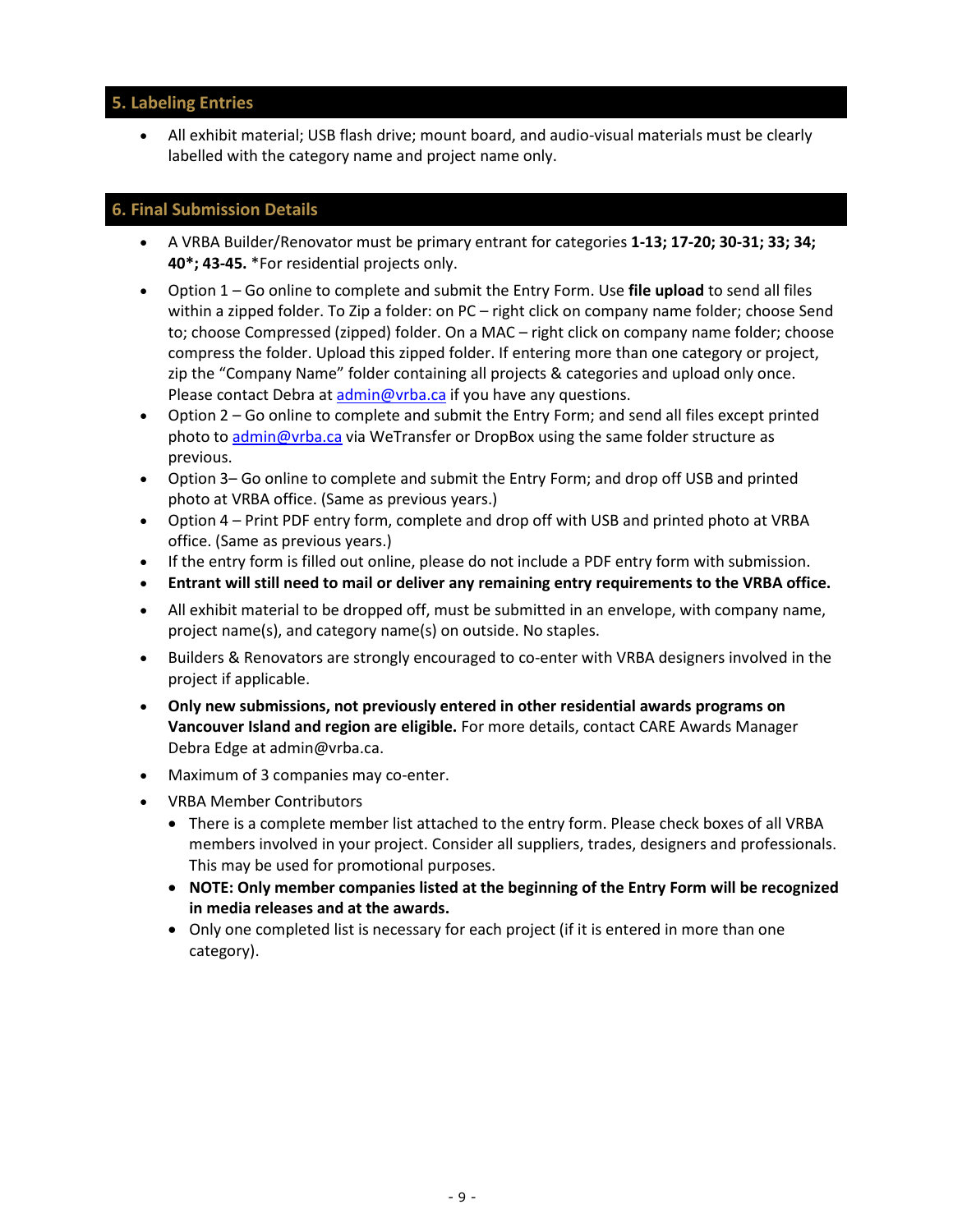## <span id="page-9-0"></span>**ENTRY CHECK LIST**

Visit *vrba.ca* to complete and submit the on-line Entry Form.

- \_\_\_\_\_Send all files (see below for list) using preferred file structure via File Upload on form; WeTransfer or DropBox.
- \_\_\_\_\_Drop off colour photo print
- \_\_\_\_\_Pay Entry Fee

OR Submit in Envelope:

- \_\_\_\_\_ Entry Form
- \_\_\_\_\_ Entry Fee + gst (*cash, cheque, Visa, MasterCard, Interac or e-transfer to [admin@vrba.ca](mailto:admin@vrba.ca) accepted.*
- \_\_\_\_\_ USB flash drive with Project Statement, saved as a word file, digital images, and any of the applicable
	- items below (Save a copy of all materials and photos onto your hard drive, in case there are problems with the USB flash drive)
- \_\_\_\_\_ Floor Plan *(where applicable)*
- \_\_\_\_\_ Site Plan *(where applicable)*
- \_\_\_\_\_ Colour Photo Print (If renovation: include "before" and "after" photos)
- \_\_\_\_\_ Release Form (scanned copy) *for all companies who are not the primary builder or renovator*.
- \_\_\_\_\_ Brochures *(where applicable)*
- \_\_\_\_\_ Price List *(where applicable)*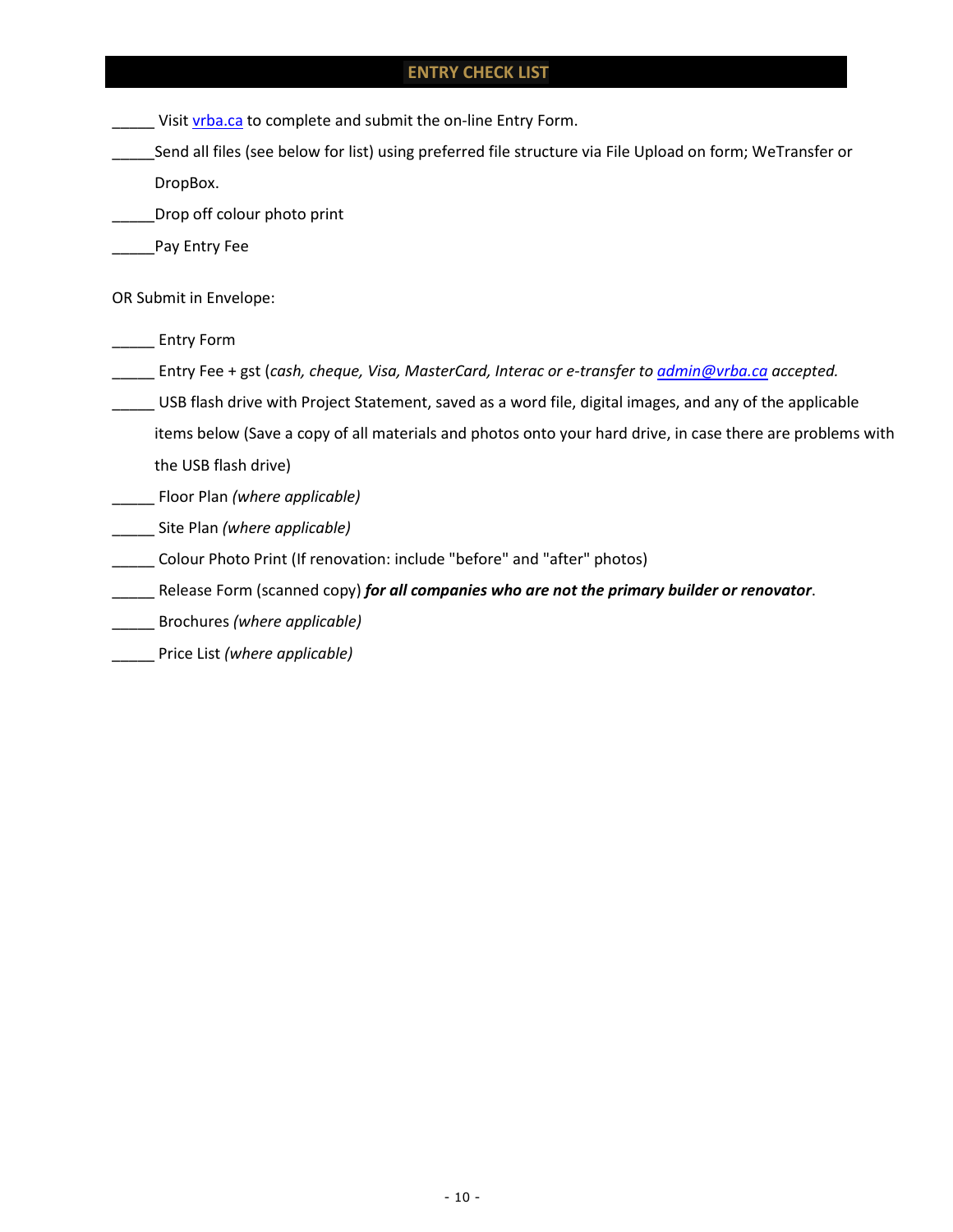## **RELEASE FORM**

<span id="page-10-0"></span>In the event that the company submitting an entry is **NOT** the primary Builder/Developer/Renovator, authorization must be obtained from that primary Builder/Developer/Renovator, as follows:

|                                                                                                                               | has my approval to enter                       |
|-------------------------------------------------------------------------------------------------------------------------------|------------------------------------------------|
| <u> 1989 - Andrea Stadt Brandenburg, Amerikaansk politiker († 1908)</u><br>Island.                                            | (project) in the 2022 CARE Awards of Vancouver |
|                                                                                                                               |                                                |
|                                                                                                                               |                                                |
|                                                                                                                               |                                                |
|                                                                                                                               |                                                |
| Date<br><u> 1989 - Johann John Stone, meil in der Stone aus der Stone aus der Stone aus der Stone aus der Stone aus der S</u> |                                                |

**A VRBA Builder/Renovator member must be primary entrant for categories 1-13; 17-20; 30-31; 33; 34; 40\*; 43-45. \*For residential projects only.**

**A NOTE ABOUT BUILDER LICENSING**: Every new construction project or building envelope entry must include the **Builder License number** of the project's builder, developer or building envelope renovator on the Entry Form. **This builder must be a VRBA member.** Builder License numbers are issued by the Licensing and Consumer Services Branch, BC Housing.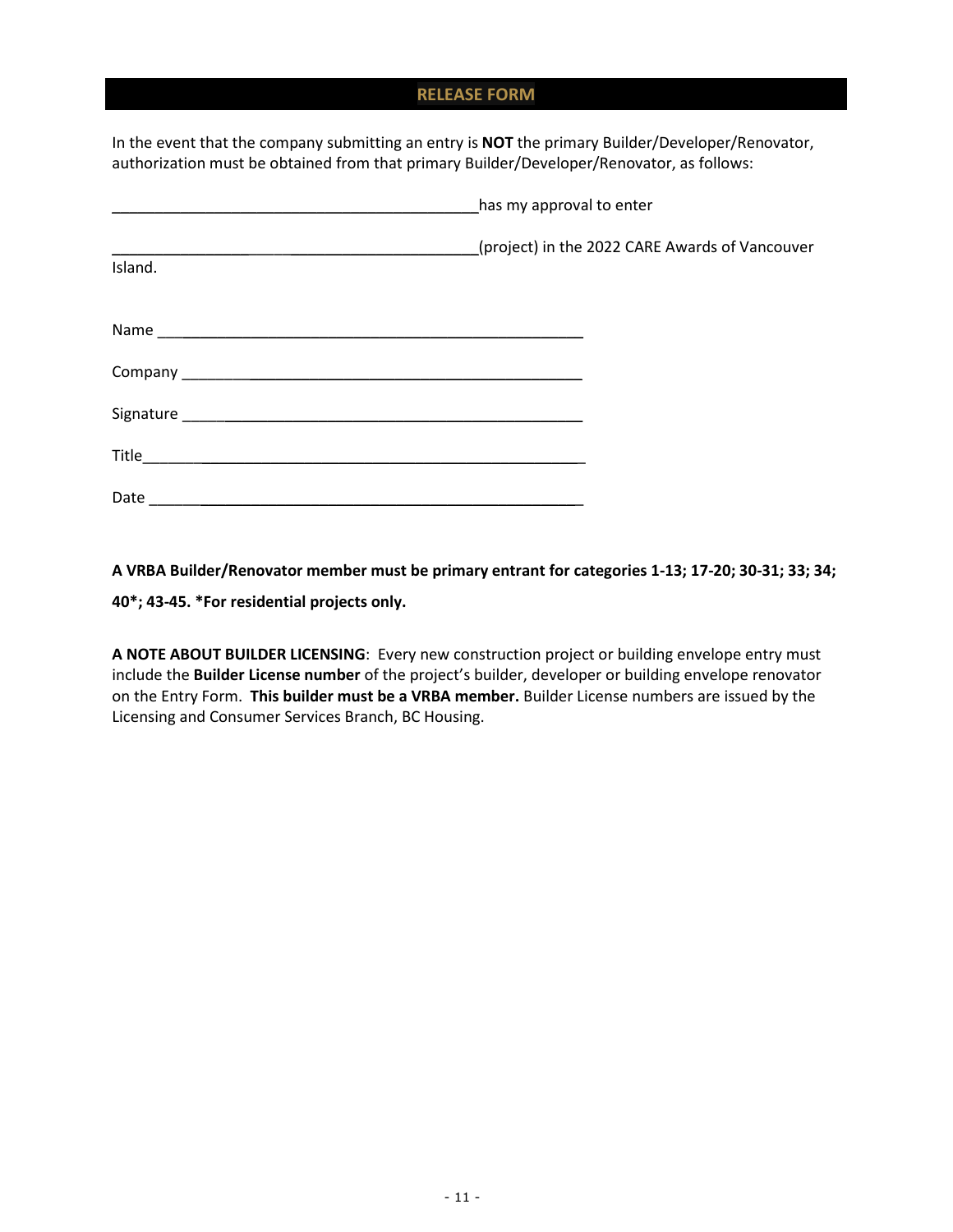#### **JUDGING**

<span id="page-11-0"></span>Each entry will be judged by a panel of judges, selected for their expertise. **The decision of the Judges shall be final and binding**. All judges will be from outside Vancouver Island, with the exception of Category 46 - Lifetime Achievement Award, where ballots or a special judging committee may determine the award recipient.

The judging will be performed strictly on the basis of the entry requirements and criteria submitted.

#### **NO SITE VISITS WILL BE MADE**

No others, including the members of the CARE Awards Committee, will be allowed to observe the judging of entries. Results of the judging process are entirely confidential, released only at the time of the event.

The Victoria Residential Builders Association reserves the right to:

- cancel, combine or split any category
- <span id="page-11-1"></span>• not award in a particular category if the entries submitted do not meet the criteria, or are not of a sufficient standard to recognize excellence

## **FINALISTS NOTIFICATION**

<span id="page-11-2"></span>Award finalists will be notified in summer 2022.

#### **PRINT MEDIA**

<span id="page-11-3"></span>**The Times Colonist, publishing the official CARE Awards supplement, is the only print partner approved by VRBA.** Please support this publication. Promotional information will be sent to all finalists.

## **IMPORTANT NOTICE**

**PLEASE NOTE:** It is important to the integrity of the residential construction industry that all entrants and participants conduct themselves in such a way as to demonstrate good business practices.

<span id="page-11-4"></span>VRBA may disqualify entries at its discretion. CARE Awards entrants and participants are required to accept all decisions by Victoria Residential Builders Association as final and binding.

#### **ENTRY DEADLINE**

All completed entries, including fees, must be received no later than

#### **4:00 pm Monday, June 20, 2022**

#### **Send or deliver** entries to:

Victoria Residential Builders Association #1 - 3690 Carey Road, Victoria, BC V8Z 4C2

#### **THERE WILL BE NO EXTENSIONS**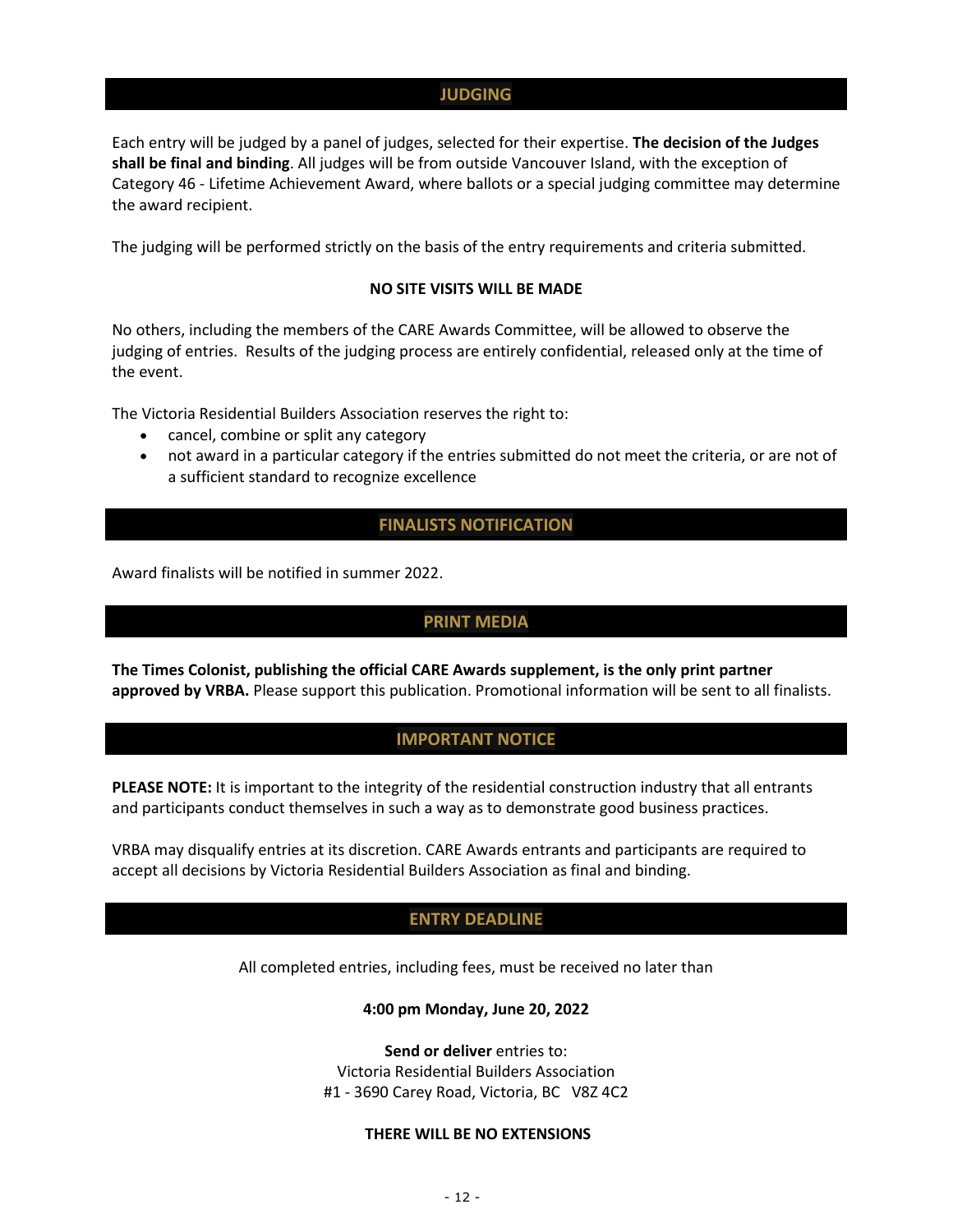## **2022 CARE AWARDS CATEGORY INDEX**

#### <span id="page-12-0"></span>**RESIDENTIAL PLANNING DESIGN & CONSTRUCTION**

- **1.** [Best Entry-Level Market Home](#page-18-1)
- **2.** [Best New Single Family Detached Spec Home under 2,500 sq. ft.](#page-14-1)
- **3.** [Best New Single Family Detached Spec Home over 2,500 sq. ft.](#page-15-2)
- **4.** Best New Single Family Detached Custom Home under 2,500 sq. ft.
- **5.** Best New [Single Family Detached Custom Home over 2,500 sq. ft.](#page-17-1)
- **6.** [Best New Single Family Detached Home \\$1,000,000 \\$2,000,000](#page-16-0)
- **7.** Best New [Single Family Detached Home over \\$2,000,000](#page-19-1)
- **8.** [Best New Subdivision 3-10 units](#page-21-1)
- **9.** [Best New Subdivision over 10 units](#page-21-2)
- **10.** [Best New Multi-Family / Townhouse Project](#page-22-2)
- **11.** [Best New Entry-Level Multi-Family / Townhouse Project](#page-23-0)
- **12.** [Best New Garden Suite / Micro-house](#page-24-1) or Accessory Building
- **13.** [Best Condominium Unit](#page-25-1) (New or Renovated)
- **14.** [Best Outdoor Space](#page-26-1)
- **15.** [Best New Home Design](#page-28-1)
- **16.** [Best Innovative Feature \(Exterior or Interior\)](#page-29-1)

#### **RESIDENTIAL RENOVATION OR RESTORATION**

- **17.** [Best Small Budget Renovation](#page-30-0)
- **18.** Best Residential Renovation [or Restoration \\$100,000 \\$200,000](#page-30-1)
- **19.** [Best Residential Renovation or Restoration \\$200,000 \\$500,000](#page-32-0)
- **20.** [Best Residential Renovation or Restoration over \\$500,000](#page-32-1)

#### **INTERIOR DESIGN**

- **21.** [Best Traditional Kitchen \(New or Renovated\) under 250 sq. ft.](#page-34-0)
- **22.** [Best Traditional Kitchen \(New or Renovated\) over 250 sq. ft.](#page-35-0)
- **23.** [Best Contemporary Kitchen \(New or Renovated\) under 250 sq. ft.](#page-36-0)
- **24.** [Best Contemporary Kitchen \(New or Renovated\) over 250 sq. ft.](#page-37-0)
- **25.** [Best Traditional Bathroom \(New or Renovated\)](#page-38-1)
- **26.** [Best Contemporary Bathroom \(New or Renovated\)](#page-38-2)
- **27.** [Best Master Suite \(New or Renovated\)](#page-40-0)
- **28.** [Best Interior Residential](#page-41-0)
- **29.** [Best Custom Millwork](#page-42-0)

#### **COMMERCIAL PLANNING & DESIGN**

- **30.** [Best Commercial Project \(New or Renovated\)](#page-43-1)
- **31.** [Best Retirement Home / Assisted Living](#page-44-1) Project
- **32.** [Best Interior Commercial](#page-45-0)
- **33.** [Best Condominium Project or Mixed-Use Development](#page-46-0)
- **34.** [Best Entry-Level Condominium or Mixed-Use Development](#page-46-1)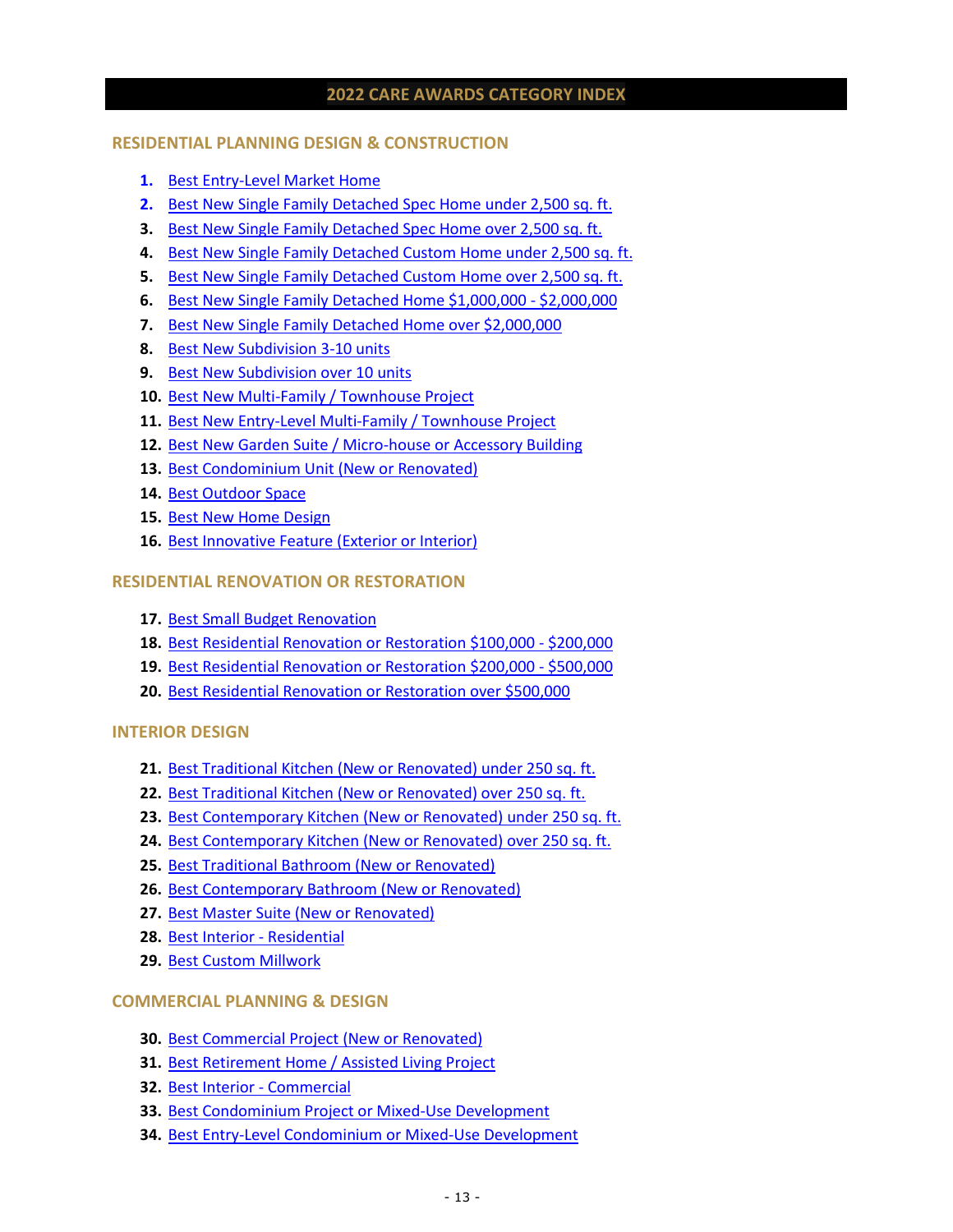#### **2020 CARE AWARDS CATEGORY INDEX (CONT'D)**

#### **SALES & MARKETING**

- **35.** [Customer Service](#page-48-1)
- **36.** [Best Sales Centre or Show Home/Suite](#page-49-1)
- **37.** [Best Retail Showroom](#page-50-1)
- **38.** [Best Website](#page-51-1)
- **39.** [Best Overall Marketing Campaign](#page-52-1)

#### **SPECIAL ACHIEVEMENT**

- **40.** [Best Heritage Project](#page-53-1)
- **41.** [Award for Environmental Achievement](#page-53-2)
- **42.** [Award for Best Trade](#page-55-0)
- **43.** [Green Builder of the Year Small Volume \(1-5 units\)](#page-56-0)
- **44.** [Green Builder of the Year Large Volume \(6+ units\)](#page-57-1)
- **45. [CARE Awards Project of the Year](#page-57-2)**
- **46.** [Lifetime Achievement Award](#page-58-1)

#### **SPECIAL INTEREST AWARDS**

[Best Home Design - Concept](#page-61-0) [Building Better Futures Community Award](#page-62-0) [Bill Wansbrough Memorial Award](#page-62-0) [Herman Rebneris Student Carpentry Award](https://www.vrba.ca/wp-content/uploads/Herman-Rebneris-Student-Carpentry-Award-application.pdf) [Student Design Award](https://www.vrba.ca/wp-content/uploads/Student-Design-Award-application.pdf) [Best Apprentice](#page-64-0) [Excellence in Creating Housing Affordability](#page-65-0)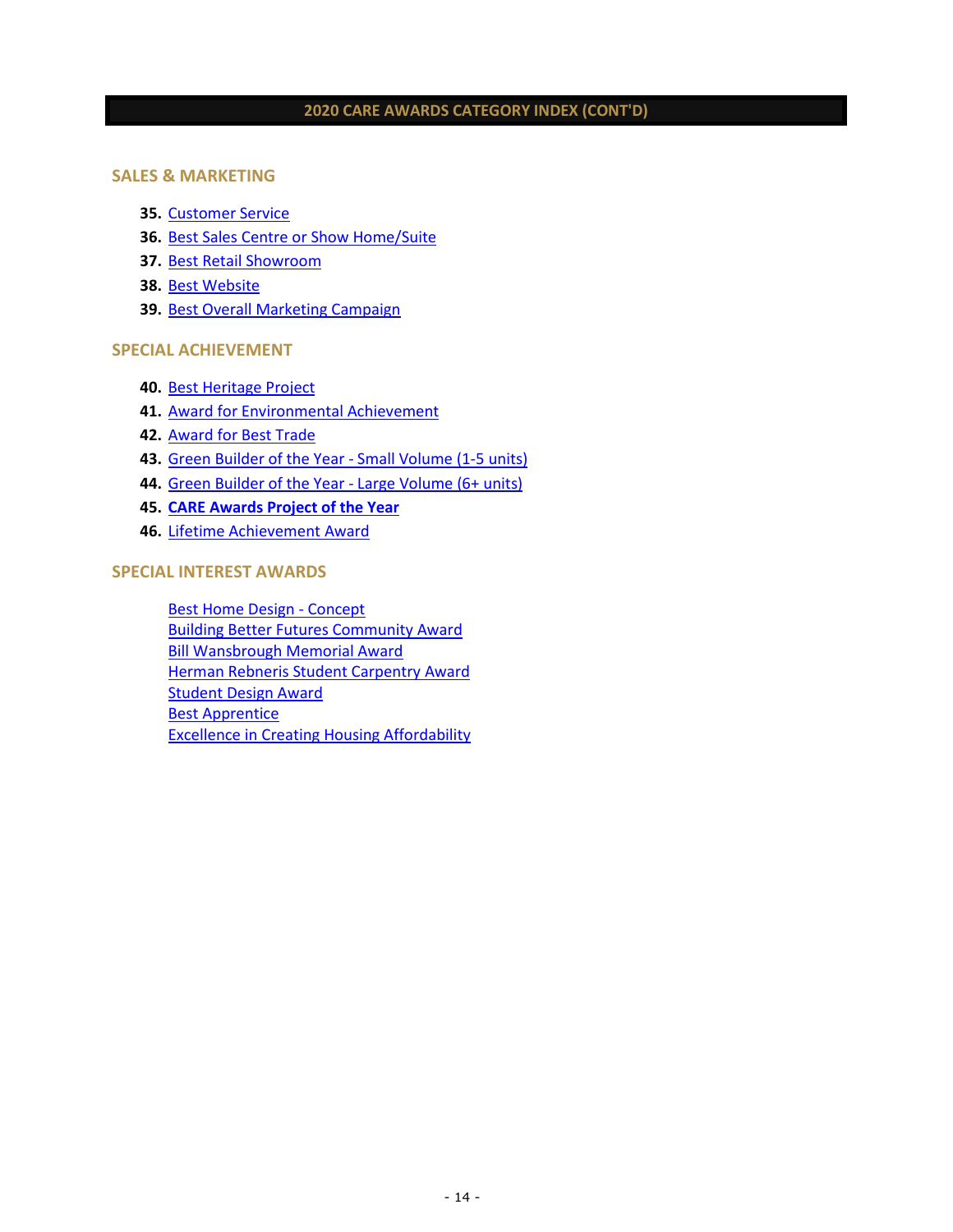## **2022 CARE Awards of Vancouver Island**

## **Criteria**

## <span id="page-14-0"></span>**1. Best New Entry-Level Market Home**

For new entry-level market, single detached homes not supported in any way by government or nonprofit subsidies or grants. Entries in this category cannot be entered in in Spec Home categories 2 & 3 or Custom Home categories 4 & 5.

## **Criteria**

Judges will award points for:

- Affordability
- Exterior architectural design and overall appeal
- Interior design and appeal
- Floor plan design and creative use of space
- Quality of workmanship and attention to detail
- Use of materials (i.e. natural, cost-effectiveness, unique)
- Special attributes (unique features, effective use of land, energy efficiency)

- <span id="page-14-1"></span>**1.** Completed Entry Form.
- **2. Project Statement** In 250 words or less, describe the project and explain how it meets the criteria (bullet form is recommended). Include Energy Efficiency Rating (e.g. Built Green level, Energuide or Energy Star rating, etc.) if applicable.
- **3. Eight** digital images of the following: - two images showing exterior (front and rear); - six images showing interior of different rooms.
- **4.** One hi-resolution (300 dpi) image (exterior front).
- **5.** Simple marketing floor plan.
- **6.** Site plan.
- **7.** One 8" x 10" or 7" x 10" colour photo print of the exterior.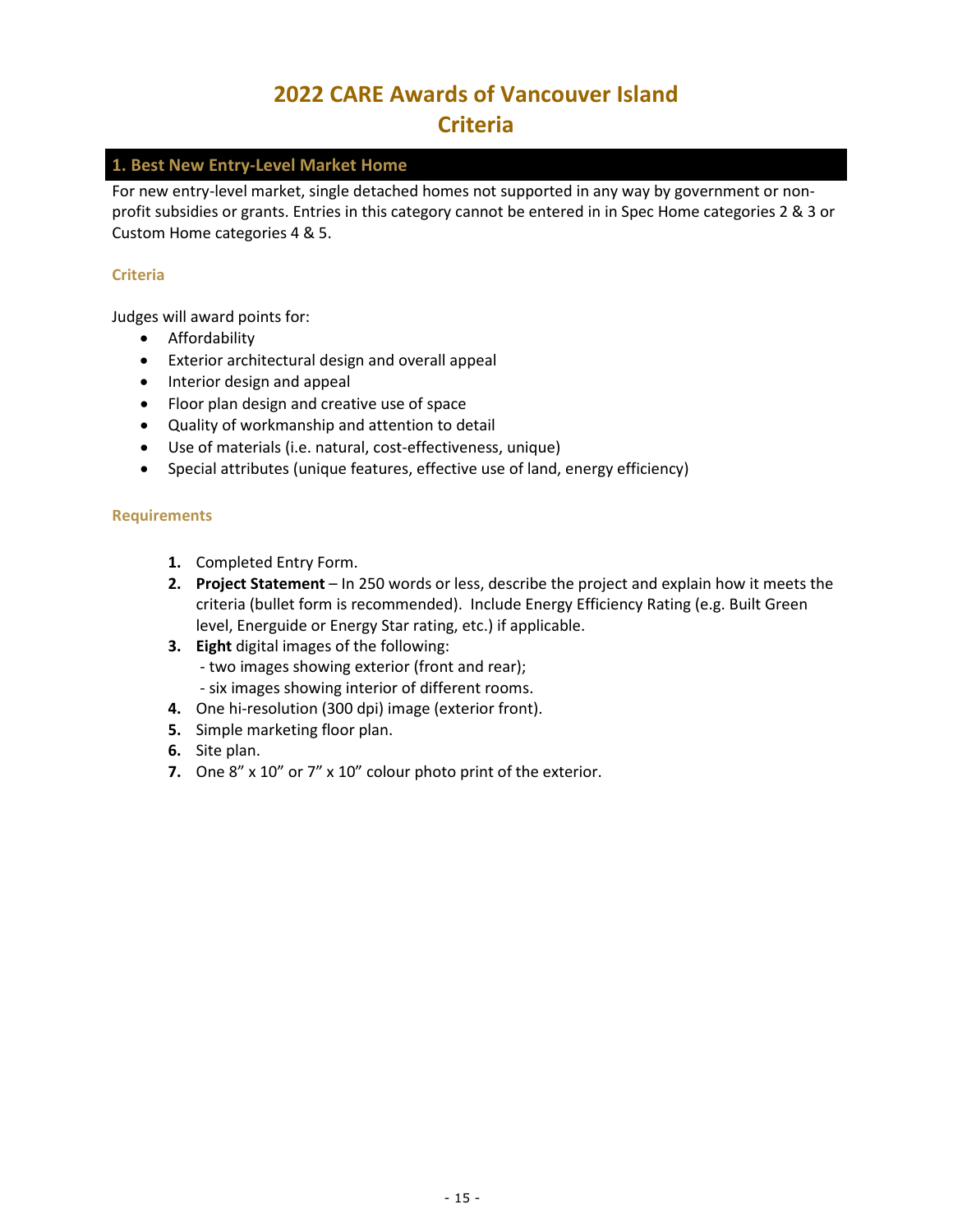## <span id="page-15-0"></span>**2. Best New Single Family Detached Spec Home under 2,500 sq. ft.**

The total area of the new home must be less than 2,500 sq. ft. and the cost of construction, excluding land, must be under \$1,000,000. Substantial renovations do not qualify. **Note: all homes with a cost of construction over \$1,000,000 must enter category 6 or 7 only.**

#### **Criteria**

Judges will award points for:

- Exterior architectural design and overall appeal
- Interior design and appeal
- Floor plan design and creative use of space
- Quality of workmanship and attention to detail
- Use of materials (i.e. natural, cost-effectiveness, unique)
- Special attributes (unique features, effective use of land, other challenges)
- Environmental considerations (e.g. energy efficiency, water conservation, recycling, etc.)

- <span id="page-15-2"></span>**1.** Completed Entry Form.
- **2. Project Statement** In 250 words or less, describe the project and explain how it meets the criteria (bullet form is recommended). Include Energy Efficiency Rating (e.g. Built Green level, Energuide or Energy Star rating, etc.) if applicable.
- **3. Eight** digital images of the following: - two images showing exterior (front and rear); - six images showing interior of different rooms.
- <span id="page-15-1"></span>**4.** One hi-resolution (300 dpi) image (exterior front).
- **5.** Simple marketing floor plan.
- **6.** Site plan.
- **7.** One 8" x 10" or 7" x 10" colour photo print of the exterior.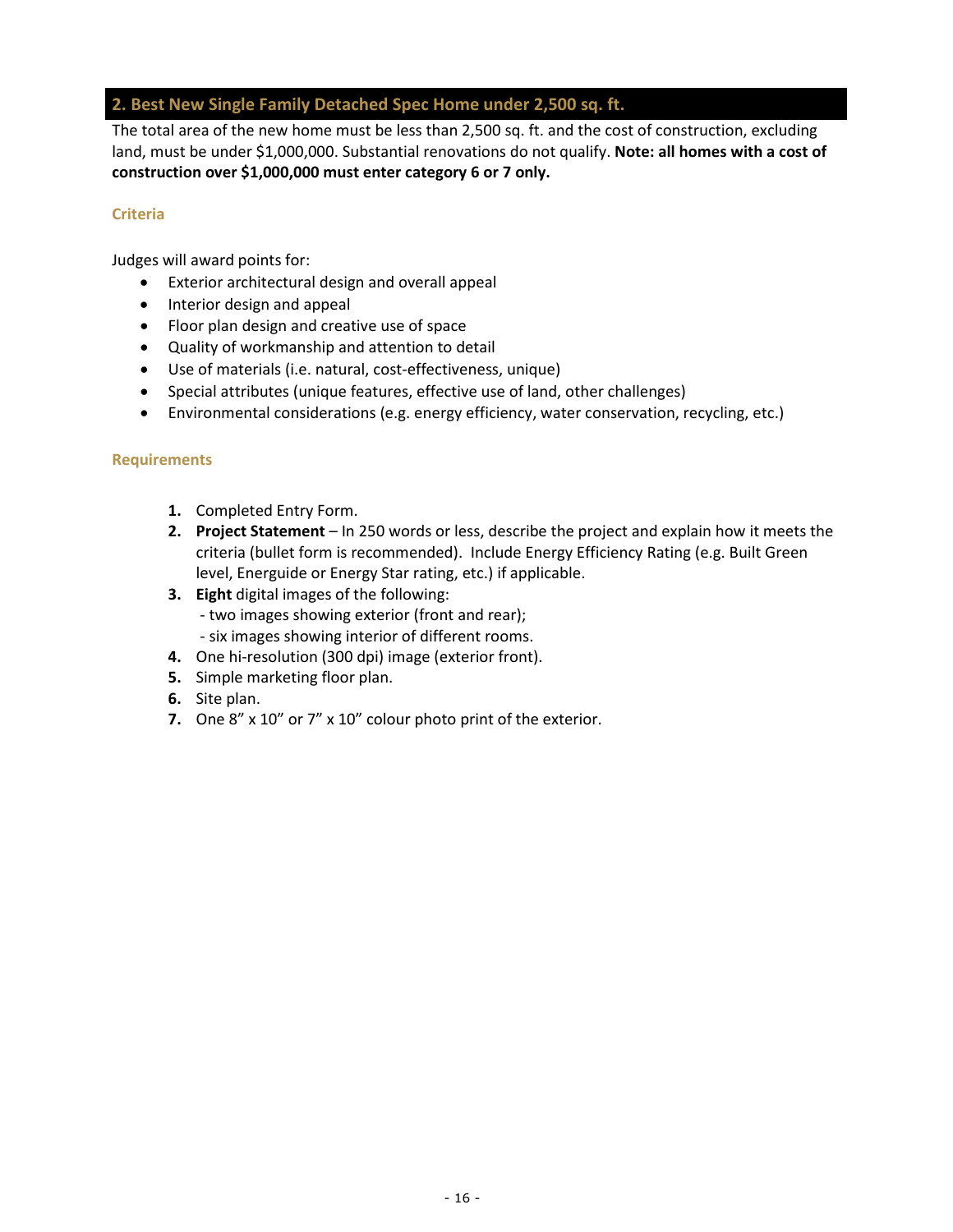## **3. Best New Single Family Detached Spec Home over 2,500 sq. ft.**

The total area of the new home must be more than 2,500 sq. ft. and the cost of construction, excluding land, must be under \$1,000,000. Substantial renovations do not qualify. **Note: all homes with a cost of construction over \$1,000,000 must enter category 6 or 7 only.**

#### **Criteria**

Judges will award points for:

- Exterior architectural design and overall appeal
- Interior design and appeal
- Floor plan design and creative use of space
- Quality of workmanship and attention to detail
- Use of materials (i.e. natural, cost-effectiveness, unique)
- Special attributes (unique features, effective use of land, other challenges)
- Environmental considerations (e.g. energy efficiency, water conservation, recycling, etc.)

- <span id="page-16-0"></span>**1.** Completed Entry Form.
- **2. Project Statement** In 250 words or less, describe the project and explain how it meets the criteria (bullet form is recommended). Include Energy Efficiency Rating (e.g. Built Green level, Energuide or Energy Star rating, etc.) if applicable.
- **3. Eight** digital images of the following:
	- two images showing exterior (front and rear);
		- six images showing interior of different rooms.
- **4.** One hi-resolution (300 dpi) image (exterior front).
- **5.** Simple marketing floor plan.
- **6.** Site plan.
- **7.** One 8" x 10" or 7" x 10" colour photo print of the exterior.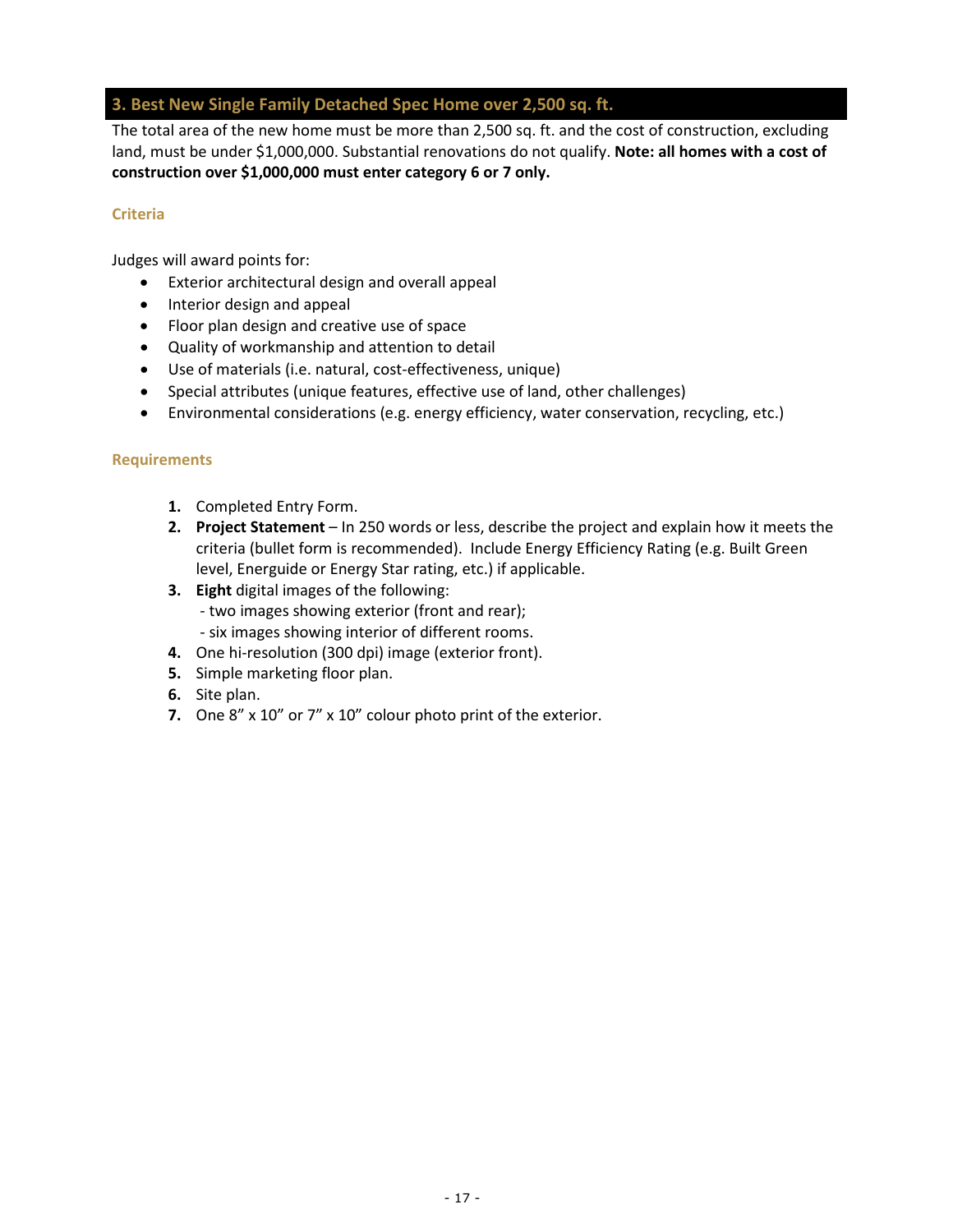## <span id="page-17-0"></span>**4. Best New Single Family Detached Custom Home under 2,500 sq. ft.**

The total area of the new home must be less than 2,500 sq. ft. and the cost of construction, excluding land, must be under \$1,000,000. Substantial renovations do not qualify. **Note: all homes with a cost of construction over \$1,000,000 must enter category 6 or 7 only.** 

#### **Criteria**

Judges will award points for:

- Exterior architectural design and overall appeal
- Interior design and appeal
- Floor plan design and creative use of space
- Quality of workmanship and attention to detail
- Use of materials (i.e. natural, cost-effectiveness, unique)
- Special attributes (unique features, effective use of land, other challenges)
- Environmental considerations (e.g. energy efficiency, water conservation, recycling, etc.)

- <span id="page-17-1"></span>**1.** Completed Entry Form.
- **2. Project Statement** In 250 words or less, describe the project and explain how it meets the criteria (bullet form is recommended). Include Energy Efficiency Rating (e.g. Built Green level, Energuide or Energy Star rating, etc.) if applicable.
- **3. Eight** digital images of the following:
	- two images showing exterior (front and rear);
	- six images showing interior of different rooms.
- **4.** One hi-resolution (300 dpi) image (exterior front).
- **5.** Simple marketing floor plan.
- **6.** Site plan.
- **7.** One 8" x 10" or 7" x 10" colour photo print of the exterior.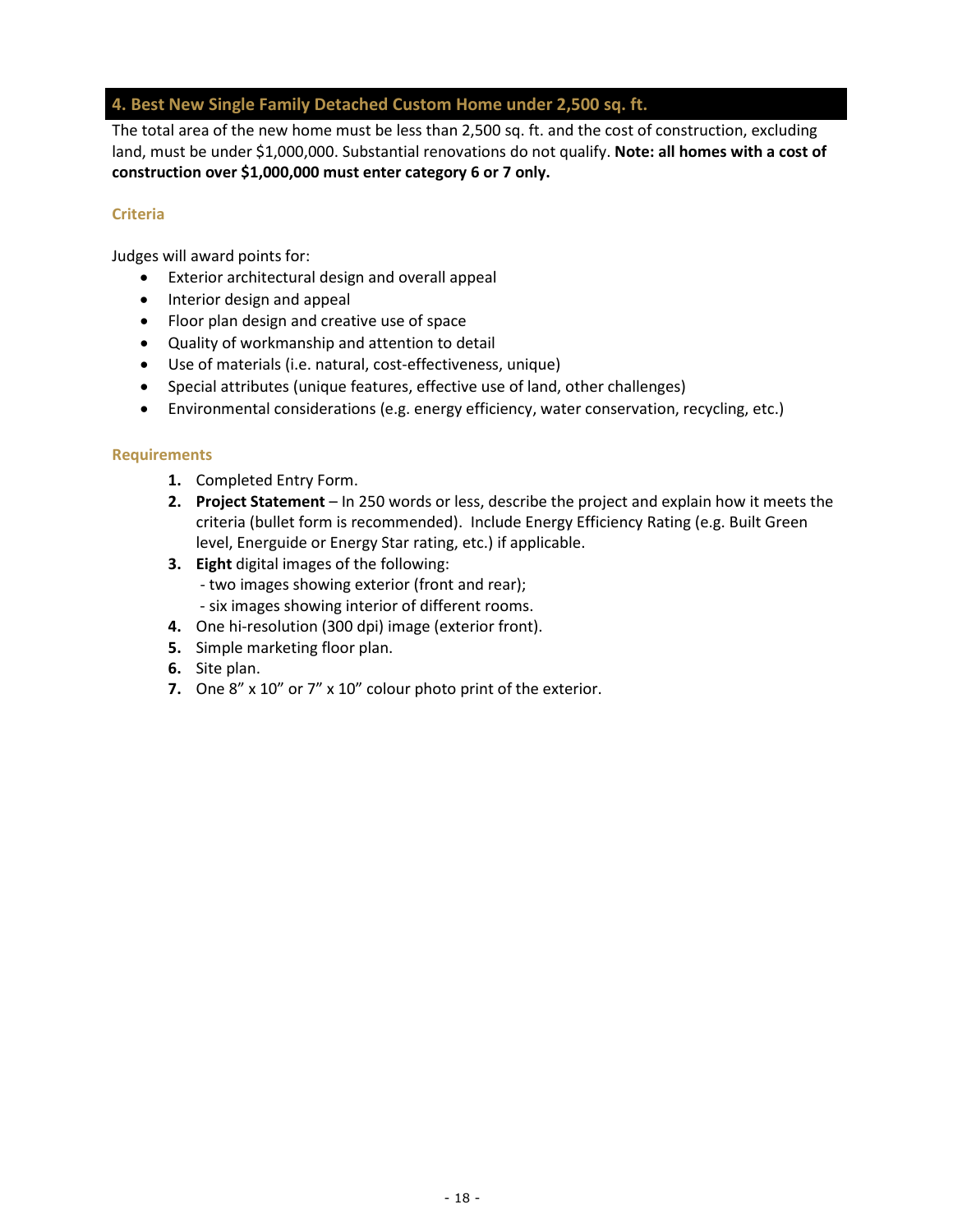## <span id="page-18-0"></span>**5. Best New Single Family Detached Custom Home over 2,500 sq. ft.**

The total area of the new home must be more than 2,500 sq. ft. and the cost of construction, excluding land, must be under \$1,000,000. Substantial renovations do not qualify. **Note: all homes with a cost of construction over \$1,000,000 must enter category 6 or 7 only.** 

#### **Criteria**

Judges will award points for:

- Exterior architectural design and overall appeal
- Interior design and appeal
- Floor plan design and creative use of space
- Quality of workmanship and attention to detail
- Use of materials (i.e. natural, cost-effectiveness, unique)
- Special attributes (unique features, effective use of land, other challenges)
- Environmental considerations (e.g. energy efficiency, water conservation, recycling, etc.)

- <span id="page-18-1"></span>**1.** Completed Entry Form.
- **2. Project Statement** In 250 words or less, describe the project and explain how it meets the criteria (bullet form is recommended). Include Energy Efficiency Rating (e.g. Built Green level, Energuide or Energy Star rating, etc.) if applicable.
- **3. Eight** digital images of the following: - two images showing exterior (front and rear); - six images showing interior of different rooms.
- **4.** One hi-resolution (300 dpi) image (exterior front).
- **5.** Simple marketing floor plan.
- **6.** Site plan.
- **7.** One 8" x 10" or 7" x 10" colour photo print of the exterior.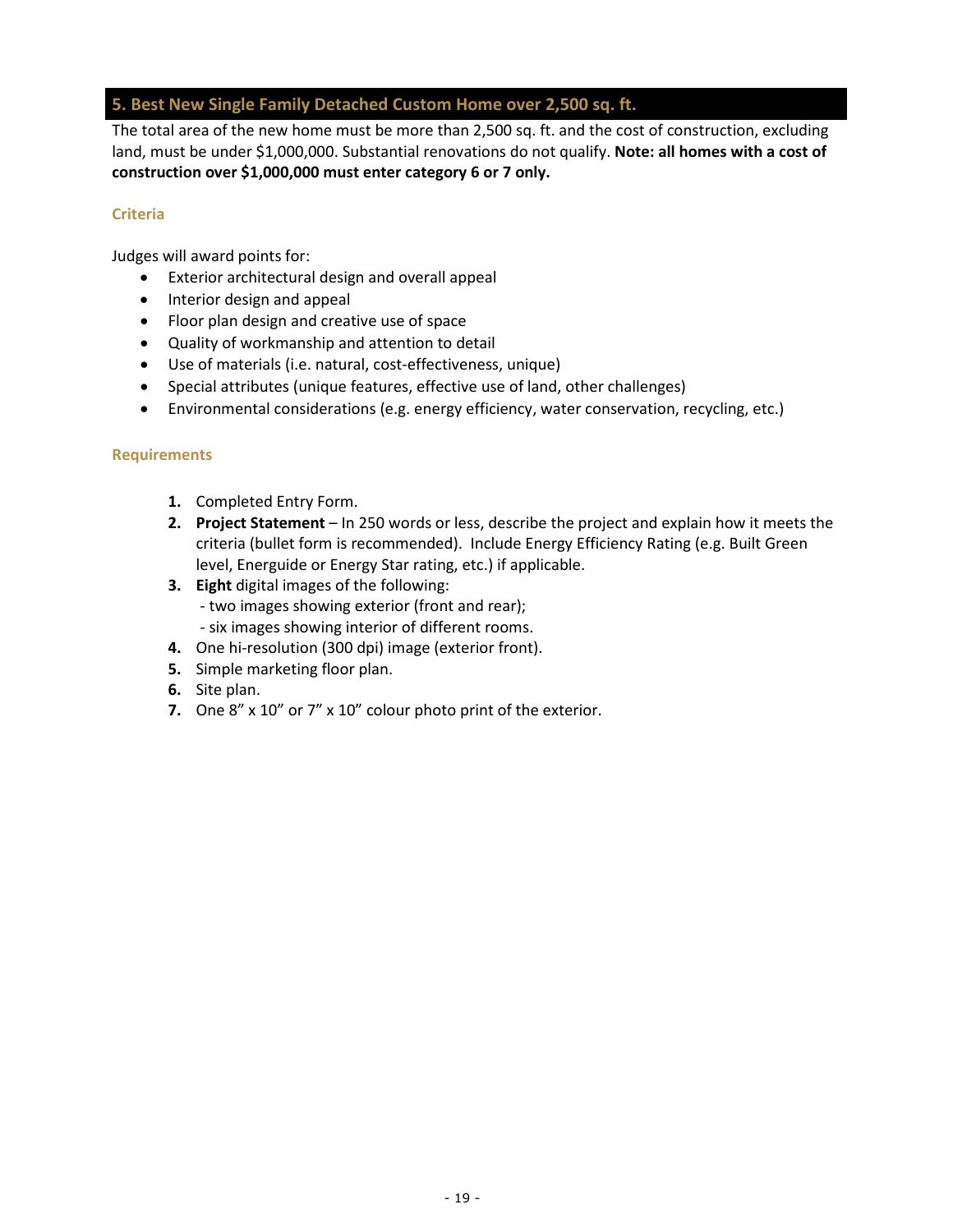## <span id="page-19-0"></span>**6. Best New Single Family Detached Home \$1,000,000 - \$2,000,000**

The cost of construction, excluding land, regardless of square footage, must be between \$1,000,000 - \$2,000,000. The new homes may be custom or spec. Substantial renovations do not qualify. **Note: all new homes with a cost of construction over \$1,000,000 must enter category 6 or 7 only.**

#### **Criteria**

Judges will award points for:

- Exterior architectural design and overall appeal
- Interior design and appeal
- Floor plan design and creative use of space
- Quality of workmanship and attention to detail
- Use of materials (i.e. natural, cost-effectiveness, unique)
- Special attributes (unique features, effective use of land, other challenges)
- Environmental considerations (e.g. energy efficiency, water conservation, recycling, etc.)

- <span id="page-19-1"></span>**1.** Completed Entry Form.
- **2. Project Statement** In 250 words or less, describe the project and explain how it meets the criteria (bullet form is recommended). Include Energy Efficiency Rating (e.g. Built Green level, Energuide or Energy Star rating, etc.) if applicable.
- **3. Eight** digital images of the following:
	- two images showing exterior (front and rear);
	- six images showing interior of different rooms.
- **4.** One hi-resolution (300 dpi) image (exterior front).
- **5.** Simple marketing floor plan.
- **6.** Site plan.
- **7.** One 8" x 10" or 7" x 10" colour photo print of the exterior.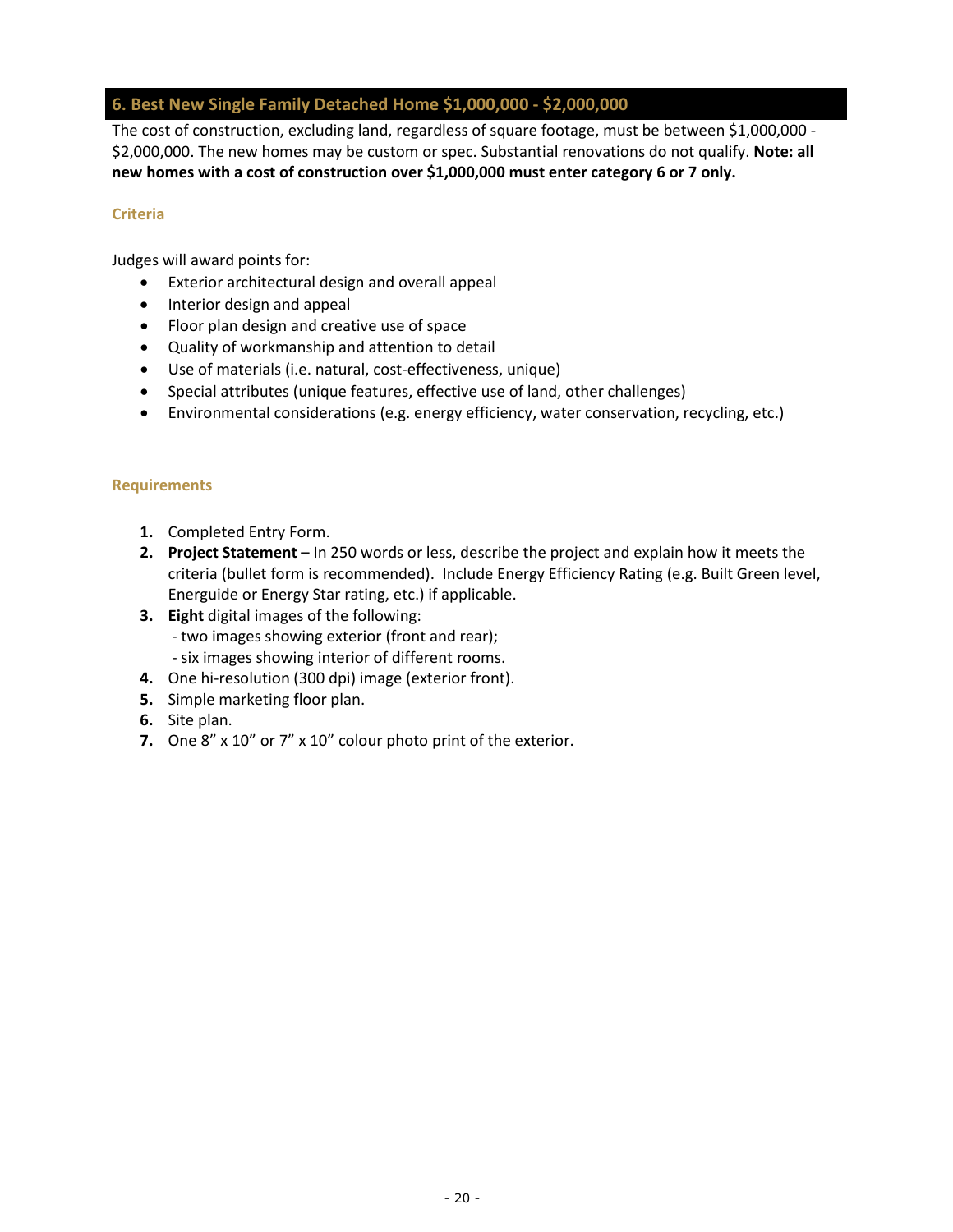## <span id="page-20-0"></span>**7. Best New Single Family Detached Home over \$2,000,000**

The cost of construction, excluding land, regardless of square footage, must be over \$2,000,000. Substantial renovations do not qualify. **Note: all new homes with a cost of construction over \$1,000,000 must enter category 6 or 7 only.**

#### **Criteria**

Judges will award points for:

- Exterior architectural design and overall appeal
- Interior design and appeal
- Floor plan design and creative use of space
- Quality of workmanship and attention to detail
- Use of materials (i.e. natural, cost-effectiveness, unique)
- Special attributes (unique features, effective use of land, other challenges)
- Environmental considerations (e.g. energy efficiency, water conservation, recycling, etc.)

- **1.** Completed Entry Form.
- **2. Project Statement** In 250 words or less, describe the project and explain how it meets the criteria (bullet form is recommended). Include Energy Efficiency Rating (e.g. Built Green level, Energuide or Energy Star rating, etc.) if applicable.
- **3. Eight** digital images of the following: - two images showing exterior (front and rear);
	- six images showing interior of different rooms.
- **4.** One hi-resolution (300 dpi) image (exterior front).
- **5.** Simple marketing floor plan.
- **6.** Site plan.
- **7.** One 8" x 10" or 7" x 10" colour photo print of the exterior.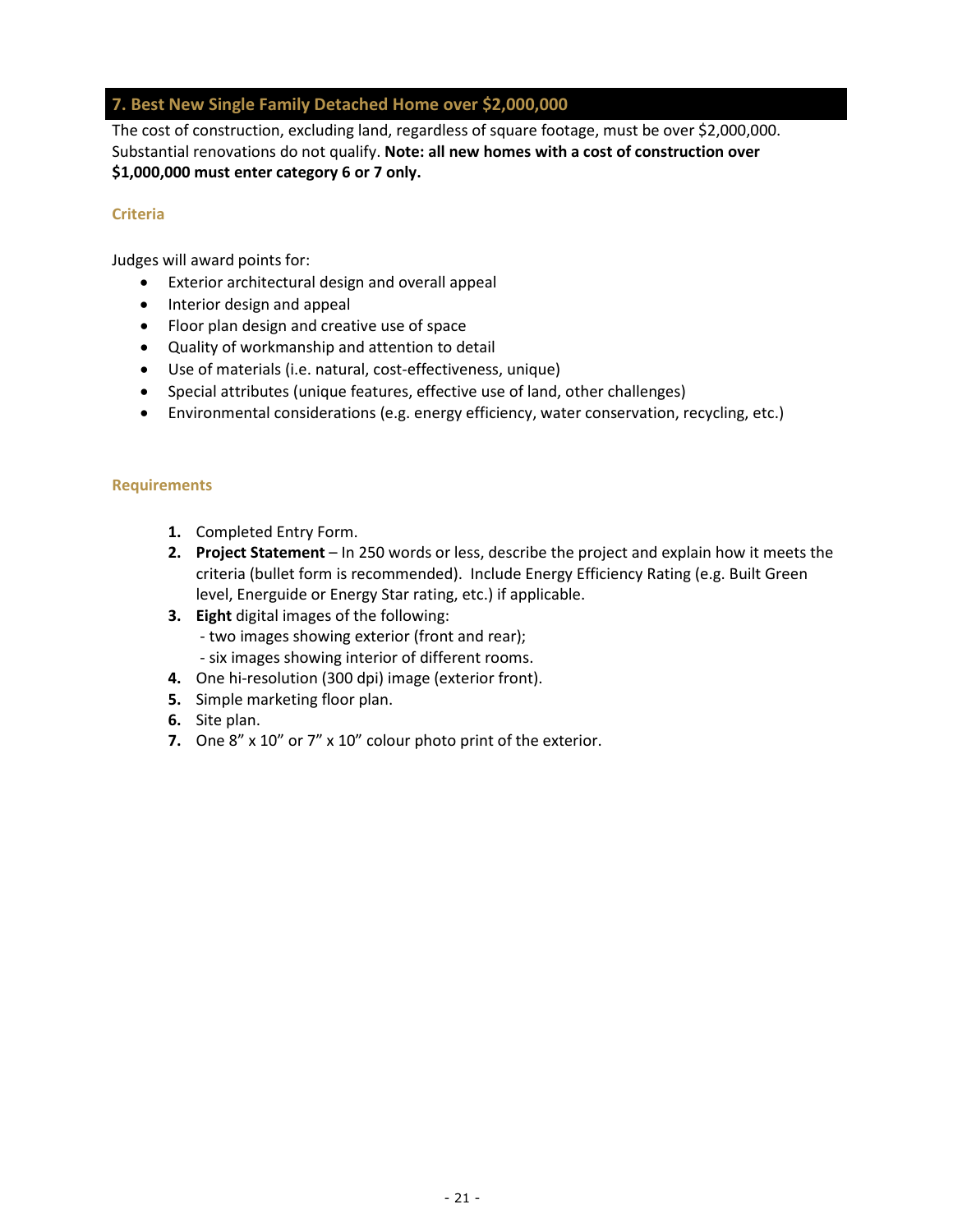## <span id="page-21-1"></span><span id="page-21-0"></span>**8. Best New Subdivision 3-10 units**

The subdivision must be single-family detached homes that may include custom and/or spec homes. All homes in the subdivision must be built by VRBA builder-members. Subdivision must contain 3 to 10 units to be eligible for this category.

#### **Criteria**

Judges will award points for:

- Exterior architectural design and overall appeal
- Interior design and appeal
- Floor plan design and creative use of space
- Quality of workmanship and attention to detail
- Use of materials (i.e. natural, cost-effectiveness, unique)
- Special attributes (unique features, other challenges)
- Environmental considerations (e.g. energy efficiency, water conservation, recycling, etc.)
- Effective use of land

- **1.** Completed Entry Form.
- **2. Project Statement**  In 250 words or less, describe the project and explain how it meets the above criteria (bullet form is recommended). Include Energy Efficiency Rating (e.g. Built Green level, Energuide or Energy Star rating, etc.) if applicable.
- **3. Eight** digital images of the following:
	- two images showing context in urban setting, streetscape;
	- two exterior house images;
	- two images showing principal living areas;
	- two images of your choice.
- **4.** One hi-resolution (300 dpi) image (one of the eight).
- **5.** Simple marketing floor plans for two different homes.
- **6.** Site plan.
- **7.** Digital copy of brochure.
- <span id="page-21-2"></span>**8.** Statement of average purchase price.
- **9.** One 8"x10" colour photo print of the streetscape.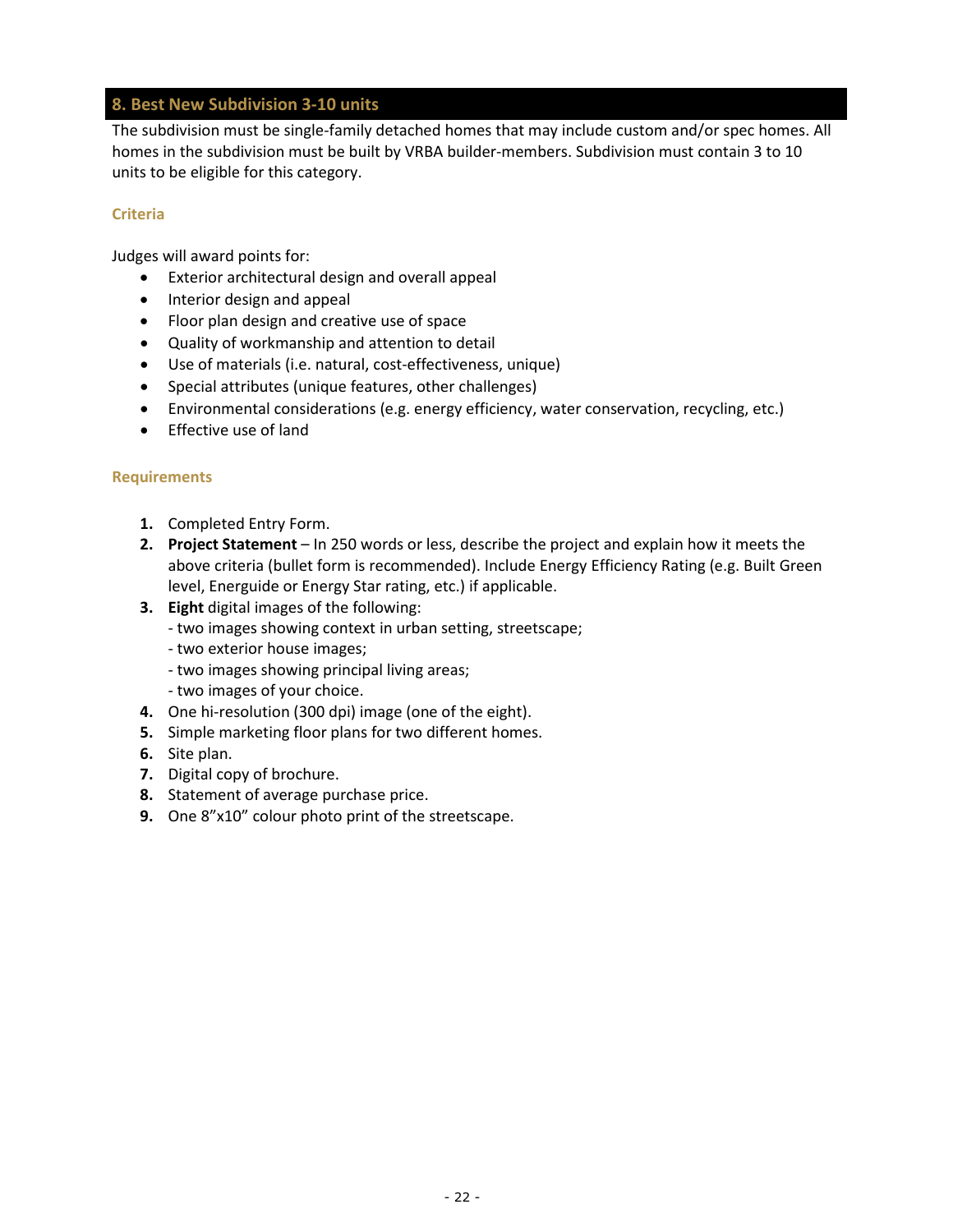## <span id="page-22-0"></span>**9. Best New Subdivision over 10 units**

The subdivision must be single-family detached homes that may include custom and/or spec homes. All homes in the subdivision must be built by VRBA builder-members. This subdivision must have more than 10 units to be eligible for this category.

#### **Criteria**

Judges will award points for:

- Exterior architectural design and overall appeal
- Interior design and appeal
- Floor plan design and creative use of space
- Quality of workmanship and attention to detail
- Use of materials (i.e. natural, cost-effectiveness, unique)
- Special attributes (unique features, other challenges)
- Environmental considerations (e.g. energy efficiency, water conservation, recycling, etc.)
- Effective use of land

- <span id="page-22-2"></span>**1.** Completed Entry Form.
- **2. Project Statement**  In 250 words or less, describe the project and explain how it meets the above criteria (bullet form is recommended). Include Energy Efficiency Rating (e.g. Built Green level, Energuide or Energy Star rating, etc.) if applicable.
- <span id="page-22-1"></span>**3. Eight** digital images of the following:
	- two images showing context in urban setting, streetscape;
	- two exterior house images;
	- two images showing principal living areas;
	- two images of your choice.
- **4.** One hi-resolution (300 dpi) image (one of the eight).
- **5.** Simple marketing floor plans for two different homes.
- **6.** Site plan.
- **7.** Digital copy of brochure.
- **8.** Statement of average purchase price.
- **9.** One 8"x10" colour photo print of the streetscape.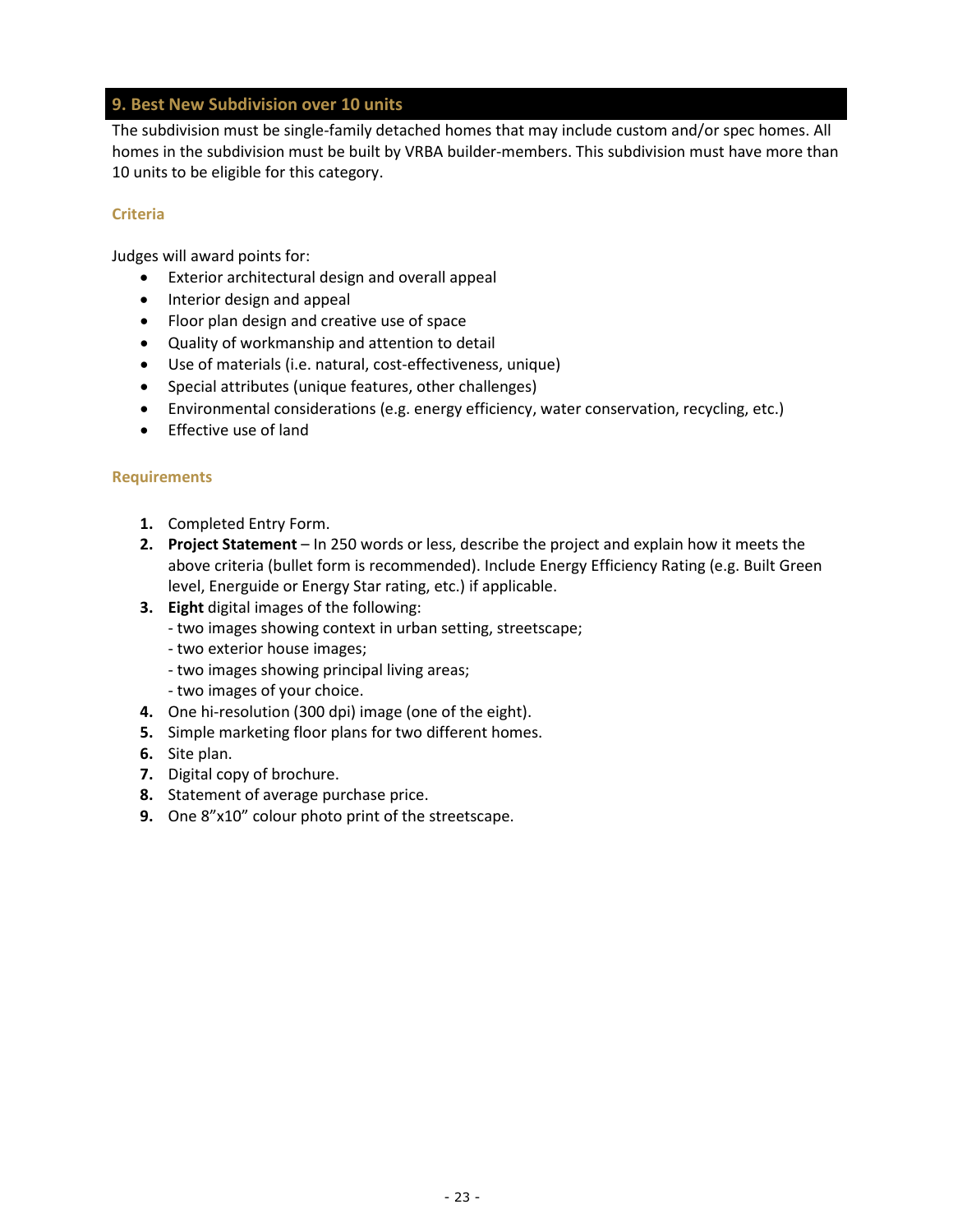## **10. Best New Multi-Family / Townhouse Project**

This category includes townhouse projects and multi-family structures with more than one unit (eg. duplex), where each unit has an individual exterior access. This category also includes zero lot line projects.

#### **Criteria**

Judges will award points for:

- Exterior architectural design and overall appeal
- Interior design and appeal
- Functionality of floor plan, creative use of space
- Quality of workmanship and attention to detail
- Use of materials (i.e. natural, cost-effectiveness, unique)
- Special attributes (unique features, other challenges)
- Environmental considerations (e.g. energy efficiency, water conservation, recycling, etc.)
- Effective use of land

- **1.** Completed Entry Form.
- **2.** Project Statement In 250 words or less, describe the project and explain how it meets the criteria (bullet form is recommended). Include Energy Efficiency Rating (e.g. Built Green level, Energuide or Energy Star rating, etc.) if applicable.
- **3. Eight** digital images of the following:
	- two images showing context in urban setting, architectural character, building/project entry, etc.;
	- two images showing principal living areas;
	- four images of your choice.
- **4.** One hi-resolution (300 dpi) image (exterior front).
- **5.** Simple marketing floor plan.
- **6.** Site plan.
- **7.** Digital copy of brochure.
- <span id="page-23-0"></span>**8.** Price list with the entry home highlighted.
- **9.** One 8"x10" colour photo print of exterior.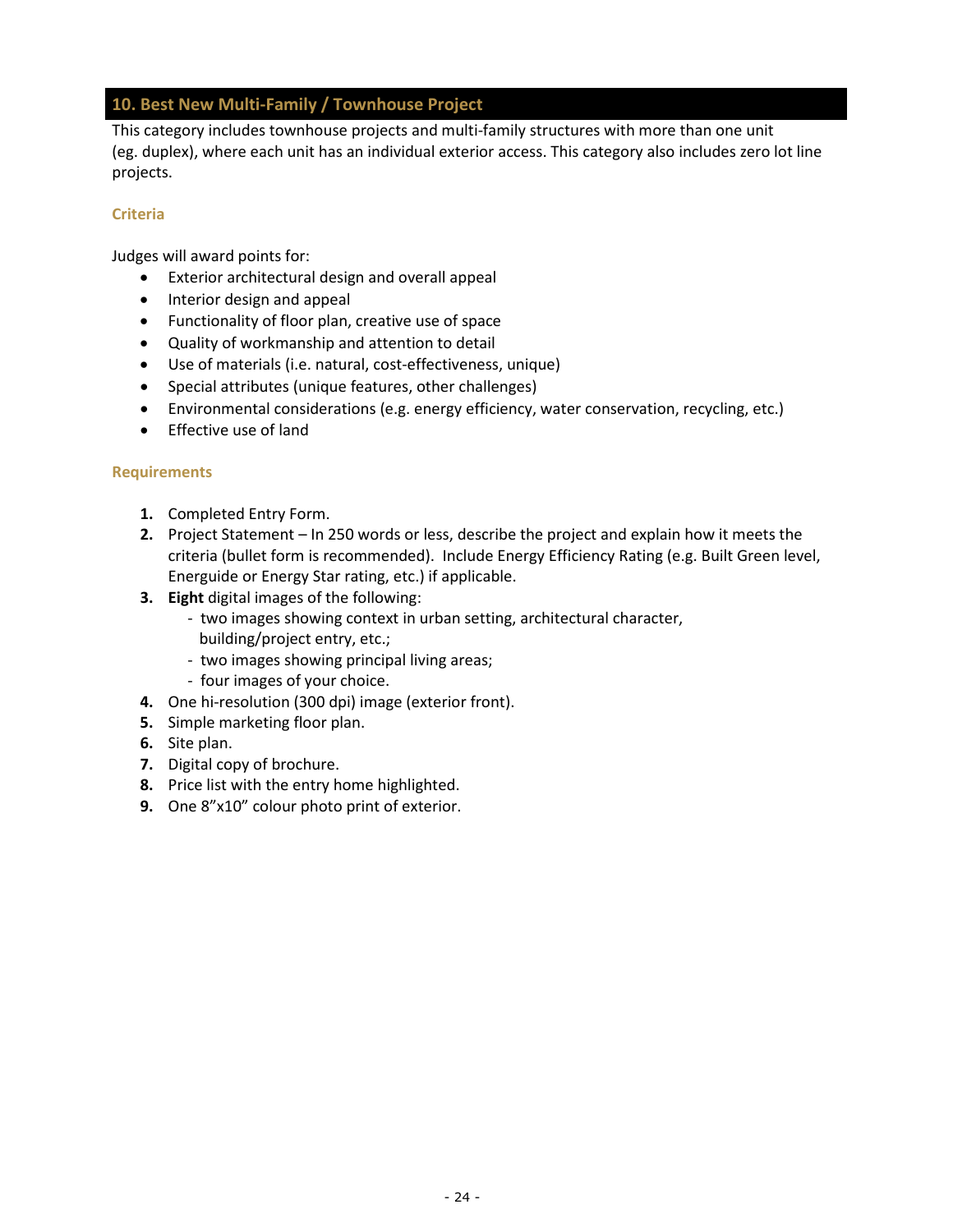## <span id="page-24-0"></span>**11. Best New Entry-Level Multi-Family / Townhouse Project**

For new entry-level market townhouse projects and multi-family structures with more than one unit (eg. duplex), where each unit has an individual exterior access. This category also includes zero lot line projects. These projects are not supported in any way by government or non-profit subsidies or grants. Entries in this category cannot also be entered in category 10. Best Multi-Family / Townhouse Project.

#### **Criteria**

Judges will award points for:

- Affordability
- Exterior architectural design and overall appeal
- Interior design and appeal
- Functionality of floor plan, creative use of space
- Quality of workmanship and attention to detail
- Use of materials (i.e. natural, cost-effectiveness, unique)
- Special attributes (unique features, other challenges)
- Environmental considerations (e.g. energy efficiency, water conservation, recycling, etc.)
- Effective use of land

- <span id="page-24-1"></span>**1.** Completed Entry Form.
- **2.** Project Statement In 250 words or less, describe the project and explain how it meets the criteria (bullet form is recommended). Include Energy Efficiency Rating (e.g. Built Green level, Energuide or Energy Star rating, etc.) if applicable.
- **3. Eight** digital images of the following:
	- two images showing context in urban setting, architectural character, building/project entry, etc.;
	- two images showing principal living areas;
	- four images of your choice.
- **4.** One hi-resolution (300 dpi) image (exterior front).
- **5.** Simple marketing floor plan.
- **6.** Site plan.
- **7.** Digital copy of brochure.
- **8.** Price list with the entry home highlighted
- **9.** One 8"x10" colour photo print of exterior.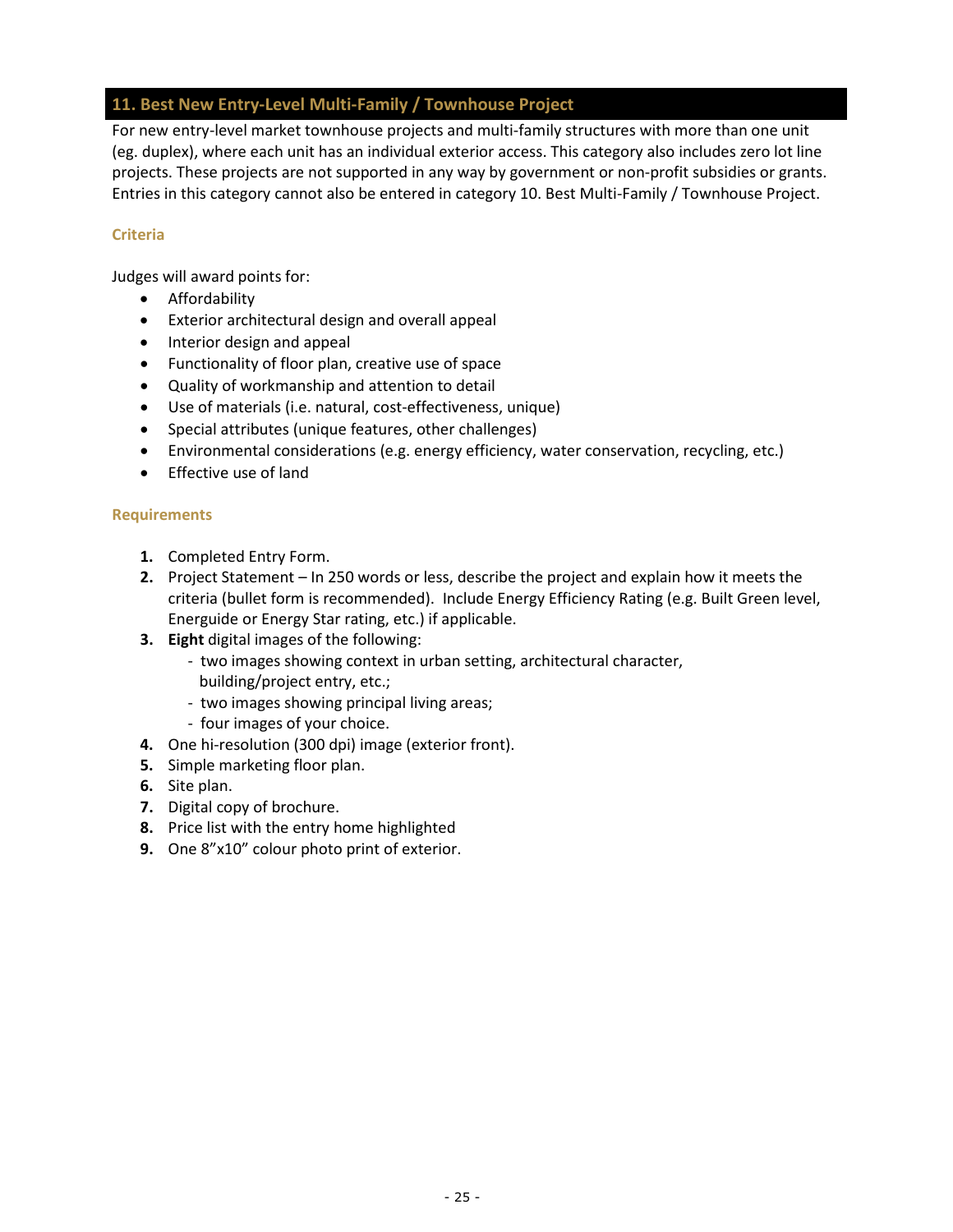## <span id="page-25-0"></span>**12. Best New Garden Suite / Micro-house / Accessory Building**

This category includes any accessory building (e.g. garden suite, carriage house, garage, etc.)

#### **Criteria**

Judges will award points for:

- Exterior architectural design and overall appeal
- Interior design and appeal
- Floor plan design and creative use of space
- Quality of workmanship and attention to detail
- Use of materials (i.e. natural, cost-effectiveness, unique)
- Special attributes (unique features, effective use of land, other challenges)
- Environmental considerations (e.g. energy efficiency, water conservation, recycling, etc.)

- **1.** Completed Entry Form.
- **2.** Project Statement In 250 words or less, describe the project and explain how it meets the criteria (bullet form is recommended). Include Energy Efficiency Rating (e.g. Built Green level, Energuide or Energy Star rating, etc.) if applicable.
- **3. Six** digital images of the following: - two images showing exterior (front and rear); - four images showing interior.
- <span id="page-25-1"></span>**4.** One hi-resolution (300 dpi) image (one of the six above).
- **5.** Simple marketing floor plan.
- **6.** Site plan.
- **7.** One 8" x 10" or 7" x 10" colour photo print of the exterior.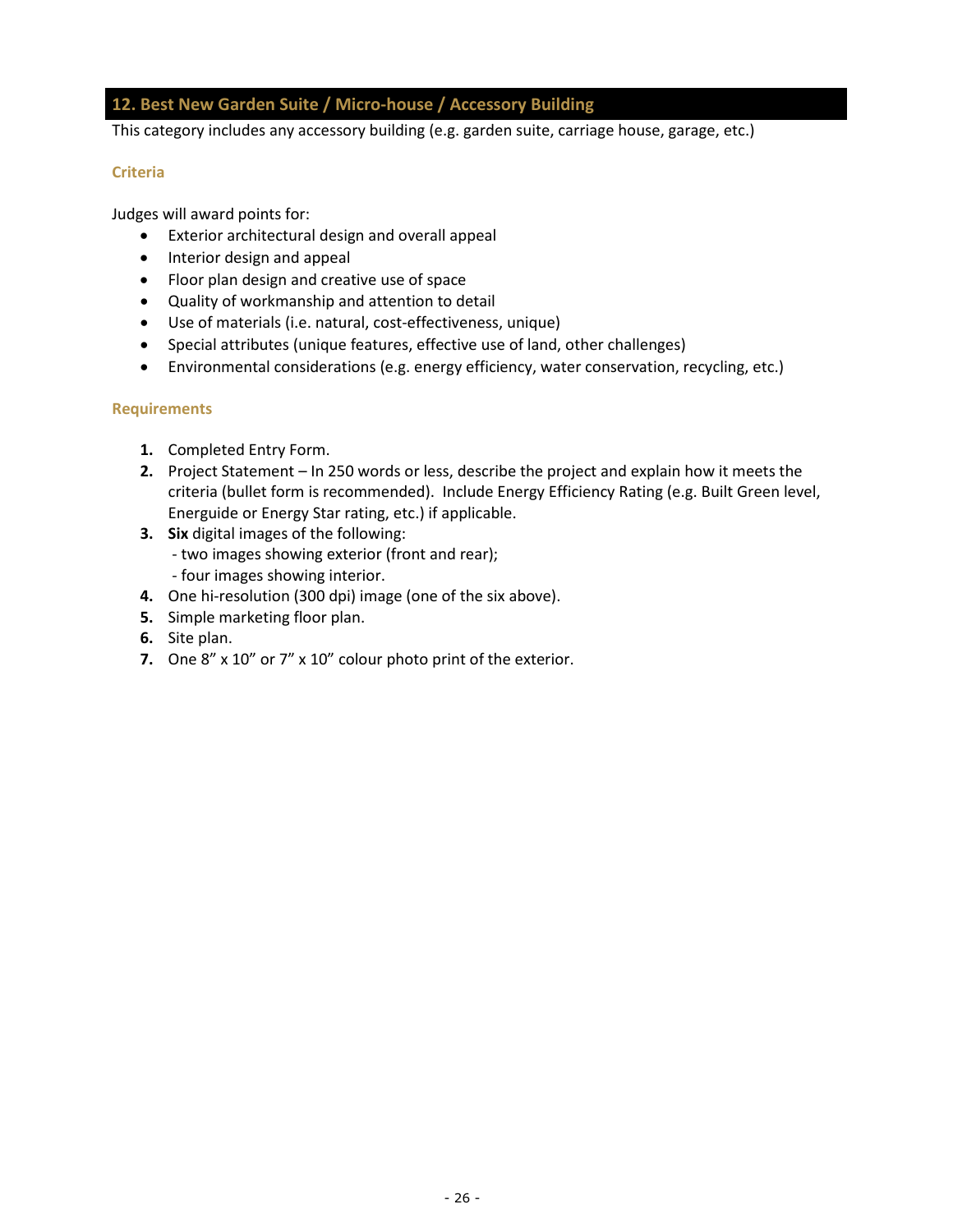## <span id="page-26-0"></span>**13. Best Condominium Unit (New or Renovated)**

#### **Criteria**

Judges will award points for:

- Architectural design and overall appeal
- Floor plan design and creative use of space
- Quality of workmanship and attention to detail
- Use of materials (i.e. natural, cost-effectiveness, unique)
- Special attributes (unique features, other challenges overcome)
- Environmental considerations (e.g. energy efficiency, water conservation, recycling, etc.)

#### **Requirements**

- **1.** Completed Entry Form.
- **2.** Project Statement In 250 words or less, describe the project and explain how it meets the criteria (bullet form is recommended). Include Energy Efficiency Rating (e.g. Built Green level, Energuide or Energy Star rating, etc.) if applicable.
- **3.** Six digital images \*\*If a renovation, **four** additional "Before" images may be included, for a total of ten images. Images must be clearly named and numbered "Before" and "After." i.e. 1B, 1A, 2B, 2A, 3B, 3A, 4B, 4A, 5, 6.
	- **4.** One hi-resolution (300 dpi) image (one of the six above)
	- **5.** Simple marketing floor plan
		- \*\*If a renovation, include a "before" floor plan and an "after" floor plan.
	- **6.** One 8"x10" colour photo print.

<span id="page-26-1"></span>\*\*If renovation: one 5" x 7" (before) **and** one 8" x 10" (after) colour photo print, from the same angle.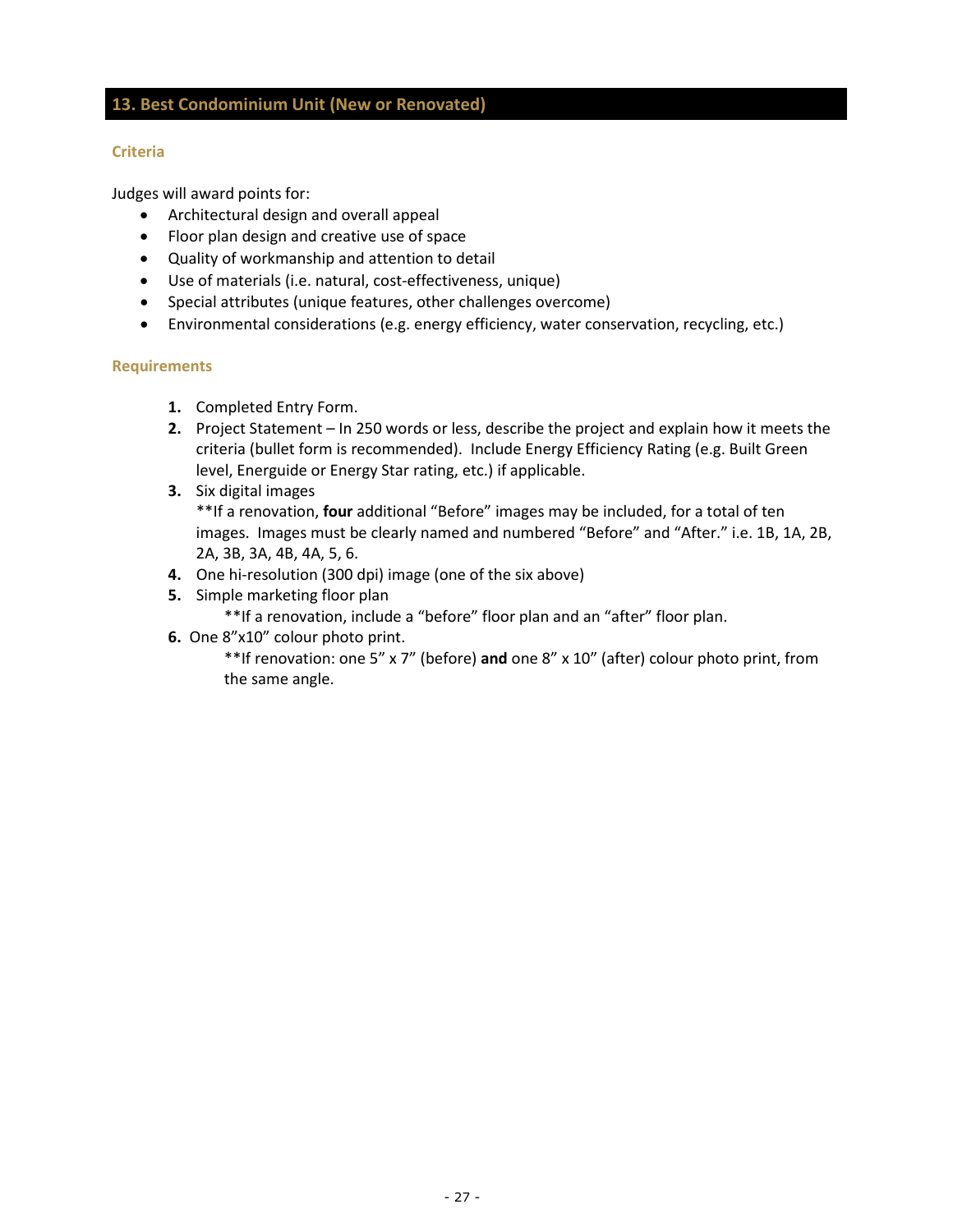## <span id="page-27-0"></span>**14. Best Outdoor Space**

Entries include outdoor living areas and/or landscaping, not enclosed. Entries may include enhancements to outdoor space that may not necessarily be covered in other categories such as patios, gazebos, sundecks, front porch areas, outdoor kitchen areas, etc. Entries may include garden areas not part of the structure.

#### **Criteria**

Judges will award points for:

- Functionality (i.e. seasonal use)
- Aesthetics and curb appeal
- Integration of landscape and hardscape
- Creativity of design and integration to overall setting
- Use of materials (i.e. natural; cost-effectiveness; unique)
- Special Attributes
- Garden or recreational enhancements
- Water conservation; recycling, and other environmental considerations

- **1.** Completed Entry Form.
- **2. Project Statement** In 200 words or less, describe the project and explain how it meets the criteria (bullet form is recommended).
- **3. Six** digital images of the space.
- **4.** One hi-resolution (300 dpi) image (one of the six above).
- **5.** Site plan with the outdoor space highlighted.
- **6.** One 8" x 10" or 7" x 10" colour photo print.
- **7.** Release form (if not primary builder/renovator).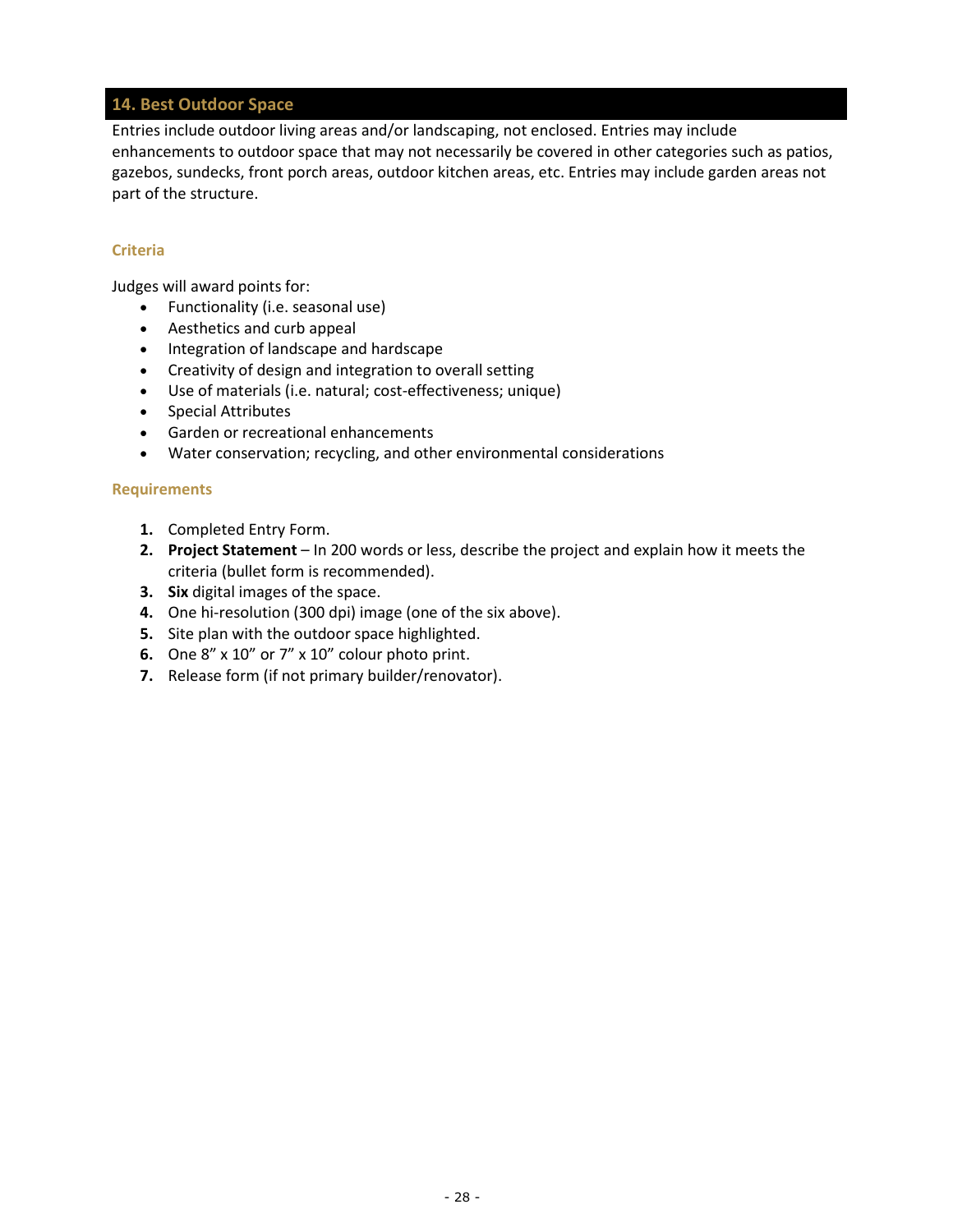## <span id="page-28-1"></span><span id="page-28-0"></span>**15. Best New Home Design**

Eligible entries are designs of new homes that have been built. See also Special Interest Awards for Best Home Design - Concept for homes designed but not built.

#### **Criteria**

Judges will award points for:

- Architectural features, integrity and overall appeal
- Creativity
- Use of space
- Proportion
- Site integration
- Environmental features

- **1.** Completed Entry Form.
- **2. Project Statement**  In 200 words or less, describe the project and how it meets the criteria (bullet form is recommended).
- **3. Six** digital images of the space (not renderings).
- **4.** One hi-resolution (300 dpi) image.
- **5.** Floor plans.
- **6.** Site plan.
- **7.** Elevations.
- **8.** One 8"x10" colour photo print.
- **9.** Release form (if not primary builder/renovator).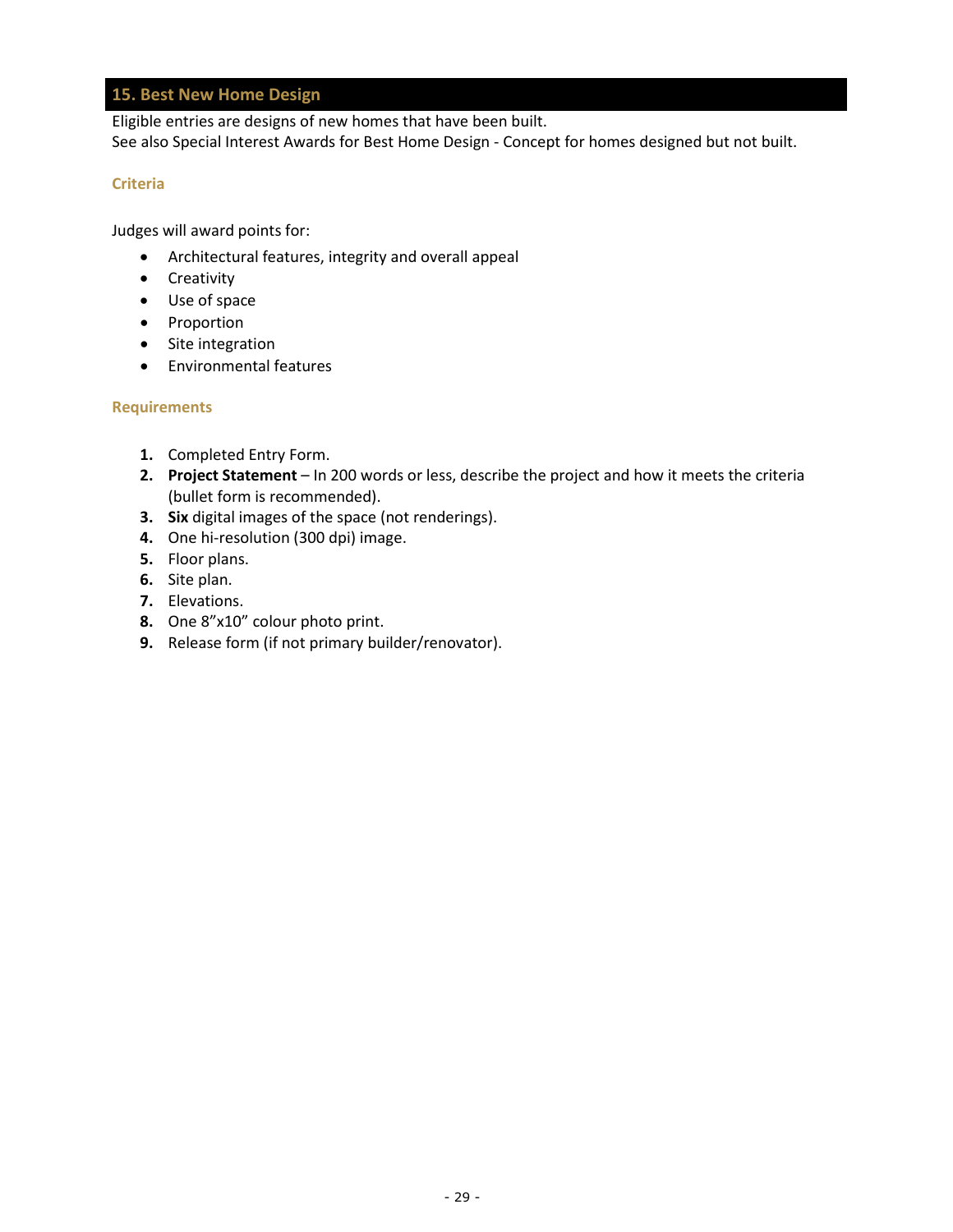## <span id="page-29-1"></span><span id="page-29-0"></span>**16. Best Innovative Feature (Exterior or Interior)**

This award is for a unique creative feature incorporated into a project.

#### **Criteria**

Judges will award points for:

- Inspiration
- Creativity
- Design
- Relevance to project theme
- Overall appeal

- **1.** Completed Entry Form.
- **2. Project Statement**  In 200 words or less, describe the project and how it meets the criteria (bullet form is recommended).
- **3. Six** digital images.
- **4.** One hi-resolution (300 dpi) image (one of the six).
- **5.** Floor plan and/or site plan highlighting feature.
- **6.** One 8"x10" colour photo print.
- **7.** Release form (if not primary builder/renovator).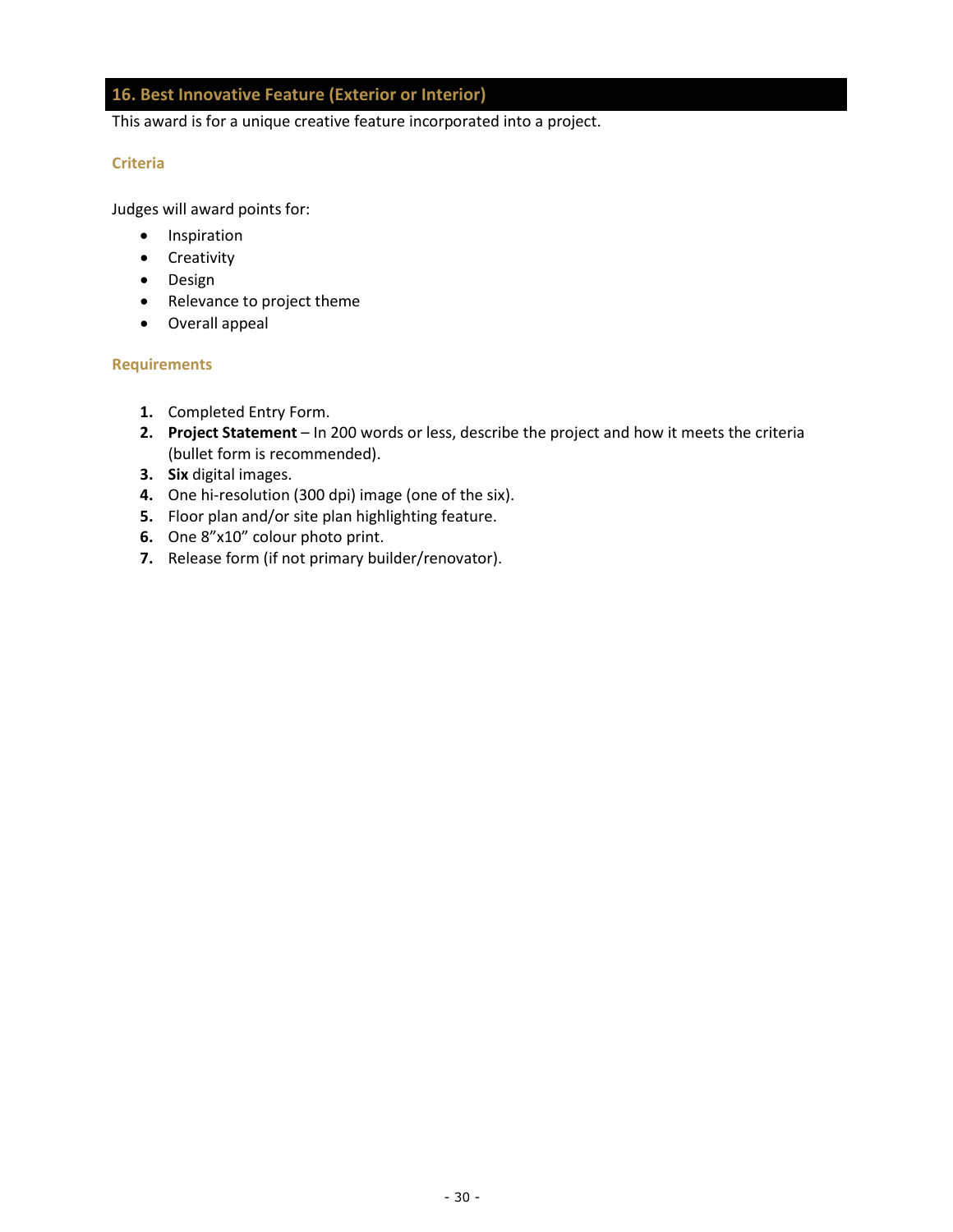## <span id="page-30-0"></span>**17. Best Small Budget Renovation**

The total cost of the renovation, including all contractor and owner supplied materials and labour, must be less than \$100,000. This category applies to single family and multi-family. Renovation must include a minimum of two principal rooms. Only members classified as builder /renovator may enter renovation categories.

#### **Criteria**

Entry should explain the clients' needs. Judges will award points for:

- Architectural design and overall appeal
- Interior design
- Functionality of floor plan and creative use of space
- Overcoming special problems as they relate to existing structure
- Quality of workmanship and attention to detail
- Use of materials (i.e. natural, cost-effectiveness, unique)
- Energy upgrades
- Special attributes

- **1.** Completed Entry Form.
- **2. Project Statement**  In 250 words or less, describe the renovation and how it meets the criteria (bullet form is recommended).
- **3. Ten** digital images, including **four** "before" images. Images must be clearly named and numbered "Before" and "After."
	- Images named 1B, 1A, 2B, 2A, 3B, 3A, 4B, 4A, 5, 6.
- **4.** One hi-resolution (300 dpi) "after" image (one of the six).
- **5.** Before and after simple marketing floor plans.
- **6.** Site plan.
- <span id="page-30-1"></span>**7.** One 5" x 7" (before) **and** one 8" x 10" (after) colour photo print, from the same angle.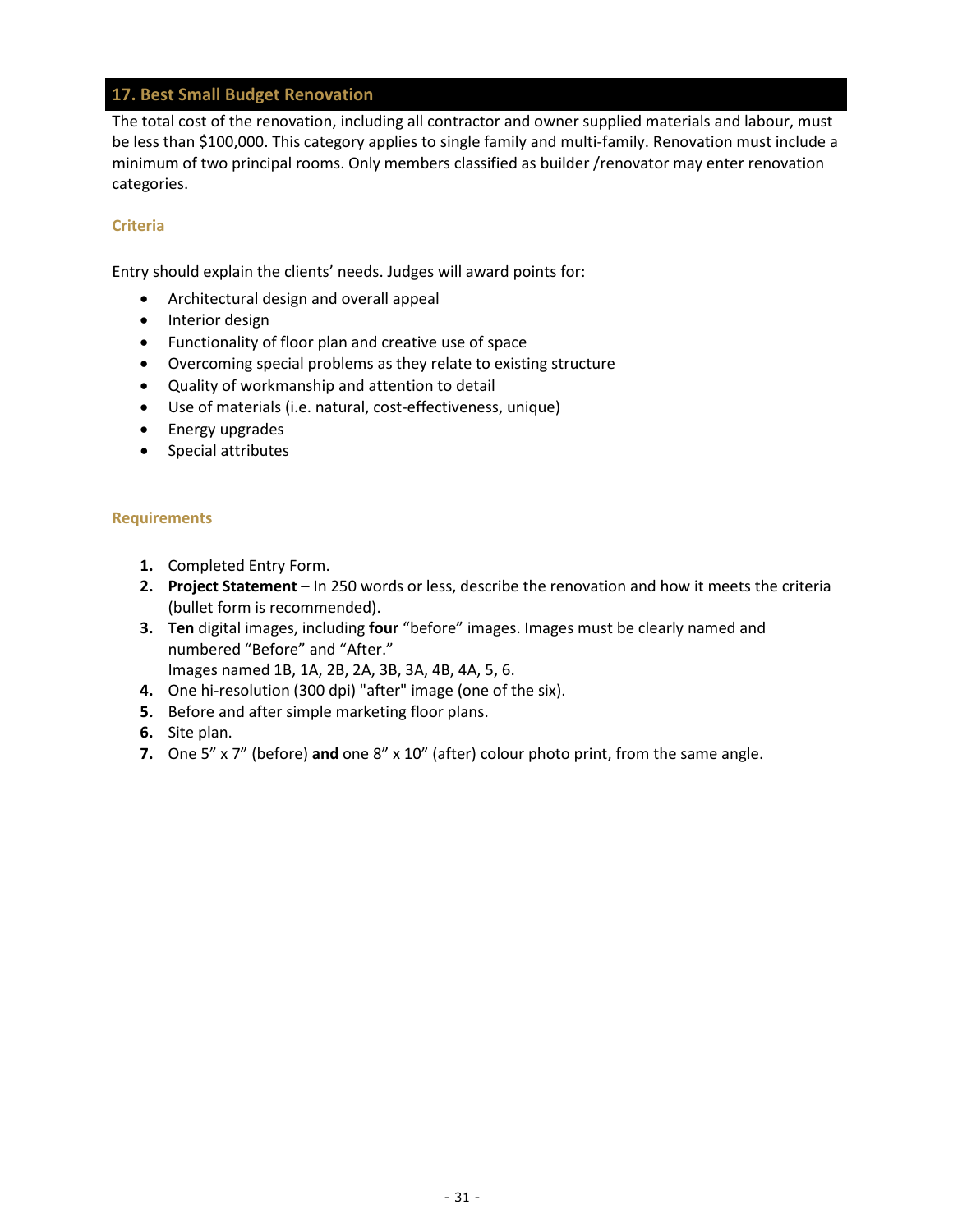## <span id="page-31-0"></span>**18. Best Residential Renovation or Restoration \$100,000 - \$200,000**

The total cost of the renovation, including all contractor and owner-supplied materials and labour, must be between \$100,000 and \$200,000. This category applies to single family and multi-family. Renovation must include a minimum of two principal rooms. Only members classified as builder /renovator may enter renovation categories.

#### **Criteria**

Entry should explain the clients' needs. Judges will award points for:

- Architectural design and overall appeal
- Interior design
- Functionality of floor plan and creative use of space
- Overcoming special problems as they relate to existing structure
- Quality of workmanship and attention to detail
- Use of materials (i.e. natural, cost-effectiveness, unique)
- Energy upgrades
- Special attributes

- **1.** Completed Entry Form.
- **2. Project Statement**  In 250 words or less, describe the renovation and how it meets the criteria (bullet form is recommended).
- **3. Ten** digital images, including **four** "before" images. Images must be clearly named and numbered "Before" and "After."
	- Images named 1B, 1A, 2B, 2A, 3B, 3A, 4B, 4A, 5, 6.
- **4.** One hi-resolution (300 dpi) "after" image (one of the six).
- **5.** Before and after simple marketing floor plans.
- **6.** Site plan.
- **7.** One 5" x 7" (before) **and** one 8" x 10" (after) colour photo print, from the same angle.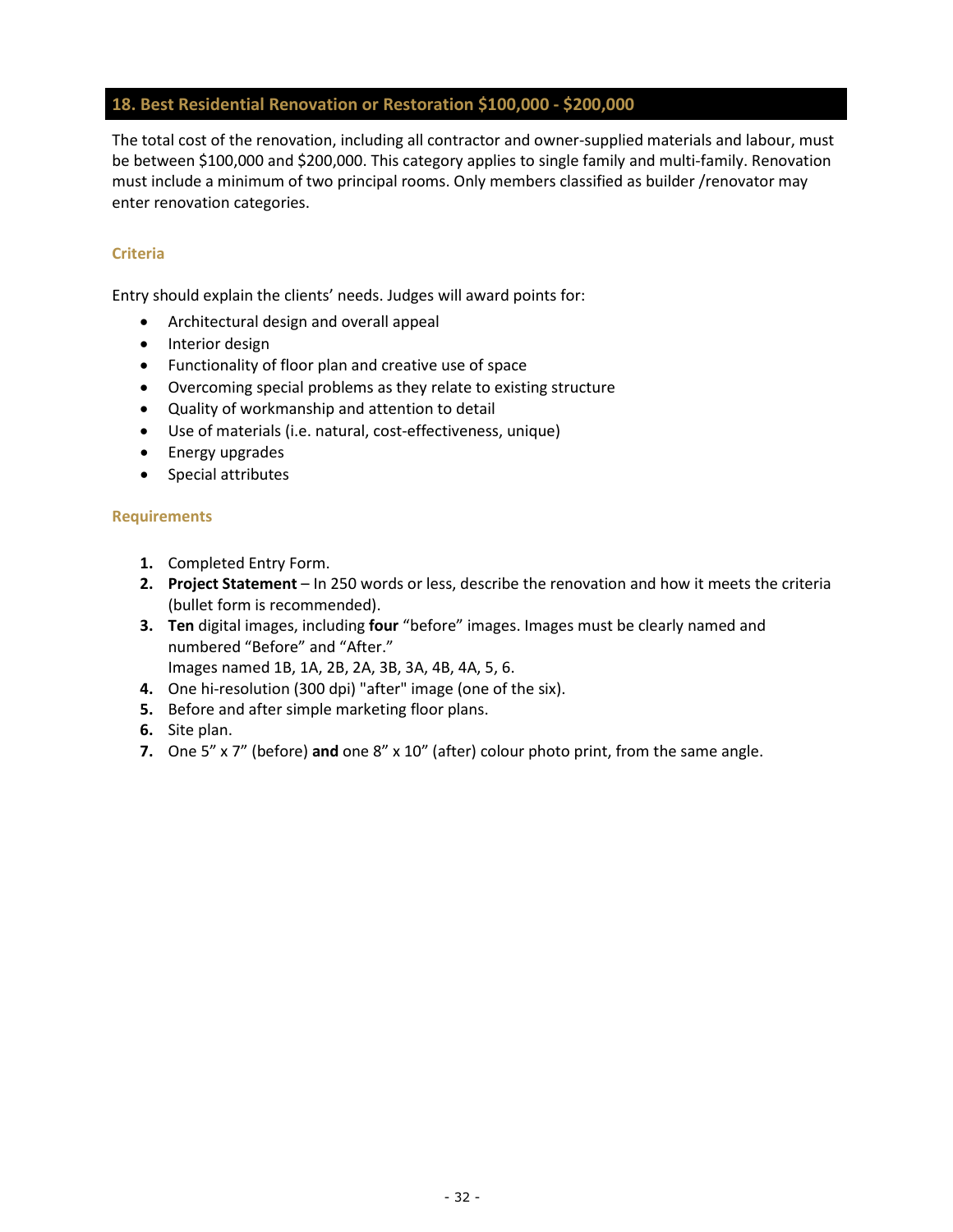## <span id="page-32-0"></span>**19. Best Residential Renovation or Restoration \$200,000 - \$500,000**

The total cost of the renovation, including all contractor and owner supplied materials and labour, must be between \$200,000 and \$500,000. This category applies to single family and multi-family. Renovation must include a minimum of two principal rooms. Only members classified as builder /renovator may enter renovation categories.

#### **Criteria**

Entry should explain the clients' needs. Judges will award points for:

- Architectural design and overall appeal
- Interior design
- Functionality of floor plan and creative use of space
- Overcoming special problems as they relate to existing structure
- Quality of workmanship and attention to detail
- Use of materials (i.e. natural, cost-effectiveness, unique)
- Energy upgrades
- Special attributes

- <span id="page-32-1"></span>**1.** Completed Entry Form.
- **2. Project Statement**  In 250 words or less, describe the renovation and how it meets the criteria (bullet form is recommended).
- **3. Ten** digital images, including **four** "before" images. Images must be clearly named and numbered "Before" and "After." Images named 1B, 1A, 2B, 2A, 3B, 3A, 4B, 4A, 5, 6.
- **4.** One hi-resolution (300 dpi) "after" image (one of the six).
- **5.** Before and after simple marketing floor plans.
- **6.** Site plan.
- **7.** One 5" x 7" (before) **and** one 8" x 10" (after) colour photo print, from the same angle.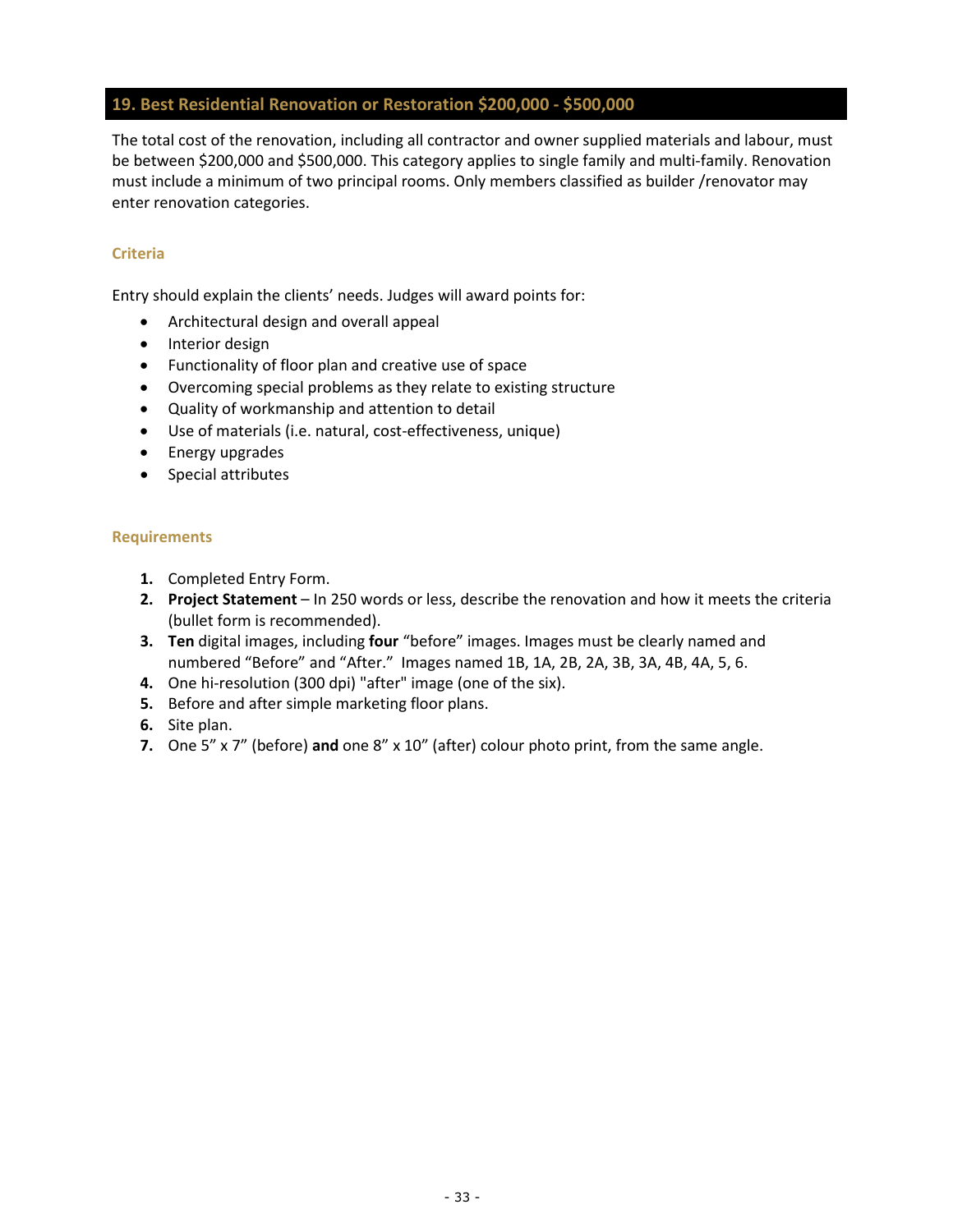## <span id="page-33-0"></span>**20. Best Residential Renovation or Restoration over \$500,000**

The total cost of the renovation, including all contractor and owner supplied materials and labour, must be over \$500,000. This category applies to single family and multi-family. Renovation must include a minimum of two principal rooms. Only members classified as builder /renovator may enter renovation categories.

#### **Criteria**

Entry should explain the clients' needs. Judges will award points for:

- Architectural design and overall appeal
- Interior design
- Functionality of floor plan and creative use of space
- Overcoming special problems as they relate to existing structure
- Quality of workmanship and attention to detail
- Use of materials (i.e. natural, cost-effectiveness, unique)
- Energy upgrades
- Special attributes

- **1.** Completed Entry Form.
- **2. Project Statement**  In 250 words or less, describe the renovation and how it meets the criteria (bullet form is recommended).
- **3. Ten** digital images, including **four** "before" images. Images must be clearly named and numbered "Before" and "After." Images named 1B, 1A, 2B, 2A, 3B, 3A, 4B, 4A, 5, 6.
- **4.** One hi-resolution (300 dpi) "after" image.
- **5.** Before and after simple marketing floor plans.
- **6.** Site plan.
- **7.** One 5" x 7" (before) **and** one 8" x 10" (after) colour photo print, from the same angle.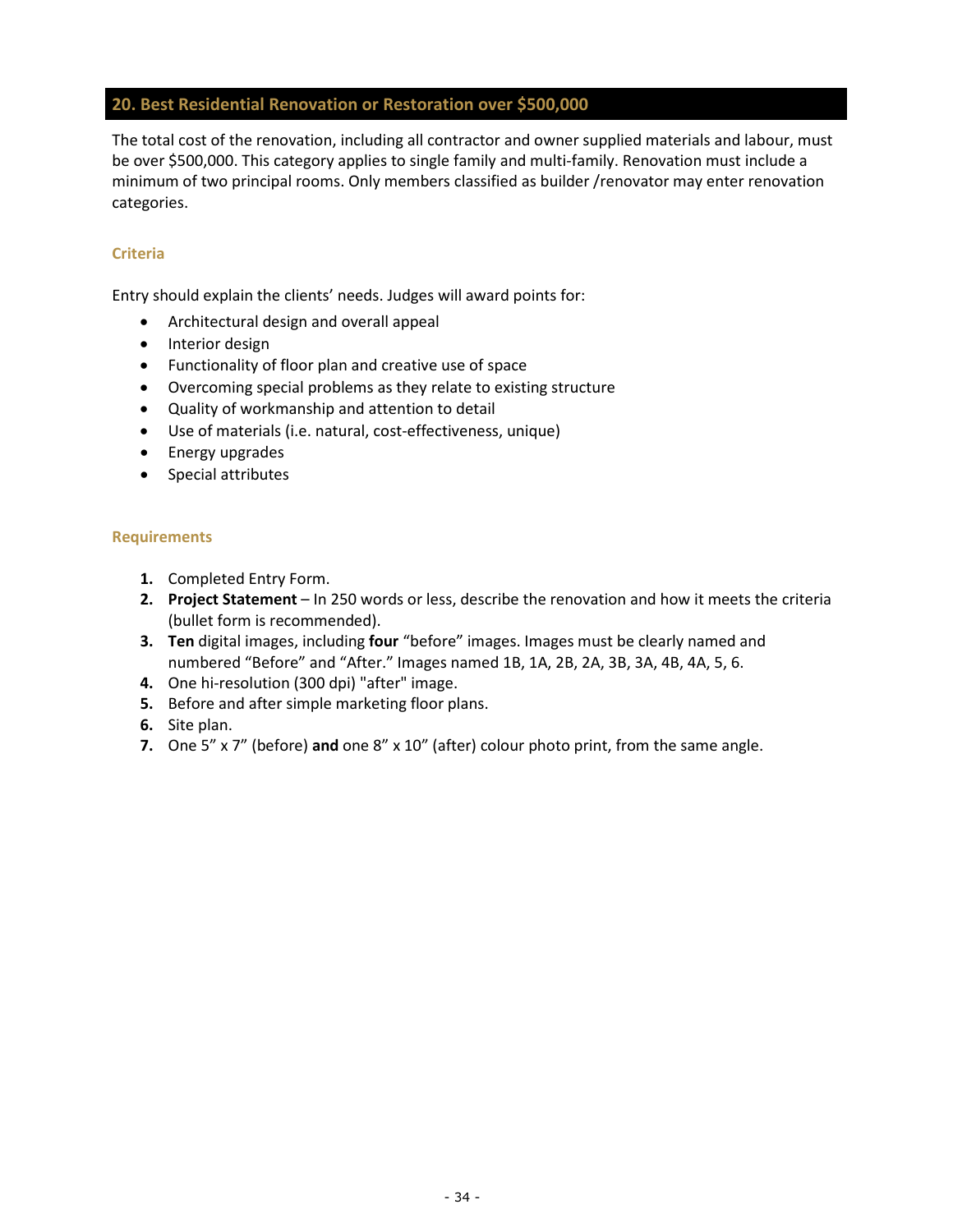## <span id="page-34-0"></span>**21. Best Traditional Kitchen (New or Renovated) under 250 sq. ft.**

The kitchen size is defined as strictly the functional area of the kitchen.

#### **Criteria**

Judges will award points for:

- Design and overall appeal
- Functionality of floor plan, creative use of space
- Quality of workmanship and attention to detail
- Environmental considerations (e.g. energy efficiency, water conservation, recycling, etc.)
- Special attributes

The cost per square foot of construction for the **kitchen** must be identified on entry form.

## **Requirements**

- **1.** Completed Entry Form.
- **2. Project Statement** In 200 words or less, describe the project and explain how it meets the criteria (bullet form is recommended). Include Energy Efficiency Rating (e.g. Built Green level, Energuide or Energy Star rating, etc.) if applicable.
- **3. Six** digital images of the following:
	- one image showing integration of kitchen with great/dining room;
	- five images of your choice.

\*\*If a renovation, **four** extra "Before" images may be included, for a total of ten images. Images must be clearly named and numbered "Before" and "After." i.e. 1B, 1A, 2B, 2A, 3B, 3A, 4B, 4A, 5, 6.

- **4.** One hi-resolution (300 dpi) image (one of the six above).
- **5.** Kitchen floorplan ("before" and "after" if renovation).
- **6.** One 8" x 10" colour photo print. \*\*If renovation: one 5" x 7" (before) **and** one 8" x 10" (after) colour photo print, from the same angle.
- **7.** Release form (if not primary builder/renovator).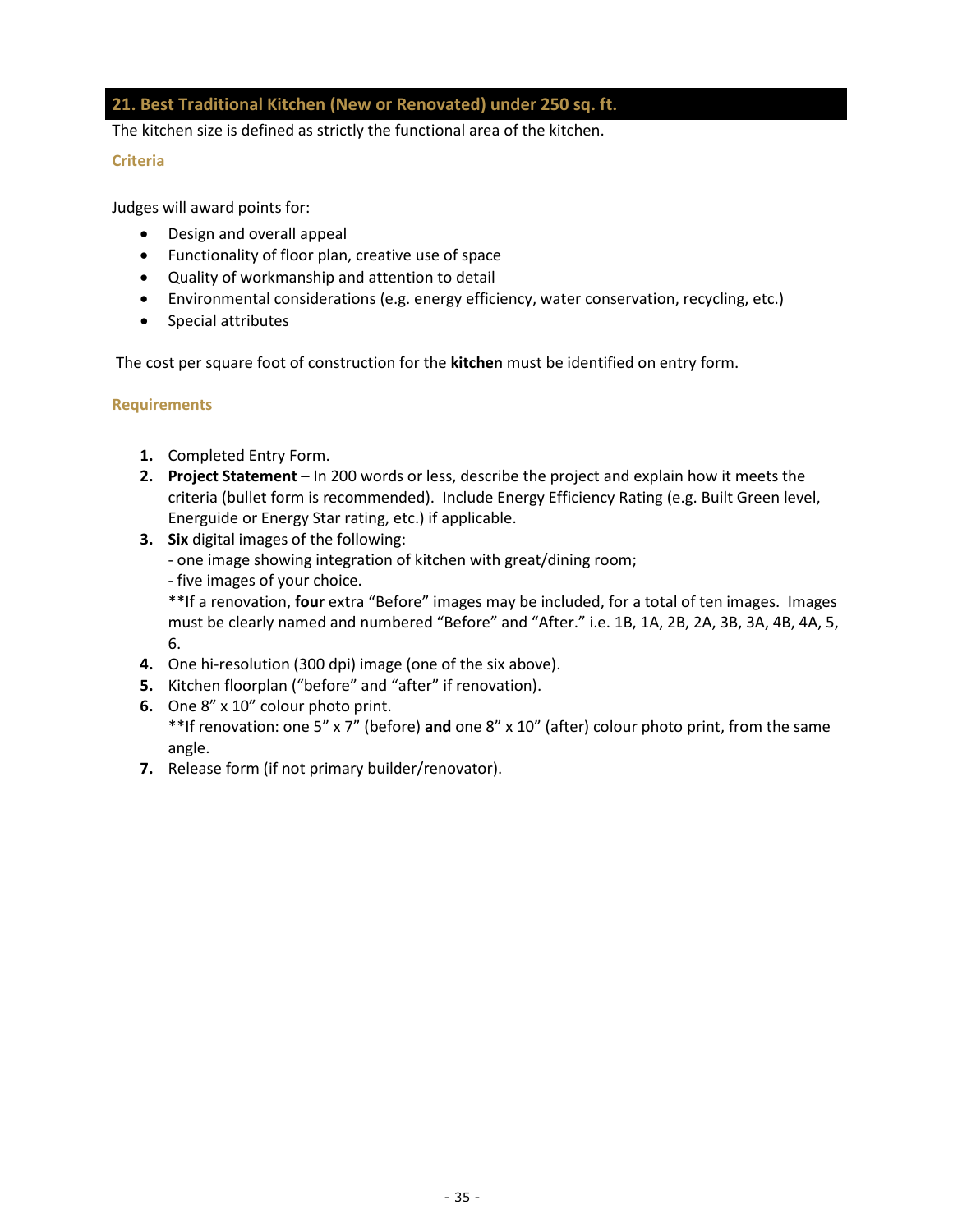## <span id="page-35-0"></span>**22. Best Traditional Kitchen (New or Renovated) over 250 sq. ft.**

The kitchen size is defined as strictly the functional area of the kitchen.

#### **Criteria**

Judges will award points for:

- Design and overall appeal
- Functionality of floor plan, creative use of space
- Quality of workmanship and attention to detail
- Environmental considerations (e.g. energy efficiency, water conservation, recycling, etc.)
- Special attributes

The cost per square foot of construction for the **kitchen** must be identified on entry form.

#### **Requirements**

- **1.** Completed Entry Form.
- **2. Project Statement** In 200 words or less, describe the project and explain how it meets the criteria (bullet form is recommended). Include Energy Efficiency Rating (e.g. Built Green level, Energuide or Energy Star rating, etc.) if applicable.
- **3. Six** digital images of the following: - one image showing integration of kitchen with great/dining room;
	- five images of your choice.

\*\*If a renovation, **four** extra "Before" images may be included, for a total of ten images. Images must be clearly named and numbered "Before" and "After." i.e. 1B, 1A, 2B, 2A, 3B, 3A, 4B, 4A, 5, 6.

- **4.** One hi-resolution (300 dpi) image (one of the six above).
- **5.** Kitchen floorplan ("before" and "after" if renovation).
- **6.** One 8" x 10" colour photo print.

\*\*If renovation: one 5" x 7" (before) **and** one 8" x 10" (after) colour photo print, from the same angle.

**7.** Release form (if not primary builder/renovator).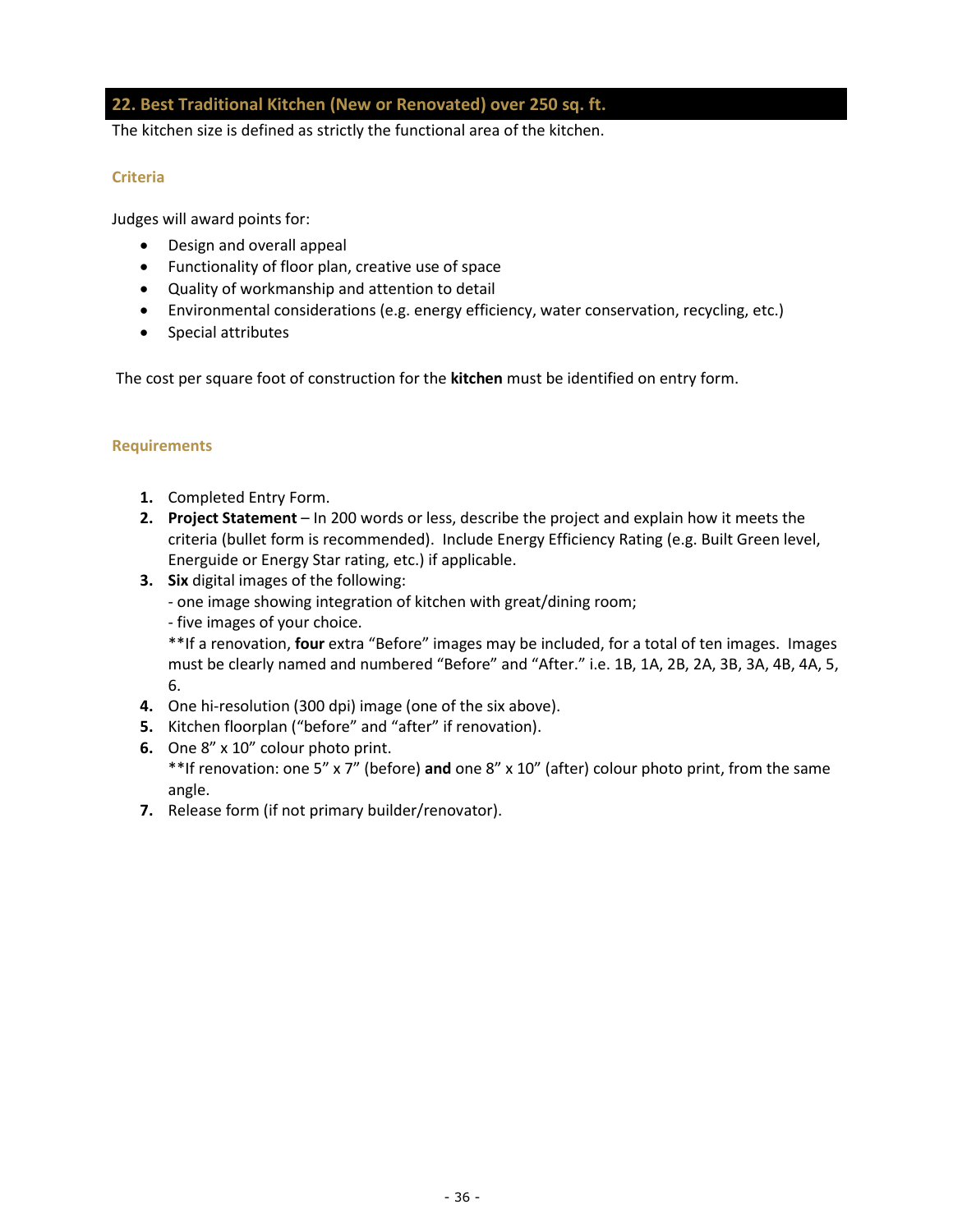## <span id="page-36-0"></span>**23. Best Contemporary Kitchen (New or Renovated) under 250 sq. ft.**

The kitchen size is defined as strictly the functional area of the kitchen.

#### **Criteria**

Judges will award points for:

- Design and overall appeal
- Functionality of floor plan, creative use of space
- Quality of workmanship and attention to detail
- Environmental considerations (e.g. energy efficiency, water conservation, recycling, etc.)
- Special attributes

The cost per square foot of construction for the **kitchen** must be identified on entry form.

#### **Requirements**

- **1.** Completed Entry Form.
- **2. Project Statement** In 200 words or less, describe the project and explain how it meets the criteria (bullet form is recommended). Include Energy Efficiency Rating (e.g. Built Green level, Energuide or Energy Star rating, etc.) if applicable.
- **3. Six** digital images of the following:
	- one image showing integration of kitchen with great/dining room;
	- five images of your choice.

\*\*If a renovation, **four** extra "Before" images may be included, for a total of ten images. Images must be clearly named and numbered "Before" and "After." i.e. 1B, 1A, 2B, 2A, 3B, 3A, 4B, 4A, 5, 6.

- **4.** One hi-resolution (300 dpi) image (one of the six above).
- **5.** Kitchen floorplan ("before" and "after" if renovation).
- **6.** One 8" x 10" colour photo print. \*\*If renovation: one 5" x 7" (before) **and** one 8" x 10" (after) colour photo print, from the same angle.
- **7.** Release form (if not primary builder/renovator).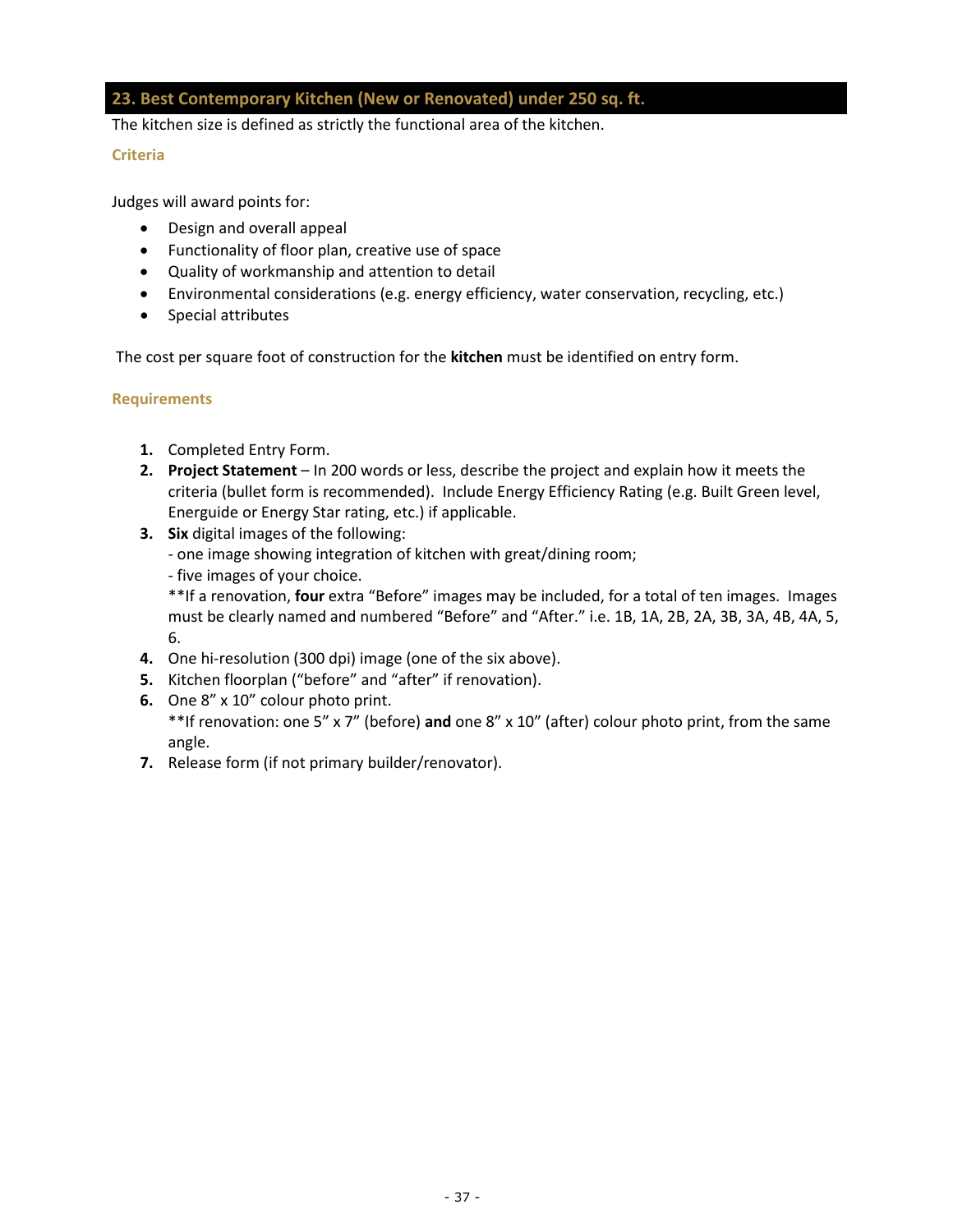## <span id="page-37-0"></span>**24. Best Contemporary Kitchen (New or Renovated) over 250 sq. ft.**

The kitchen size is defined as strictly the functional area of the kitchen.

#### **Criteria**

Judges will award points for:

- Design and overall appeal
- Functionality of floor plan, creative use of space
- Quality of workmanship and attention to detail
- Environmental considerations (e.g. energy efficiency, water conservation, recycling, etc.)
- Special attributes

The cost per square foot of construction for the **kitchen** must be identified on entry form.

## **Requirements**

- **1.** Completed Entry Form.
- **2. Project Statement** In 200 words or less, describe the project and explain how it meets the criteria (bullet form is recommended). Include Energy Efficiency Rating (e.g. Built Green level, Energuide or Energy Star rating, etc.) if applicable.
- **3. Six** digital images of the following:
	- one image showing integration of kitchen with great/dining room;
	- five images of your choice.

\*\*If a renovation, **four** extra "Before" images may be included, for a total of ten images. Images must be clearly named and numbered "Before" and "After." i.e. 1B, 1A, 2B, 2A, 3B, 3A, 4B, 4A, 5, 6.

- **4.** One hi-resolution (300 dpi) image (one of the six above).
- **5.** Kitchen floorplan ("before" and "after" if renovation).
- **6.** One 8" x 10" colour photo print. \*\*If renovation: one 5" x 7" (before) **and** one 8" x 10" (after) colour photo print, from the same angle.
- **7.** Release form (if not primary builder/renovator).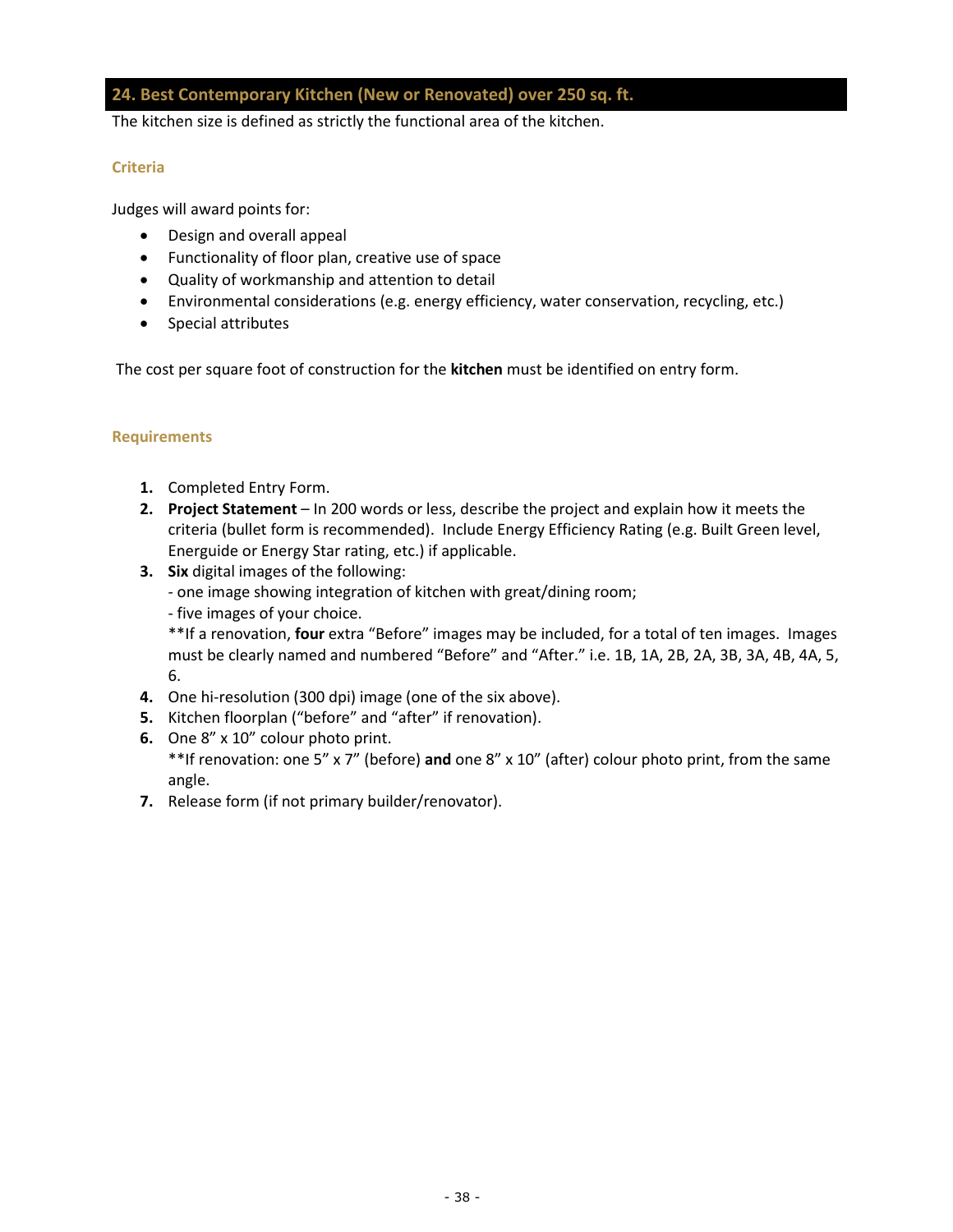## <span id="page-38-1"></span><span id="page-38-0"></span>**25. Best Traditional Bathroom (New or Renovated)**

Eligible entries include custom, spec or renovation of a residential project. The same bathroom may not be entered in both this category, and the Best Master Suite category along with the bedroom.

#### **Criteria**

Judges will award points for:

- Design and overall appeal
- Functionality of floor plan, creative use of space
- Quality of workmanship and attention to detail
- Environmental considerations (e.g. energy efficiency, water conservation, recycling, etc.)
- Special attributes

The cost per square foot of construction for the **bathroom** must be identified on entry form.

- **1.** Completed Entry Form.
- **2. Project Statement** In 200 words or less, describe the project and explain how it meets the criteria (bullet form is recommended). Include Energy Efficiency Rating (e.g. Built Green level, Energuide or Energy Star rating, etc.) if applicable.
- **3. Four** digital images. \*\*If a renovation, **four** extra "Before" images may be included, for a total of **eight** images. Images must be clearly named and numbered "Before" and "After."
- **4.** One hi-resolution (300 dpi) image (one of the four "after" above).
- **5.** Bathroom floorplan ("before" and "after" if renovation).
- **6.** One 8" x 10" colour photo print. \*\*If renovation: One 5" x 7" (before) **and** one 8" x 10" (after) colour photo print, from the same angle.
- <span id="page-38-2"></span>**7.** Release form (if not primary builder/renovator).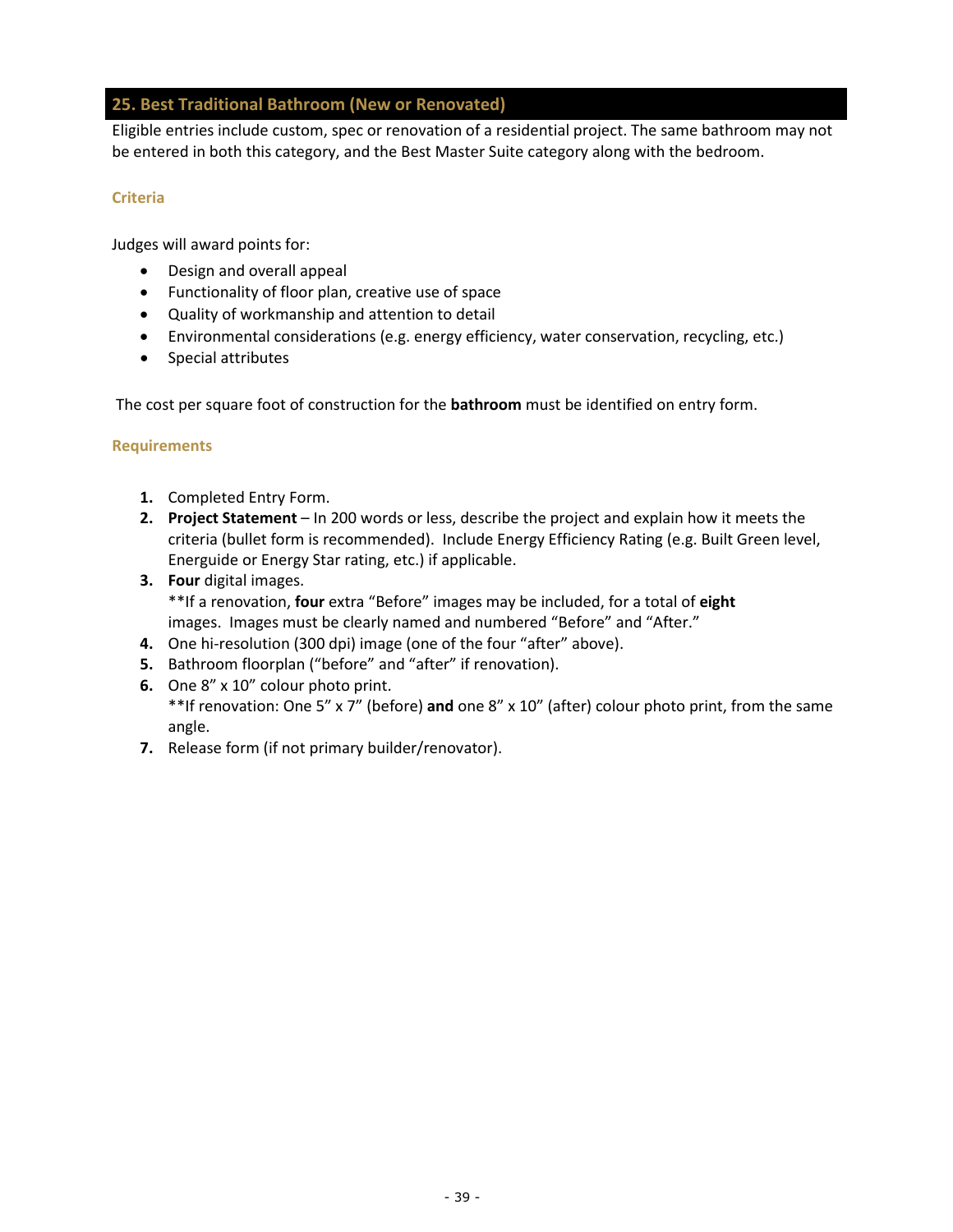## <span id="page-39-0"></span>**26. Best Contemporary Bathroom (New or Renovated)**

Eligible entries include custom, spec or renovation of a residential project. The same bathroom may not be entered in both this category, and the Best Master Suite category along with the bedroom.

#### **Criteria**

Judges will award points for:

- Design and overall appeal
- Functionality of floor plan, creative use of space
- Quality of workmanship and attention to detail
- Environmental considerations (e.g. energy efficiency, water conservation, recycling, etc.)
- Special attributes

The cost per square foot of construction for the **bathroom** must be identified on entry form.

- **1.** Completed Entry Form.
- **2. Project Statement** In 200 words or less, describe the project and explain how it meets the criteria (bullet form is recommended). Include Energy Efficiency Rating (e.g. Built Green level, Energuide or Energy Star rating, etc.) if applicable.
- **3. Four** digital images. \*\*If a renovation, **four** extra "Before" images may be included, for a total of **eight** images. Images must be clearly named and numbered "Before" and "After."
- **4.** One hi-resolution (300 dpi) image (one of the four "after" above).
- **5.** Bathroom floorplan ("before" and "after" if renovation).
- **6.** One 8" x 10" colour photo print. \*\*If renovation: One 5" x 7" (before) **and** one 8" x 10" (after) colour photo print, from the same angle.
- **7.** Release form (if not primary builder/renovator).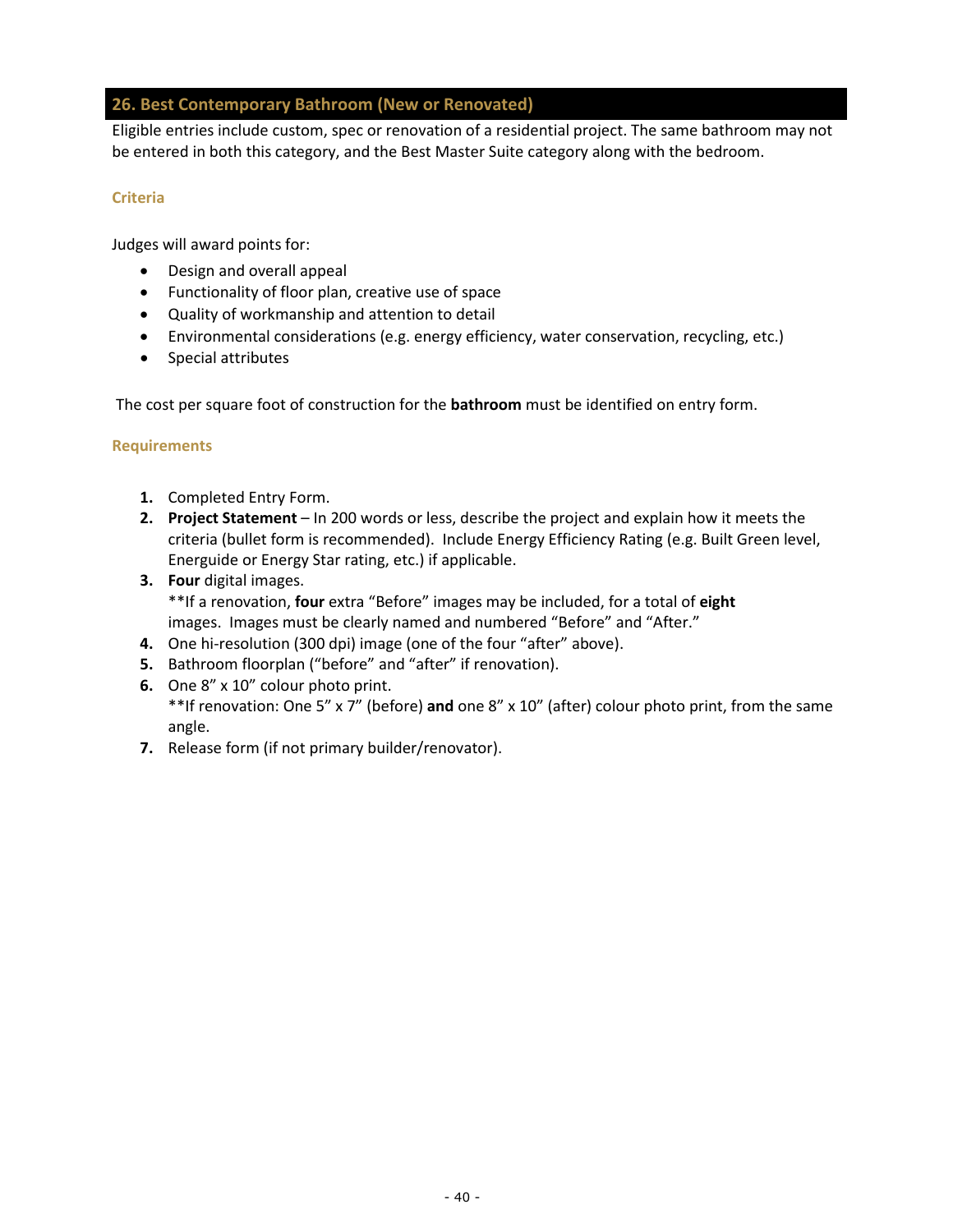## <span id="page-40-0"></span>**27. Best Master Suite (New or Renovated)**

Eligible entries include custom, spec or renovation of a residential project. The Master Suite includes the Master Bedroom and en-suite. The en-suite can only be entered in one category, either Best Bathroom on its own, or Best Master Suite with the bedroom.

#### **Criteria**

Judges will award points for:

- Design and overall appeal
- Functionality of floor plan, creative use of space
- Quality of workmanship and attention to detail
- Concept; furnishings and accessories; window and wall treatments
- Atmosphere and ambience
- Environmental considerations (e.g. energy efficiency, water conservation, recycling, etc.)
- Special attributes

The cost per square foot of construction for the **master suite** must be identified on entry form.

## **Requirements**

- **1.** Completed Entry Form.
- **2. Project Statement** In 200 words or less, describe the project and explain how it meets the criteria (bullet form is recommended). Include Energy Efficiency Rating (e.g. Built Green level, Energuide or Energy Star rating, etc.) if applicable.
- **3. Six** digital images.
	- one image of bedroom;
	- one image of ensuite;
	- four images of your choice.

\*\*If a renovation, **four** extra "Before" images may be included, for a total of **ten** images. Images must be clearly named and numbered "Before" and "After."

- **4.** One hi-resolution (300 dpi) image (one of the six "after" above).
- **5.** Master suite floorplan ("before" and "after" if renovation).
- **6.** One 8" x 10" colour photo print.

\*\*If renovation: One 5" x 7" (before) **and** one 8" x 10" (after) colour photo print, from the same angle.

**7.** Release form (if not primary builder/renovator).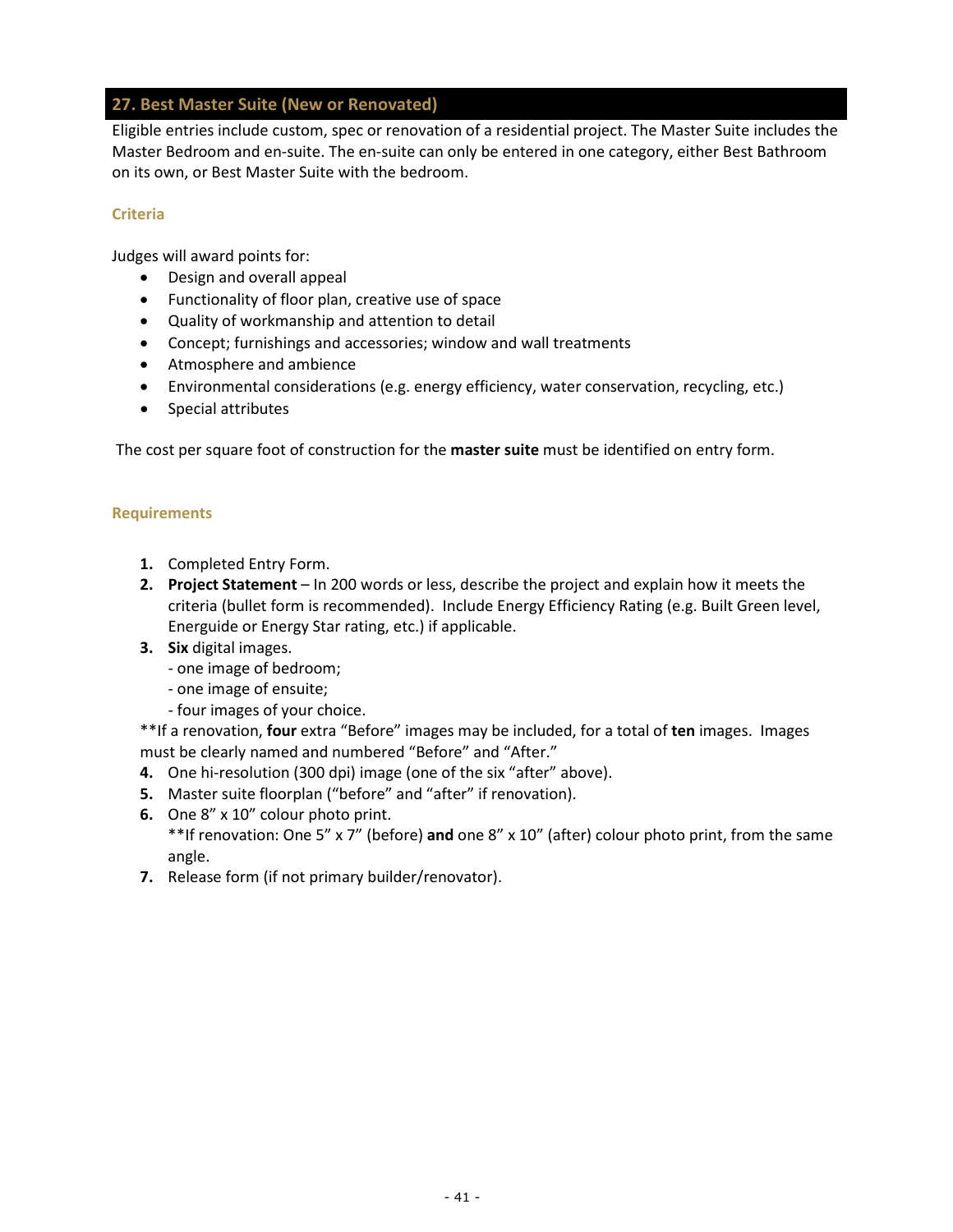## <span id="page-41-0"></span>**28. Best Interior - Residential (New or Renovated)**

Eligible entries include custom, spec or renovation of a residential project.

#### **Criteria**

Judges will award points for:

- Architectural design and overall appeal
- Functionality of floor plan, creative use of space
- Quality of workmanship and attention to detail
- Concept; furnishings and accessories; window and wall treatments
- Atmosphere and ambience
- Special attributes

- **1.** Completed Entry Form.
- **2. Project Statement** In 200 words or less, describe the project and explain how it meets the criteria (bullet form is recommended). Include Energy Efficiency Rating (e.g. Built Green level, Energuide or Energy Star rating, etc.) if applicable.
- **3. Six** digital images. \*\*If a renovation, four extra "Before" images may be included, for a total of ten images. Images must be clearly named and numbered "Before" and "After."
- **4.** One hi-resolution (300 dpi) image (one of the six).
- **5.** Simple marketing floor plan indicating furniture placement and usage of space.
- **6.** One 8" x 10" colour photo print. \*\*If renovation: one 5" x 7" (before) **and** one 8" x 10" (after) colour photo print, from the same angle.
- **7.** Release form (if not primary builder/renovator).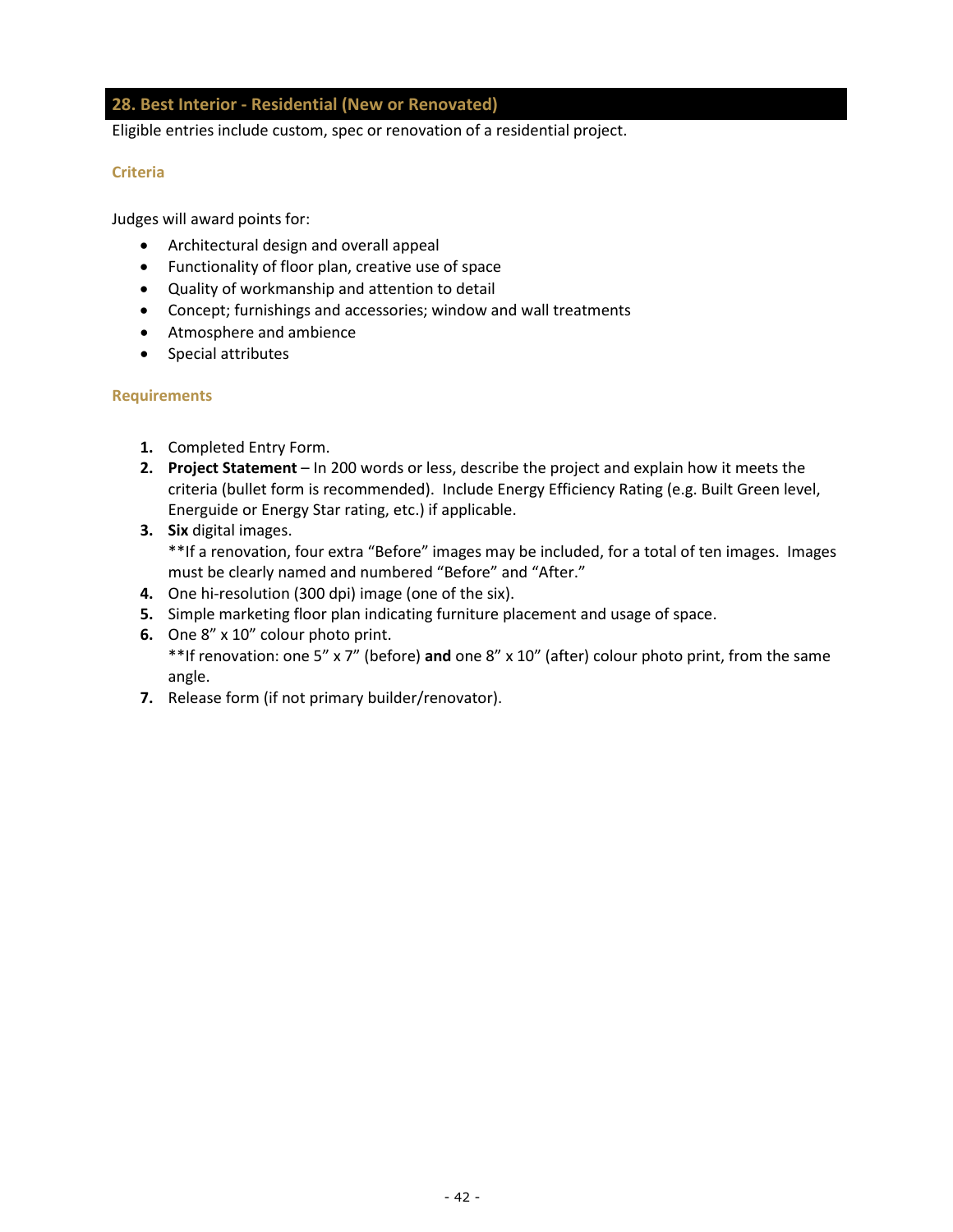## <span id="page-42-0"></span>**29. Best Custom Millwork**

Eligible entries include feature staircases, window detail, ceiling detail, etc. in either residential or commercial projects.

#### **Criteria**

Judges will award points for:

- Architectural Design and overall appeal
- Unusual solutions to challenges
- Quality of workmanship and attention to detail
- Special attributes

- **1.** Completed Entry Form.
- **2. Project Statement** In 200 words or less, describe the project and explain how it meets the criteria (bullet form is recommended).
- **3. Six** digital images of feature.
- **4.** One hi-resolution (300 dpi) image (one of the six).
- **5.** Simple marketing floor plan indicating placement of millwork.
- **6.** One 8" x 10" colour photo print.
- **7.** Release form (if not primary builder/renovator).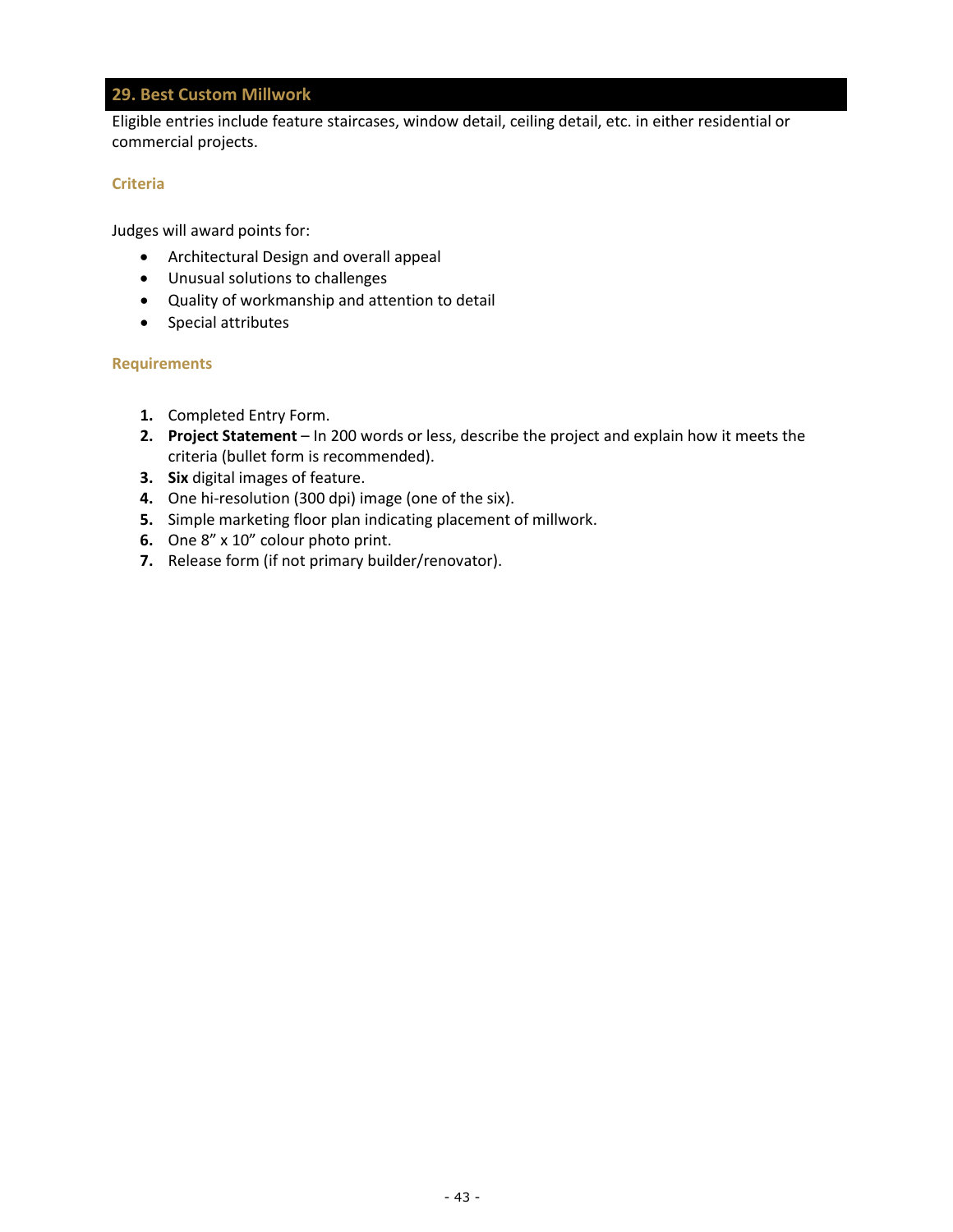## <span id="page-43-1"></span><span id="page-43-0"></span>**30. Best Commercial Project (New or Renovated)**

#### **Criteria**

Judges will award points for:

- Architectural design and overall appeal
- Building envelope solutions and/or restoration
- Functionality of floor plan and creative use of space
- Quality of workmanship and attention to detail
- Use of materials (i.e. natural, cost-effectiveness, unique)
- Accessibility (interior) and access/egress (exterior)
- Environmental considerations (e.g. energy efficiency, water conservation, recycling, etc.)
- Special attributes

#### **Requirements**

- **1.** Completed Entry Form.
- **2. Project Statement** In 250 words or less, describe the project and explain how it meets the criteria (bullet form is recommended). Include any Energy Efficiency Ratings if applicable.
- **3. Eight** digital images. \*\*If a renovation, four extra "Before" images may be included, for a total of twelve images. Images must be clearly named and numbered "Before" and "After."
- **4.** One hi-resolution (300 dpi) image (one of the eight above).
- **5.** Simple marketing floor plan.
- **6.** Site plan.
- **7.** One 8" x 10" colour photo print.

\*\*If renovation: one 5" x 7" (before) **and** one 8" x 10" (after) colour photo print from the same angle.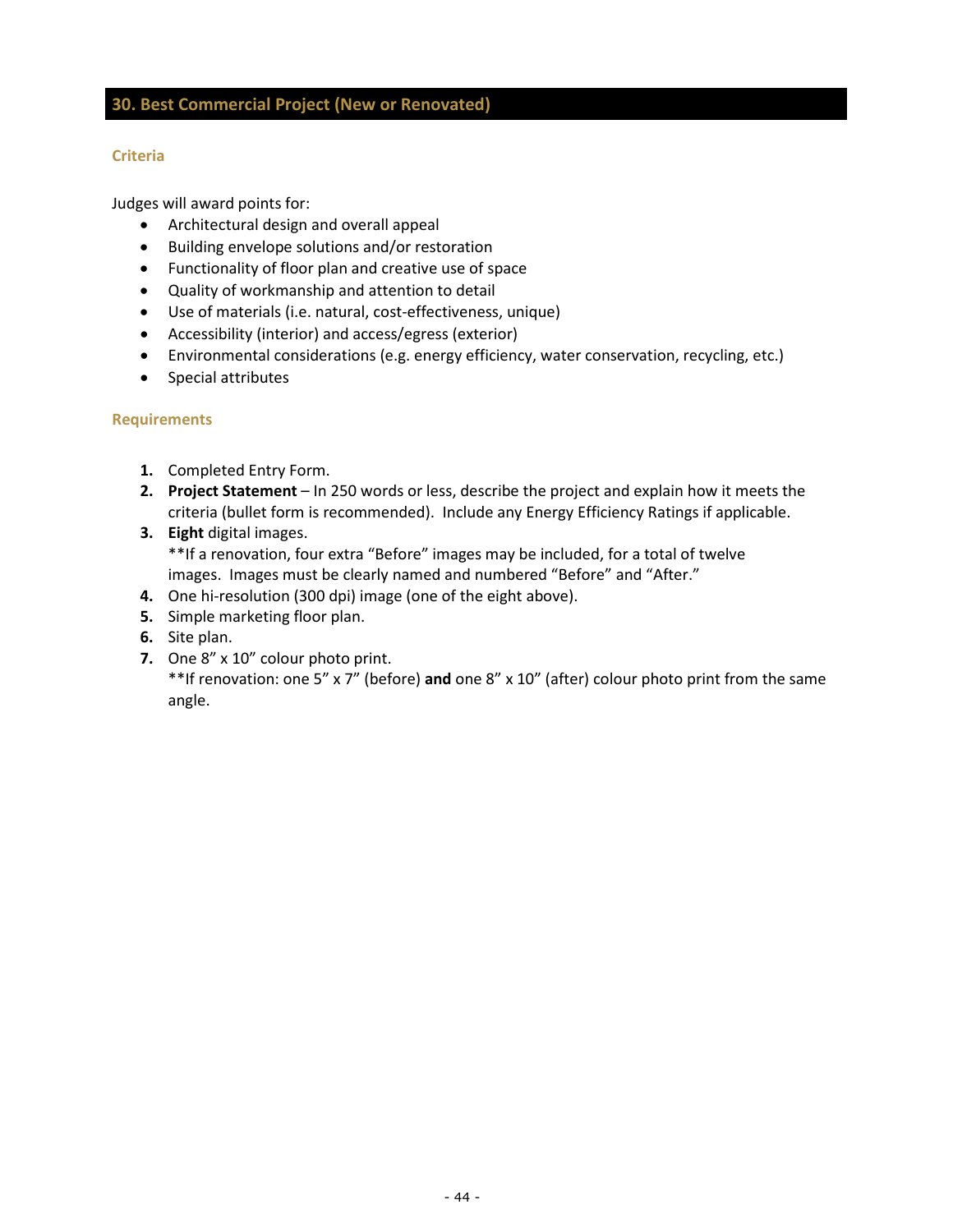## <span id="page-44-1"></span><span id="page-44-0"></span>**31. Best Retirement Home / Assisted Living Project**

#### **Criteria**

Judges will award points for:

- Architectural design and overall appeal
- Building envelope solutions and/or restoration
- Functionality of floor plan and creative use of space
- Quality of workmanship and attention to detail
- Use of materials (i.e. natural, cost-effectiveness, unique)
- Accessibility (interior) and access/egress (exterior)
- Environmental considerations (e.g. energy efficiency, water conservation, recycling, etc.)
- Special attributes
- Common areas and amenities
- Support services available for residents

The cost per square foot of construction, excluding land cost, **must** be identified on entry form.

- **1.** Completed Entry Form.
- **2.** Project Statement In 250 words or less, describe the project and explain how it meets the criteria (bullet form is recommended). Include any Energy Efficiency Ratings if applicable.
- **3. Eight** digital images.
- **4.** One hi-resolution (300 dpi) image (one of the eight above).
- **5.** Simple marketing floor plan.
- **6.** Site plan.
- **7.** One 8" x 10" colour photo print.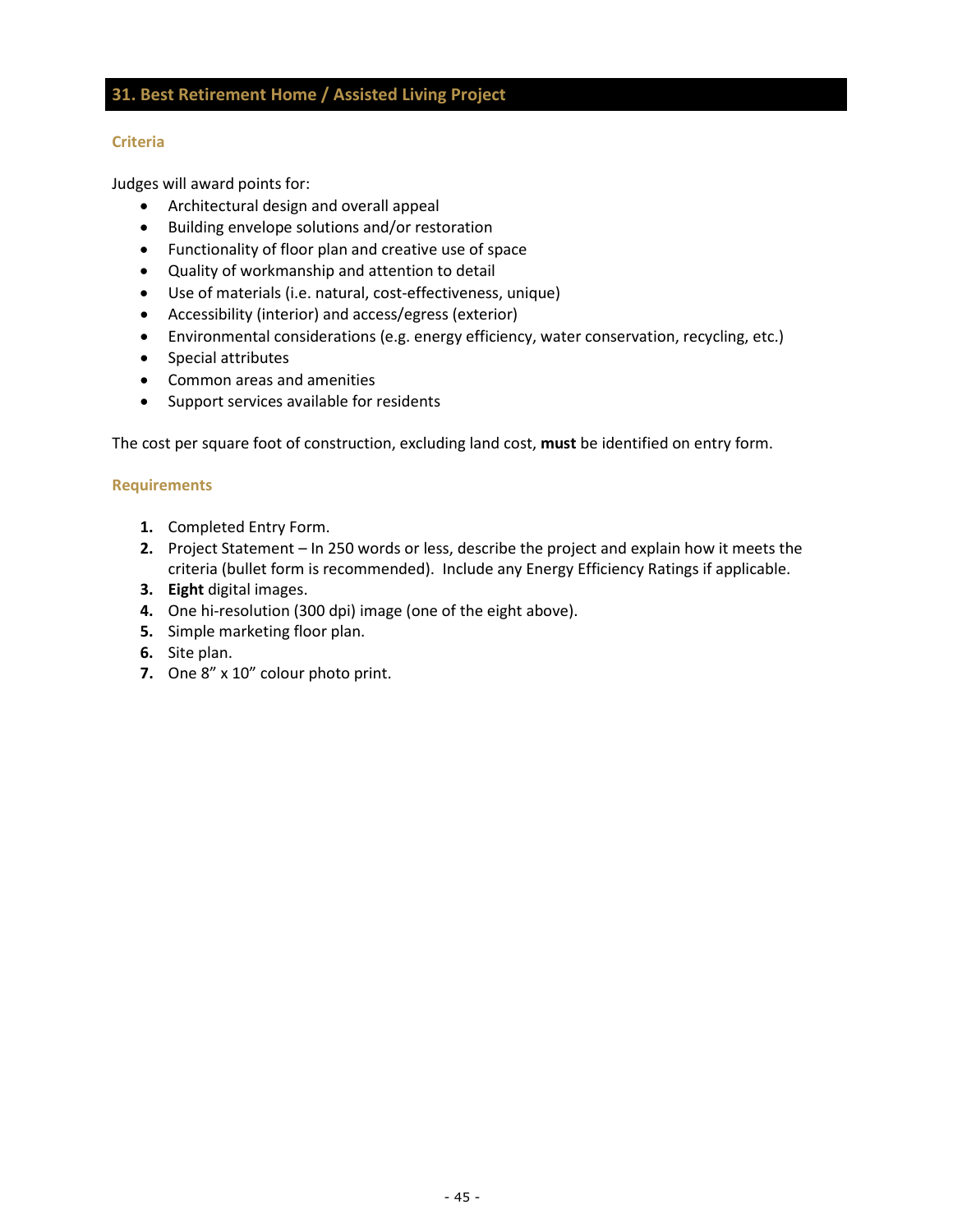## <span id="page-45-0"></span>**32. Best Interior - Commercial (New or Renovated)**

Eligible entries include custom, spec or renovation of a commercial project.

#### **Criteria**

Judges will award points for:

- Architectural design and overall appeal
- Functionality of floor plan, creative use of space
- Quality of workmanship and attention to detail
- Concept; furnishings and accessories; window and wall treatments
- Accessibility
- Environmental considerations (e.g. energy efficiency, water conservation, recycling, etc.)
- Special attributes

The cost per square foot of construction **must** be identified on entry form.

#### **Requirements**

- **1.** Completed Entry Form.
- **2. Project Statement** In 200 words or less, describe the project and explain how it meets the criteria (bullet form is recommended). Include any Energy Efficiency Ratings if applicable.
- **3.** Six digital images.

\*\*If a renovation, four extra "Before" images may be included, for a total of ten images. Images must be clearly named and numbered "Before" and "After."

- **4.** One hi-resolution (300 dpi) image (one of the six above).
- **5.** Simple marketing floor plan indicating furniture placement and use of space.
- **6.** One 8" x 10" colour photo print. \*\*If renovation: One 5" x 7" (before) **and** one 8" x 10" (after) colour photo print.
- **7.** Release form (if not primary builder/renovator).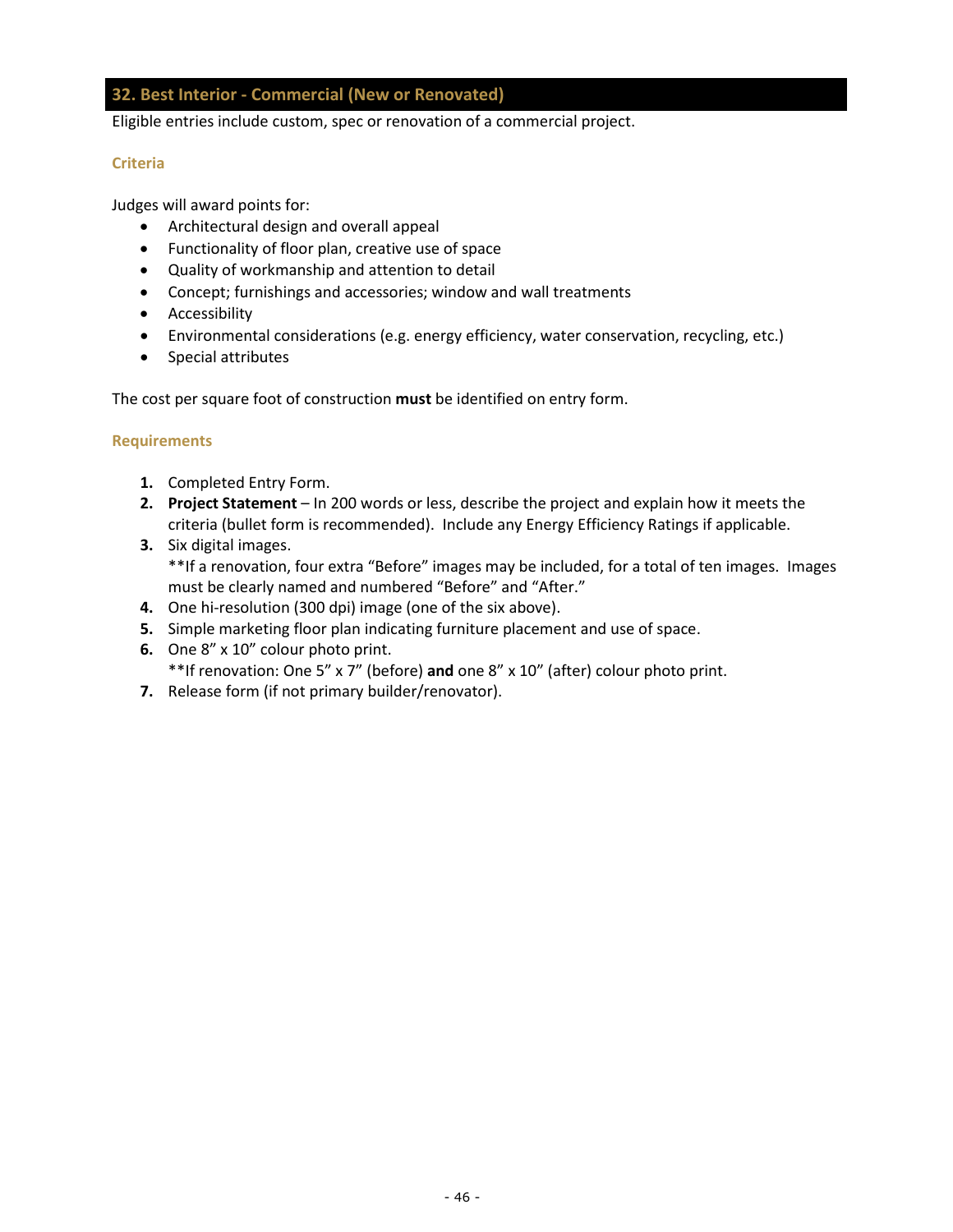## <span id="page-46-0"></span>**33. Best Condominium or Mixed-Use Development**

The condominium project may or may not contain a mixed-use component.

#### **Criteria**

Judges will award points for:

- Exterior architectural design and overall appeal
- Interior design and appeal
- Building envelope solutions and/or restoration
- Functionality of floor plan and creative use of space
- Quality of workmanship and attention to detail
- Use of materials (i.e. natural, cost-effectiveness, unique)
- Accessibility and access / egress
- Common areas and amenities
- Environmental considerations (e.g. energy efficiency, water conservation, recycling, etc.)
- Special attributes

The average cost per square foot of construction, excluding land cost, **must** be identified on entry form. Also include a statement of average rent/purchase price.

#### **Requirements**

- **1.** Completed Entry Form.
- **2. Project Statement** In 250 words or less, describe the project and explain how it meets the criteria (bullet form is recommended). Include Energy Efficiency Rating (e.g. Built Green level, Energuide or Energy Star rating, etc.) if applicable.
- **3. Eight** digital images of the following:

 - two images showing context in urban setting, architectural character, building/project entry, etc.;

- two images showing principal living areas;
- four images of your choice.

<span id="page-46-1"></span>\*\*If a renovation, four extra "before" images may be included, for a total of twelve images. Images must be clearly named and numbered "Before" and "After."

- **4.** One hi-resolution (300 dpi) image (exterior front).
- **5.** Simple marketing floor plan.
- **6.** Site plan.
- **7.** Digital copy of the brochure.
- **8.** Price list with entry home highlighted.
- **9.** One 8" x 10" colour photo print of the exterior. \*\*If renovation: one 5" x 7" (before) **and** one 8" x 10" (after) colour photo print.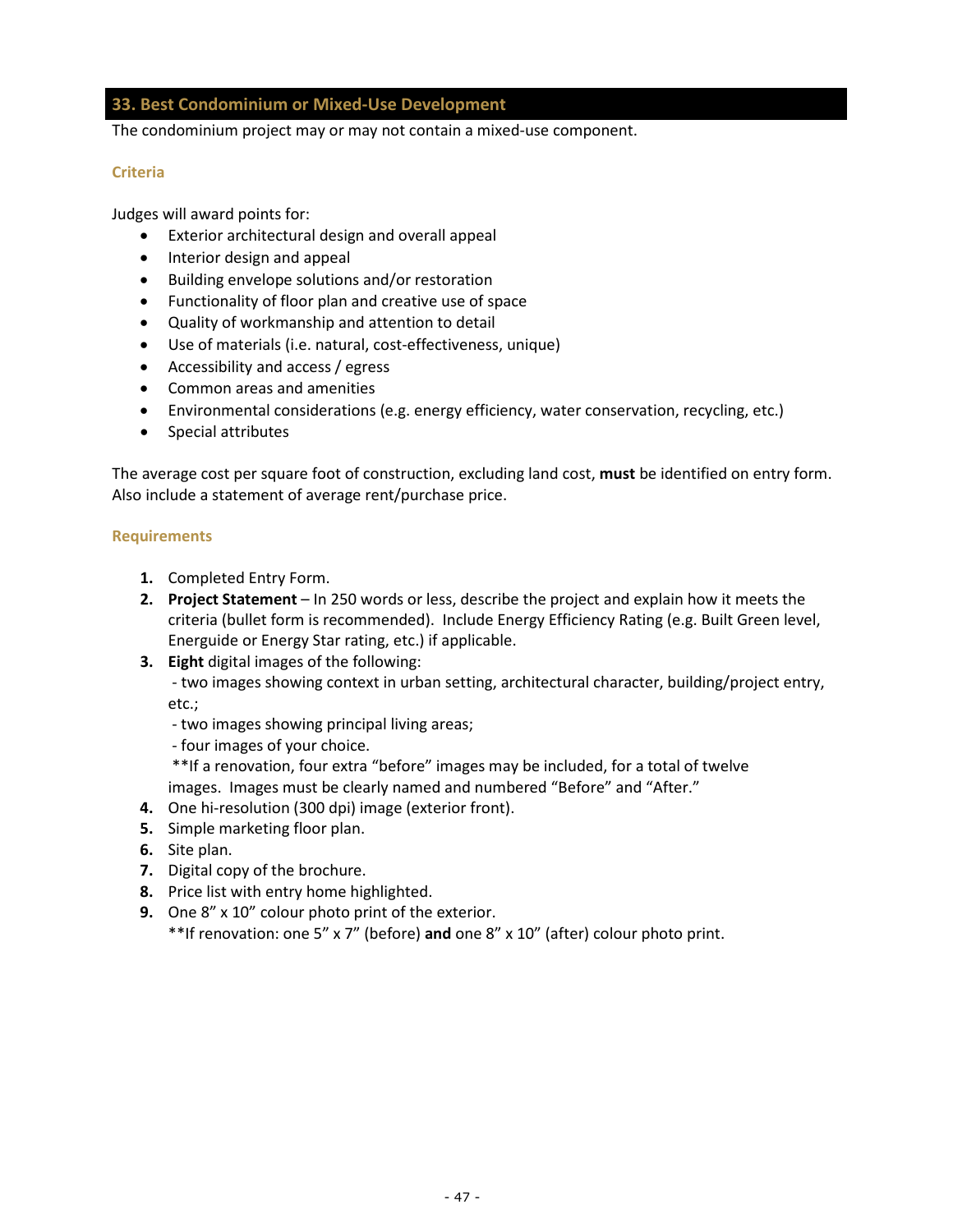## <span id="page-47-0"></span>**34. Best Entry-Level Market Condominium or Mixed-Use Development**

The condominium project may or may not contain a mixed-use component.

For new entry-level market condo projects not supported in any way by government or non-profit subsidies or grants. Entries in this category cannot be entered in 33. Best Condominium Project or Mixed-Use Development category.

#### **Criteria**

Judges will award points for:

- Affordability
- Exterior architectural design and overall appeal
- Interior design and appeal
- Building envelope solutions and/or restoration
- Functionality of floor plan and creative use of space
- Quality of workmanship and attention to detail
- Use of materials (i.e. natural, cost-effectiveness, unique)
- Accessibility and access / egress
- Common areas and amenities
- Environmental considerations (e.g. energy efficiency, water conservation, recycling, etc.)
- Special attributes

The average cost per square foot of construction, excluding land cost, **must** be identified on entry form. Also include a statement of average rent/purchase price.

#### **Requirements**

- **1.** Completed Entry Form.
- **2. Project Statement** In 250 words or less, describe the project and explain how it meets the criteria (bullet form is recommended). Include Energy Efficiency Rating (e.g. Built Green level, Energuide or Energy Star rating, etc.) if applicable.
- **3. Eight** digital images of the following:

 - two images showing context in urban setting, architectural character, building/project entry, etc.;

- two images showing principal living areas;

- four images of your choice.

\*\*If a renovation, four extra "before" images may be included, for a total of twelve images. Images must be clearly named and numbered "Before" and "After."

- **4.** One hi-resolution (300 dpi) image (exterior front).
- **5.** Simple marketing floor plan.
- **6.** Site plan.
- **7.** Digital copy of the brochure.
- **8.** Price list with entry home highlighted.
- **9.** One 8" x 10" colour photo print of the exterior.

\*\*If renovation: one 5" x 7" (before) **and** one 8" x 10" (after) colour photo print.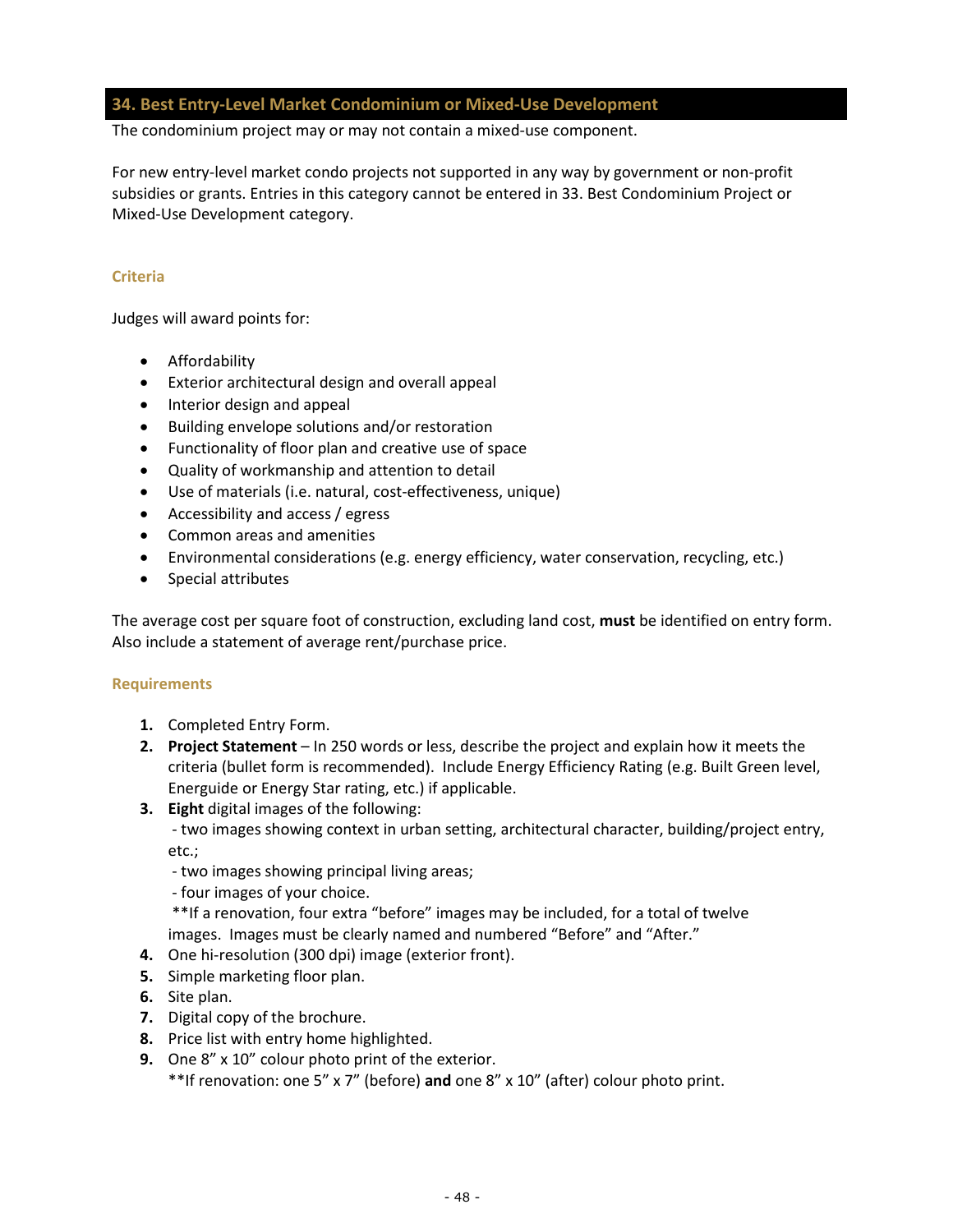## <span id="page-48-1"></span><span id="page-48-0"></span>**35. Customer Service**

**Please note:** If you entered this category last year, all new photos and writeup are required.

#### **Criteria**

Judges will award points for:

- Company's customer service strategy
- Staff training
- Budgeting for after sales service
- Handling concerns and complaints
- Strategies during construction to eliminate call-backs or defects (if applicable)
- Length of time it has been implemented

- **1.** Completed Entry Form.
- **2. Project Statement** In 200 words or less, describe your strategy and explain how it meets the criteria (bullet form is recommended).
- **3. Three to six** digital images:
	- one image with company logo or name;
	- up to five images demonstrating superior service or outstanding workmanship.
	- people ok in these images.
- **4.** Three client references for service provided within the last 24 months. References could comment on such issues as product satisfaction, closing procedures, walkthrough, postoccupancy responsiveness, etc. if applicable.
- **5.** A statement that documents the entrant's commitment to excellence, through programs such as Total Quality Management and/or a formal Customer Service Policy.
- **6.** (Optional) one copy of customer service handbook.
- **7.** One 8" x 10" colour photo print.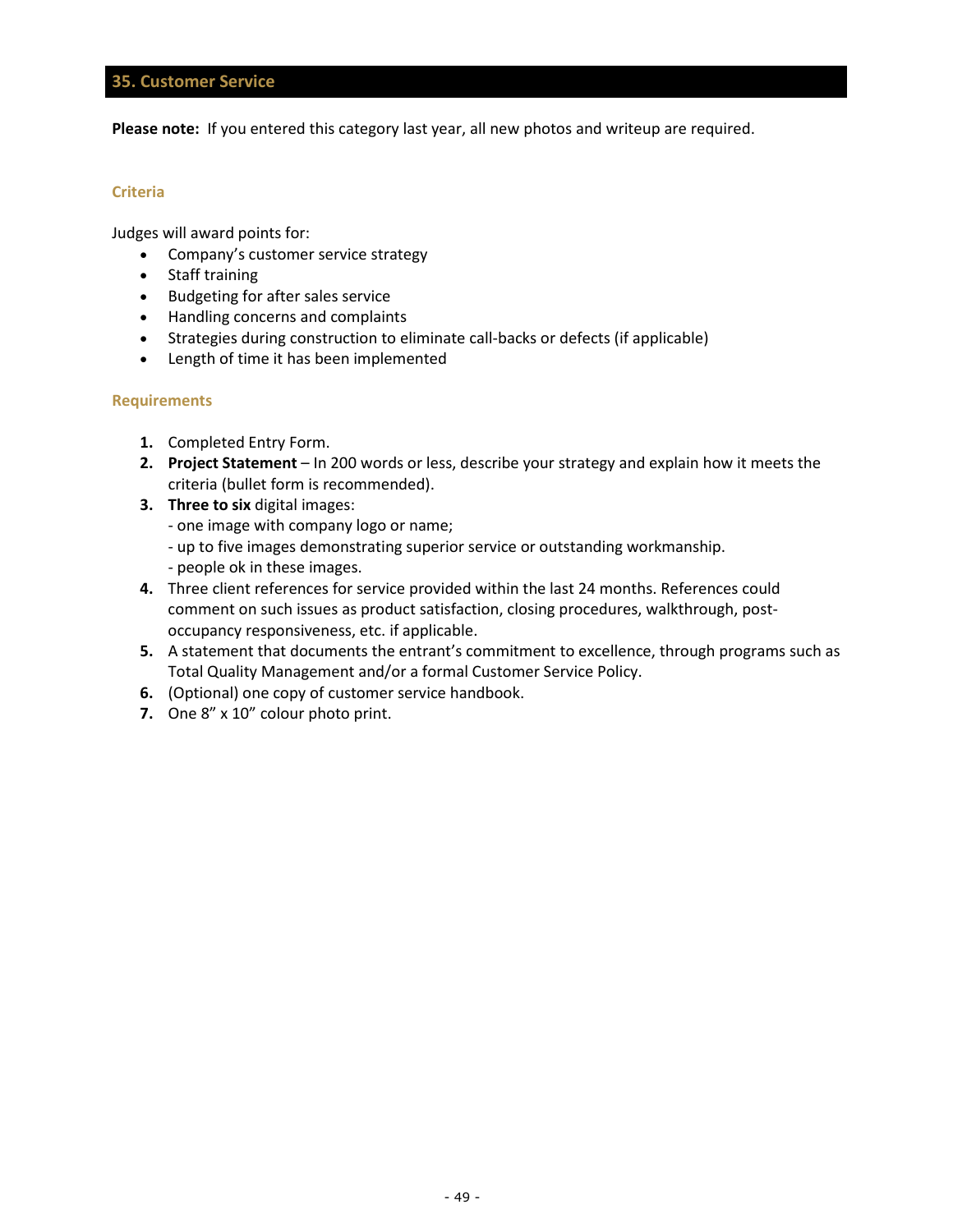## <span id="page-49-1"></span><span id="page-49-0"></span>**36. Best Sales Centre or Show Home/Suite**

#### **Criteria**

Judges will award points for:

- Design and overall appeal of sales centre
- Ability to characterize the lifestyle of the target market
- Ability to communicate information to the prospective buyers
- Creative use of space
- Special attributes

- **1.** Completed Entry Form.
- **2. Project Statement** In 200 words or less, describe the project and explain how it meets the criteria (bullet form is recommended).
- **3. Six** digital images:
	- one image of exterior view of sales centre or show home/suite with entrance
	- one image of overall interior view
	- four images of your choice.
- **4.** One hi-resolution (300 dpi) image (one of the six above).
- **5.** Sales centre floor plan.
- **6.** One 8" x 10" colour photo print.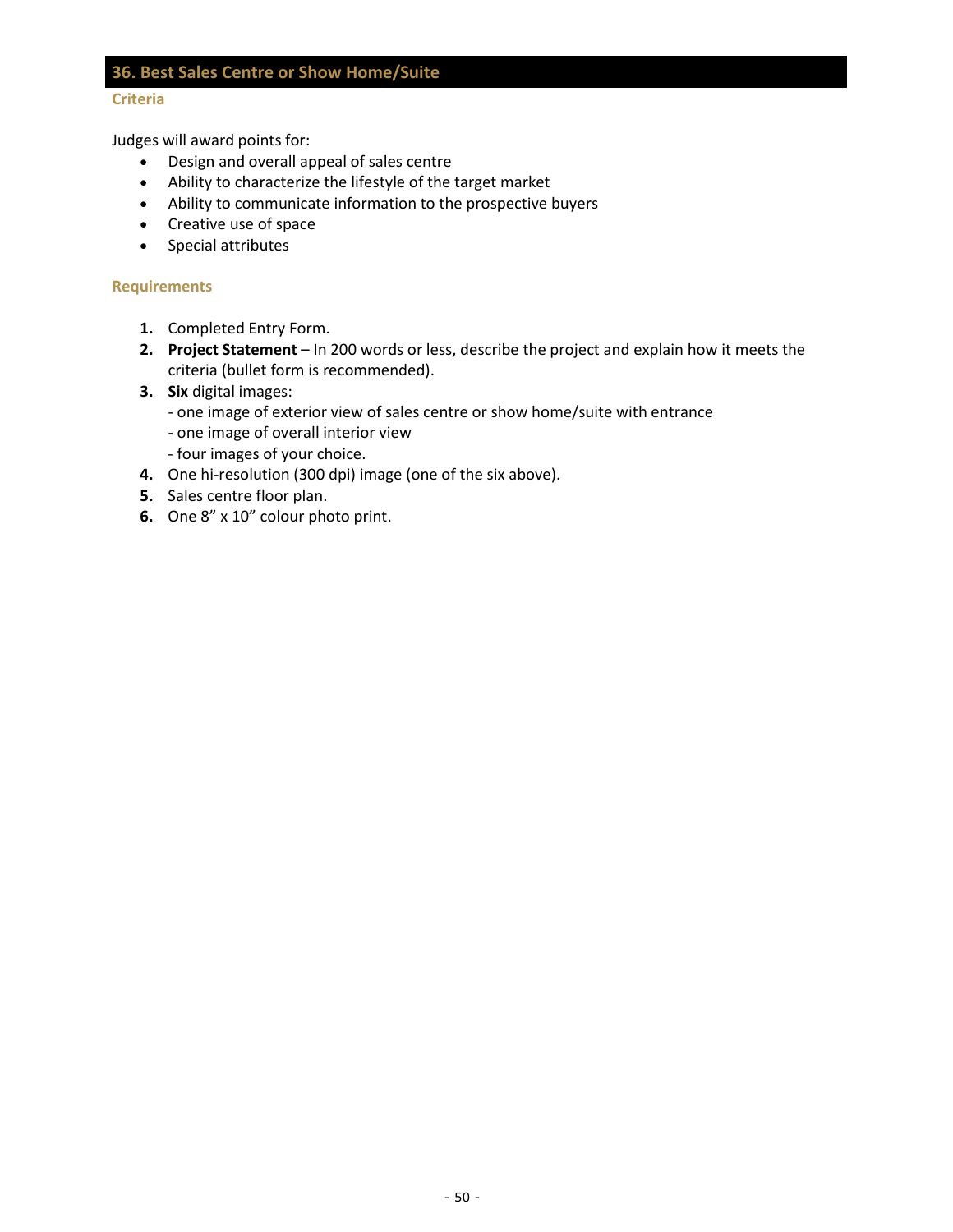#### <span id="page-50-1"></span><span id="page-50-0"></span>**Criteria**

Judges will award points for:

- Design and overall appeal of showroom
- Ability to characterize the lifestyle of the target market
- Ability to communicate information to the prospective buyers
- Displays and merchandising
- Creative use of space
- Special attributes

- **1.** Completed Entry Form.
- **2. Project Statement** In 200 words or less, describe the project and explain how it meets the criteria (bullet form is recommended).
- **3. Six** digital images:
	- one image of exterior view of showroom with entrance;
	- one image of overall interior view;
	- four images of your choice.
- **4.** One hi-resolution (300 dpi) image (one of the six above).
- **5.** Showroom floor plan.
- **6.** One 8" x 10" colour photo print.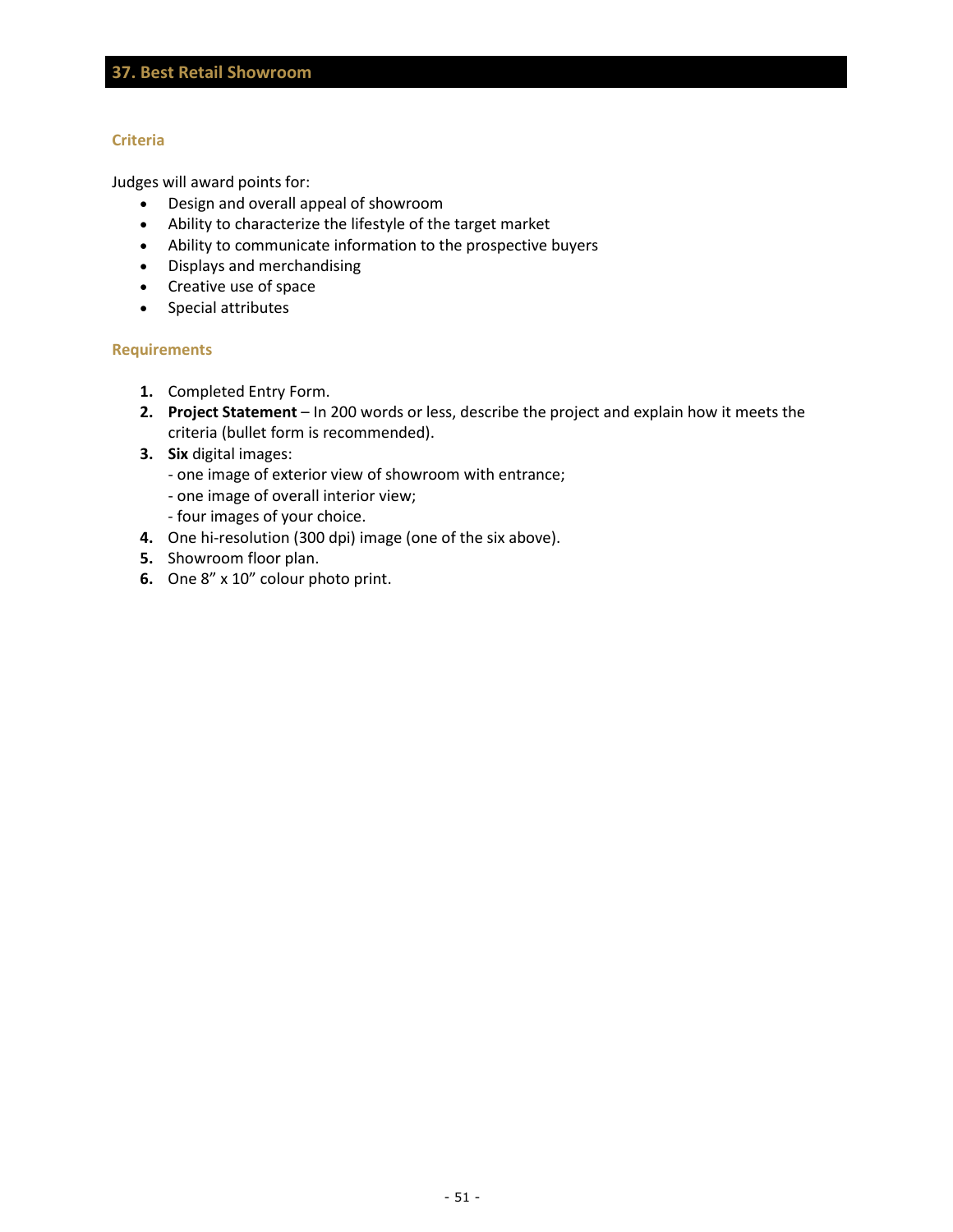#### <span id="page-51-1"></span><span id="page-51-0"></span>**38. Best Website**

Website must be designed for VRBA member or member project. Only the VRBA member company will be recognized.

#### **Criteria**

Judges will award points for:

- Quality of design
- Unique features
- Ease of navigation and obtaining information
- Use of social media (e.g. Facebook, Twitter, blogs, etc.)

\*\*Include the URL address of the site, and an estimated cost to build the site, excluding maintenance.

#### **Requirements**

- **1.** Completed Entry Form.
- **2. Project Statement** In 200 words or less, describe the project and explain how it meets the criteria (bullet form is recommended).
- **3.** URL address.
- **4.** One digital image.
- **5.** One 8" x 10" colour photo print of the Home Page.
- **6.** Estimated cost to build the site, excluding maintenance, and the URL address of the site.

**Please note:** Judges will visit website.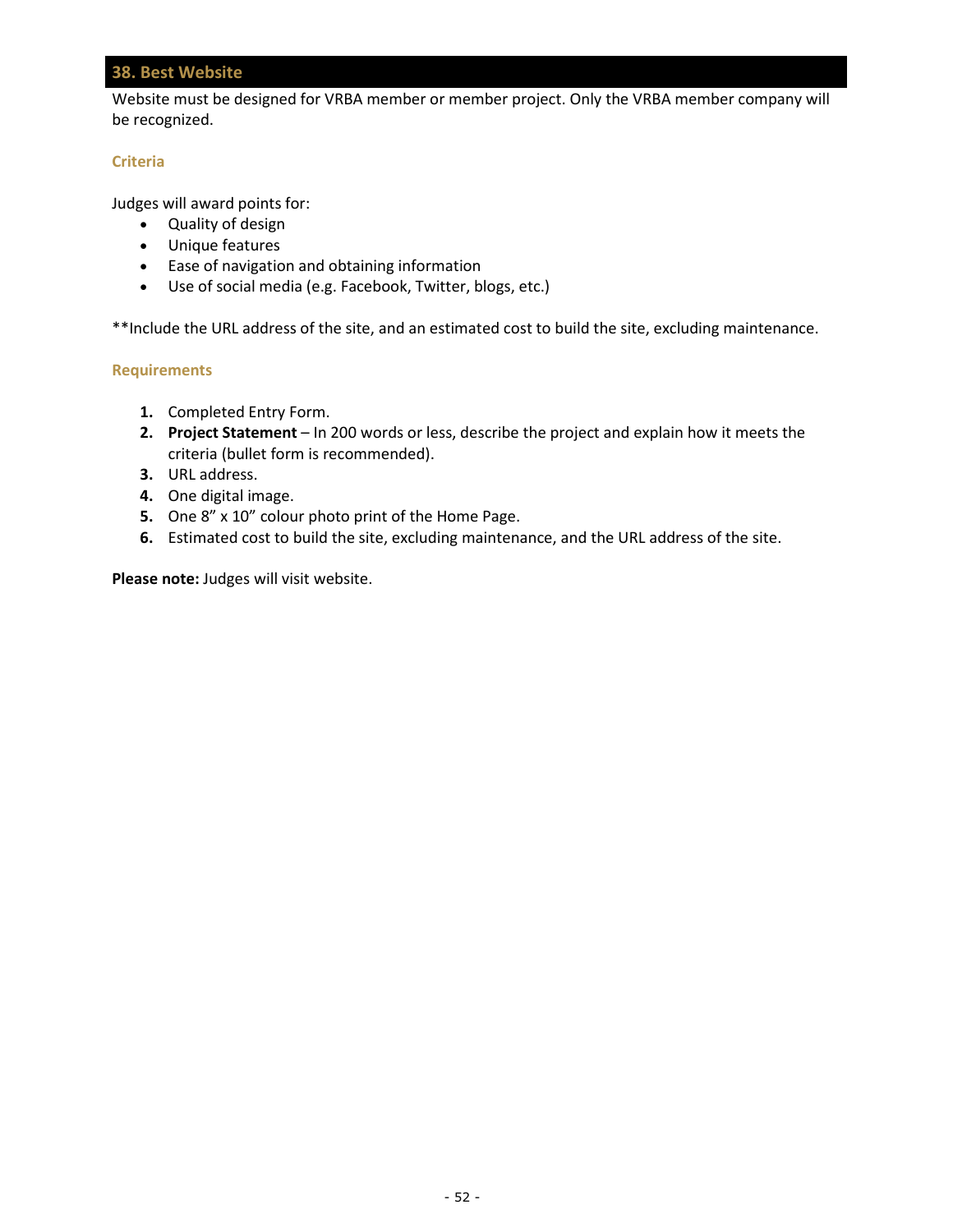#### <span id="page-52-1"></span><span id="page-52-0"></span>**Criteria**

Judges will award points for:

- Creative marketing
- Defined objectives
- Common theme among advertising materials for a multi-media campaign (e.g. newspaper, radio, magazine, TV, social media, direct mail, website, video, outdoor displays, etc.)

The estimated cost of campaign must be included.

#### **Requirements**

- **1.** Completed Entry Form.
- **2. Project Statement** In 250 words or less, describe the project and explain how it meets the criteria (bullet form is recommended).
- **3. Six** digital images representative of the total campaign.
- **4.** One 8" x 10" colour photo print.

#### **Optional:**

- Electronic recording of radio commercial, with proof of performance.
- Television commercial with proof of performance.
- Electronic copies of other digital marketing.
- Printout of website home page.
- One 20" x 30" black mount board displaying copies of newspaper ad(s), magazine ad(s), direct mail, collateral newsletter, etc.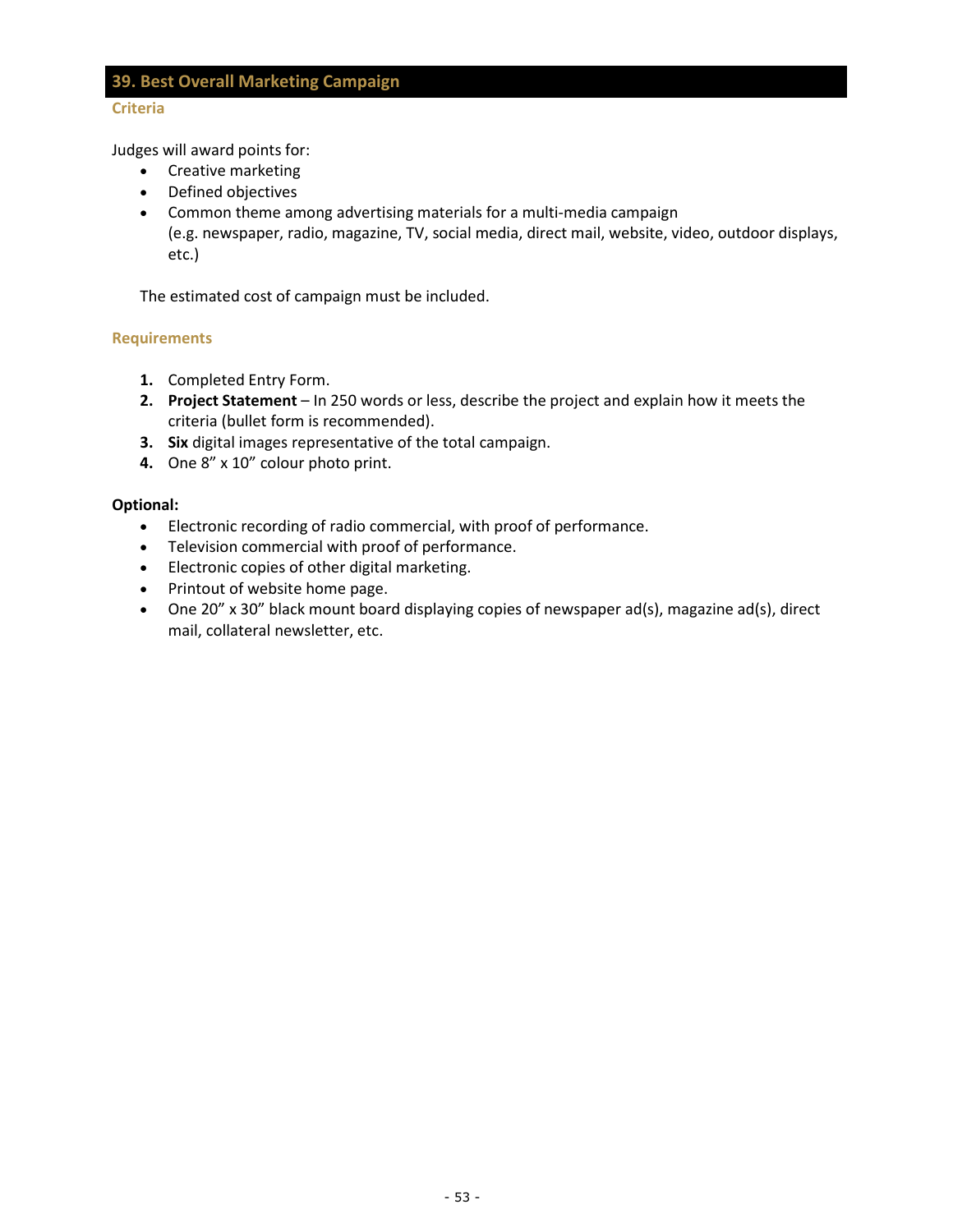#### <span id="page-53-1"></span><span id="page-53-0"></span>**40. Best Heritage Project**

This award is given to the builder, developer, designer, or consultant of a project that demonstrates outstanding preservation of architectural design to a Heritage building constructed prior to 1950.

For residential projects, the primary entrant must be a VRBA Builder/Renovator/Developer.

#### **Criteria**

Judges will award points for:

- Efforts to rehabilitate and preserve original character elements
- Attention to original materials, forms, spatial configurations
- Seismic upgrades
- Recycling, re-use, or other methods mitigating impact on the historic nature of the structure
- Energy efficiency upgrades

- **1.** Completed Entry Form.
- **2. Project Statement** In 250 words or less, describe the project and explain how it meets the criteria (bullet form is recommended). Include any Energy Efficiency Rating if applicable.
- **3. Twelve** digital images of the following:
	- four "before" images of the project;
	- eight "after" images supporting your heritage efforts.
	- \*\*Images must be clearly named and numbered "Before" and "After."
- **4.** One hi-resolution (300 dpi) "after" image (one of the eight above).
- **5.** Simple marketing floor plan.
- **6.** Site plan.
- <span id="page-53-2"></span>**7.** One 5" x 7" (before) **and** one 8" x 10" (after) colour photo print from the same angle.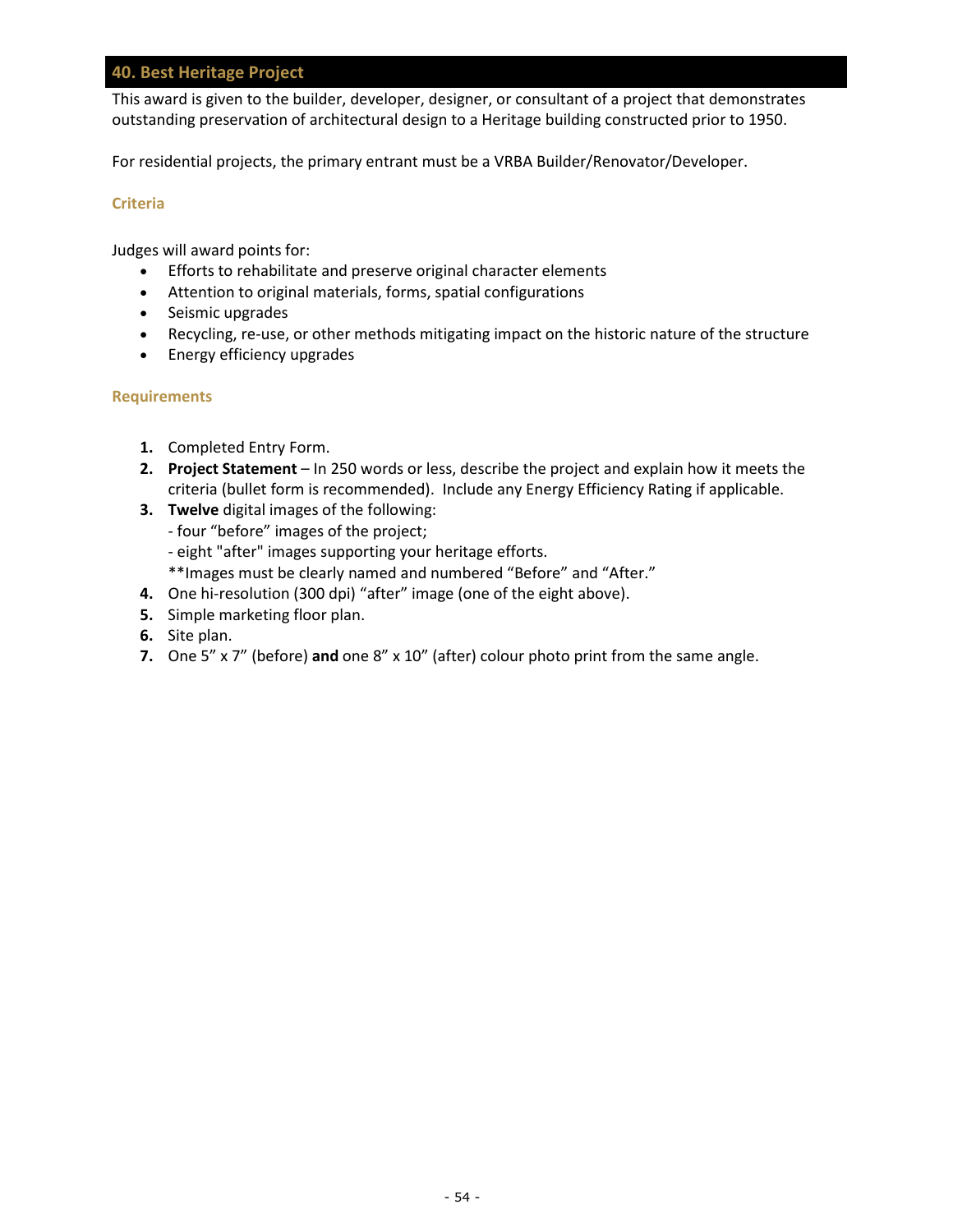## <span id="page-54-0"></span>**41. Award for Environmental Achievement**

This award is for outstanding consideration to the environment, healthy living and energy efficiency.

#### **Criteria**

Judges will award points for:

- Efficient land use
- Energy efficiency
- Recycling and re-use of materials
- Water conservation
- On-site water/sewer separation from the grid
- Alternate energy sources
- Built Green level; R2000; LEED; Energy Star or other recognized certified program
- Protection and/or integration of native flora and fauna

- **1.** Completed Entry Form.
- **2. Project Statement** In 200 words or less, describe the project and explain how it meets the criteria (bullet form is recommended).
- **3. Six** digital images of the following:
	- one image of home(s) within the environment;
	- five images supporting your environmental effort(s).
- **4.** Copies of pertinent information such as: - floor plans, site plan, mitigation plan, landscape plans, engineering plans and specifications, list of conditions imposed on the project by local and provincial regulatory agencies, R2000 or Built Green Certificate, etc. and any other information to support your environmental efforts.
- **5.** One 8" x 10" colour photo print.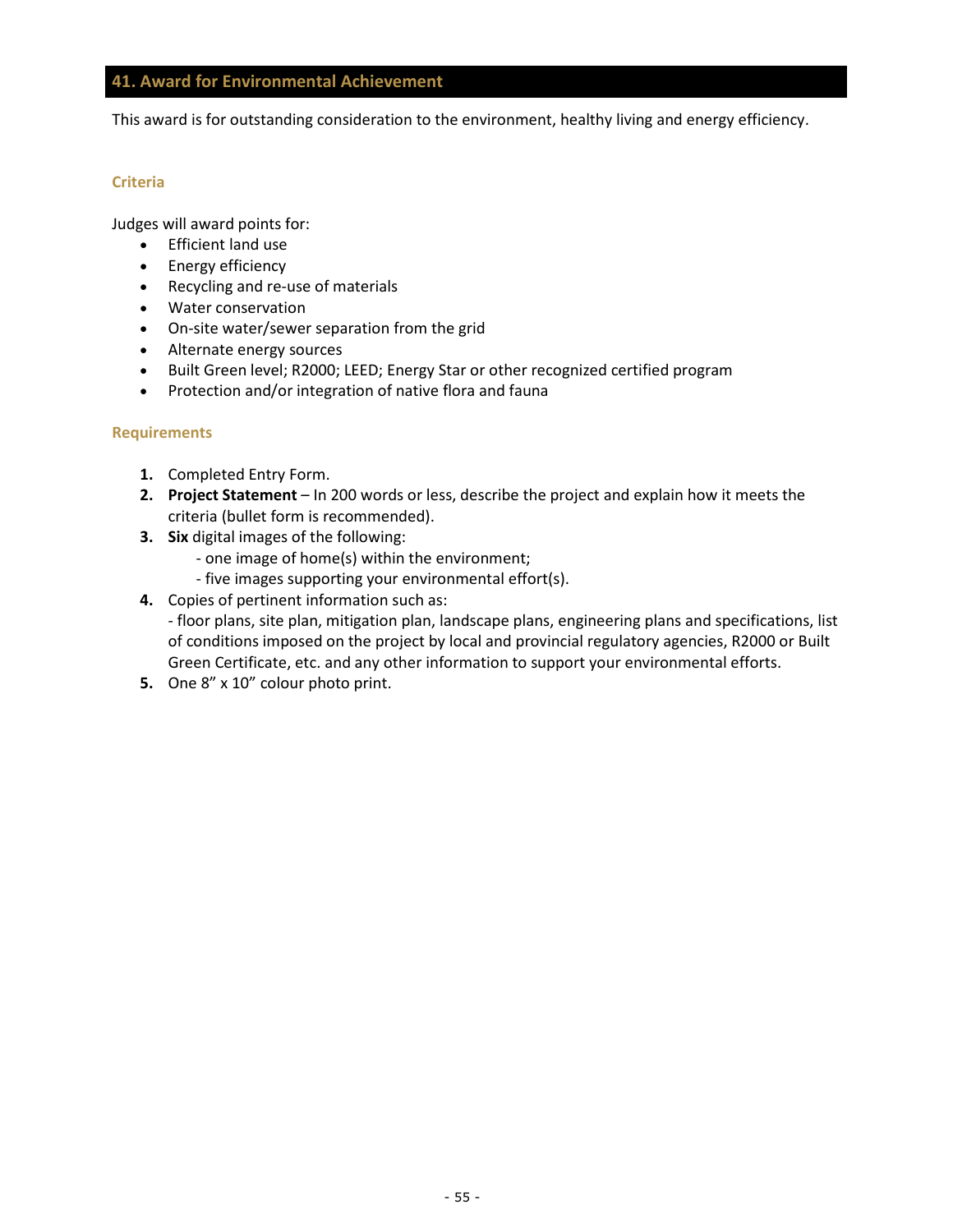## <span id="page-55-0"></span>**42. Award for Best Trade**

This award is given to the trade demonstrating outstanding skill, efficiency, customer service and professionalism.

#### **Criteria**

Judges will award points for:

- Education and training (e.g. journeyman, continuing education)
- Skill and efficiency
- Customer service
- Professionalism

- **1.** Completed Entry Form.
- **2. Project Statement** In 200 words or less, describe how trade meets the criteria (bullet form is recommended).
- **3. Four** digital images supporting your efforts, including one staff photo.
- **4.** One 8" x 10" colour photo print.
- **5.** Three letters of support from clients.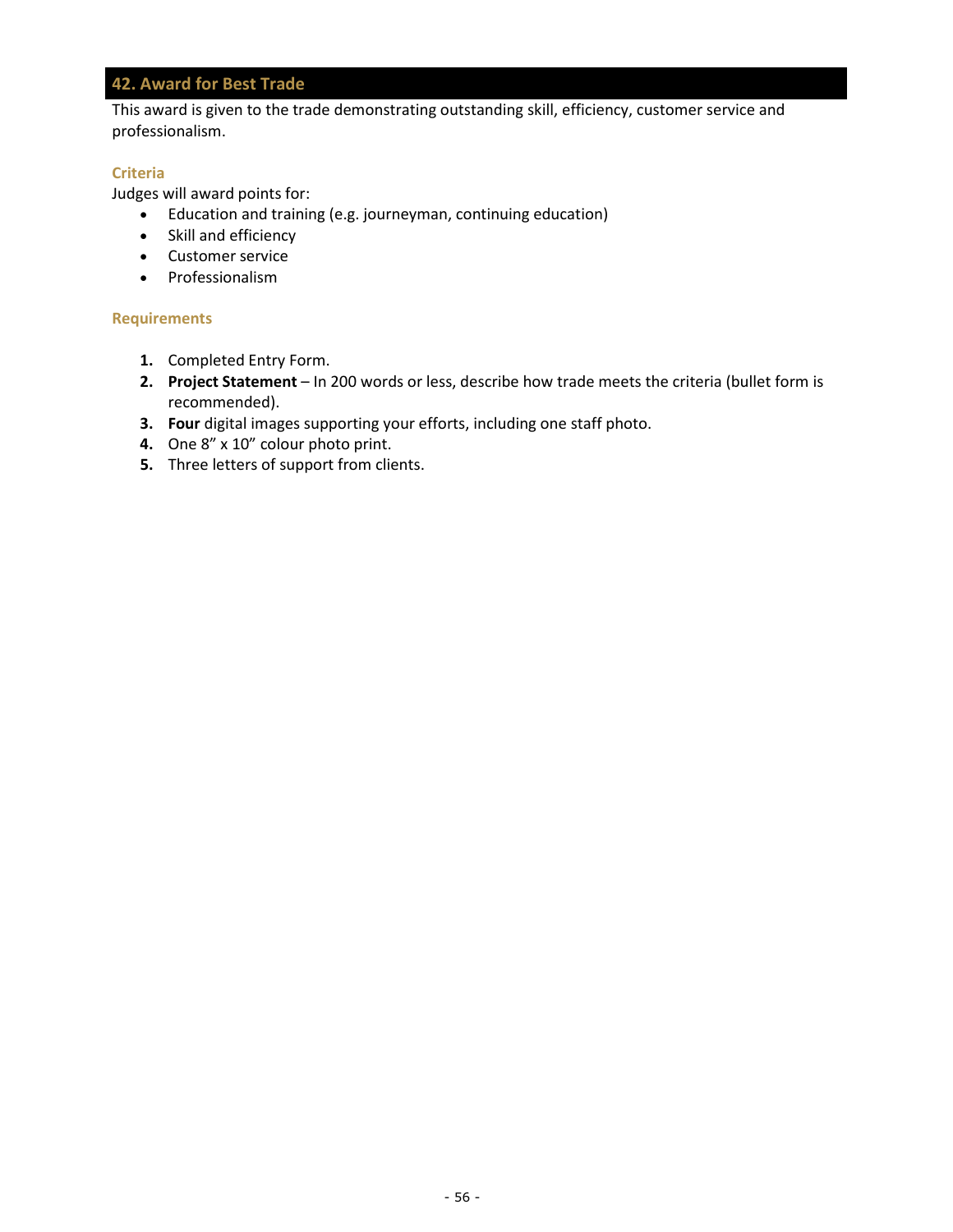## <span id="page-56-0"></span>**43. Green Builder of the Year – Small Volume**

This award recognizes the outstanding contribution of members of the residential construction industry towards the advancement of quality housing through green building practices, building 1 to 5 units per year.

**Please note:** If you entered this category last year, all new photos and writeup are required.

#### **Criteria**

Judges will award points for homes showing:

- Architectural design and overall appeal
- Functionality of floor plan, creative use of space
- Sustainable building practices
- Environmental considerations (e.g. energy efficiency, water conservation, recycling, etc.)
- Special attributes

- **1.** Completed Entry Form.
- **2. Project Statement** In 200 words or less, describe the project and explain how it meets the criteria (bullet form is recommended). Include Energy Efficiency Rating (e.g. Built Green level, Energuide or Energy Star rating, etc.) if applicable.
- **3. Six** digital images. At least one photo must be of exterior of one home.
- **4.** One 8" x 10" colour photo print of a home.
- **5.** List of how many homes built and at what level for the time period between January 1, 2020 and June 19, 2022.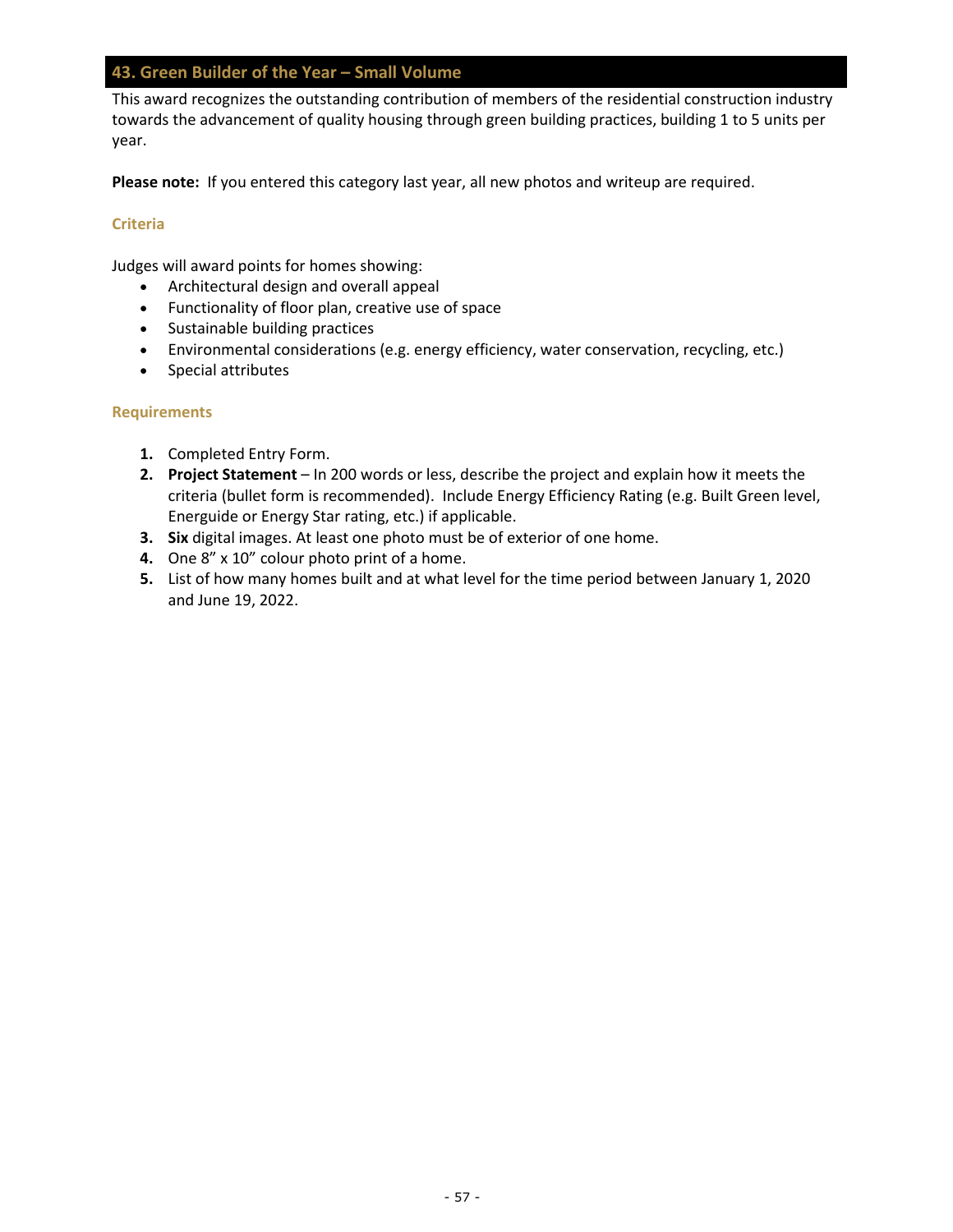## <span id="page-57-1"></span><span id="page-57-0"></span>**44. Green Builder of the Year – Large Volume**

This award recognizes the outstanding contribution of members of the residential construction industry towards the advancement of quality housing through green building practices, building 6 or more units per year.

**Please note:** If you entered this category last year, all new photos and writeup are required.

#### **Criteria**

Judges will award points for homes showing:

- Architectural design and overall appeal
- Functionality of floor plan, creative use of space
- Sustainable building practices
- Environmental considerations (e.g. energy efficiency, water conservation, recycling, etc.)
- Special attributes
- Marketing materials (brochure, digital files)

- **1.** Completed Entry Form.
- **2. Project Statement** In 200 words or less, describe the project and explain how it meets the criteria (bullet form is recommended). Include Energy Efficiency Rating (e.g. Built Green level, Energuide or Energy Star rating, etc.) if applicable.
- **3.** Six digital images. At least two photos must be of exterior of homes.
- **4.** List of how many homes built and at what level for the time period between January 1, 2020 and June 19, 2022
- **5.** Digital copies of applicable marketing materials.
- <span id="page-57-2"></span>**6.** One 8" x 10" colour photo print of a home.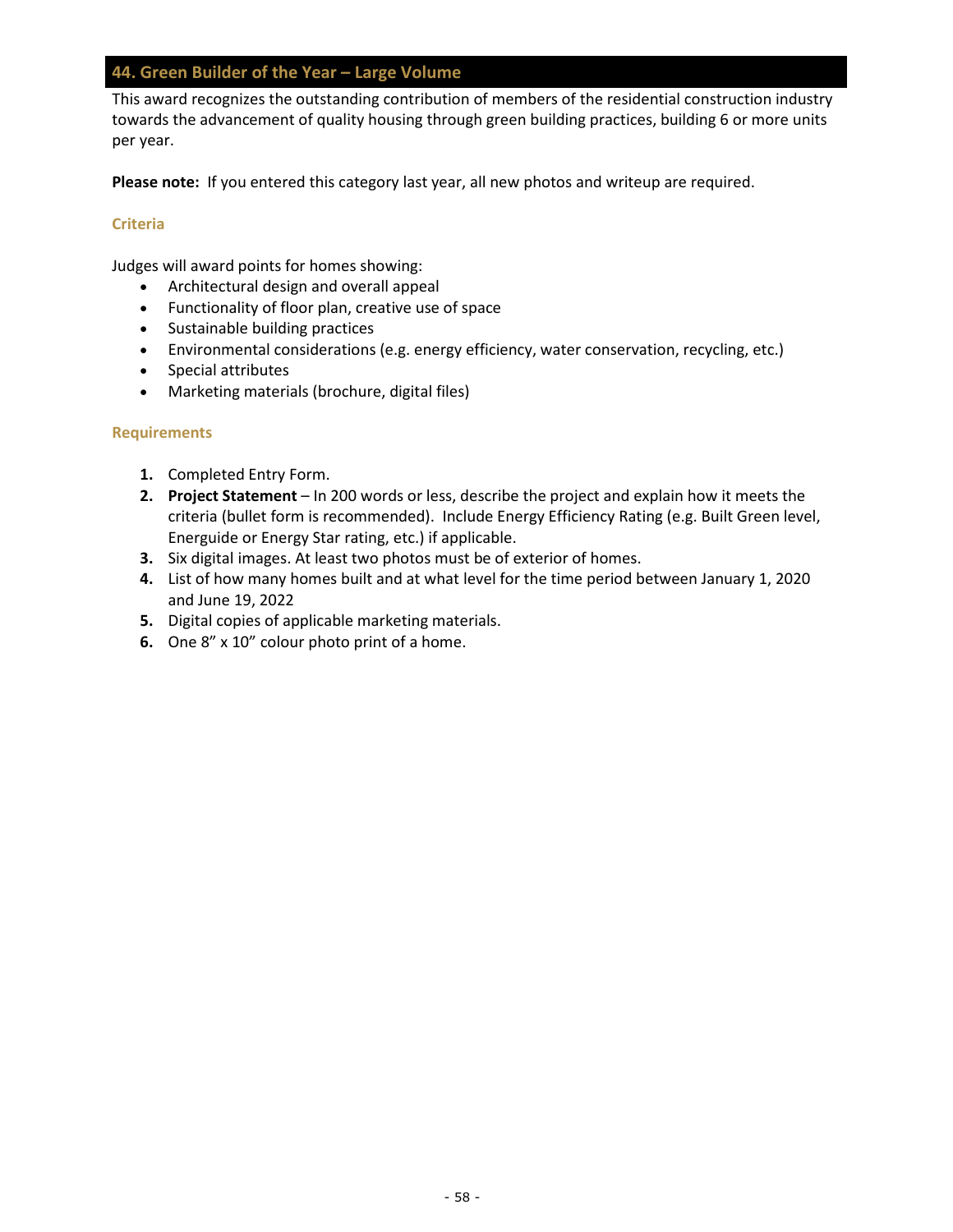#### <span id="page-58-0"></span>**Criteria**

Judges will award points for:

- Exterior architectural design and overall appeal
- Interior design and appeal
- Functionality of floor plan, creative use of space
- Quality of workmanship and attention to detail
- Use of materials (i.e. natural, cost-effectiveness, unique)
- Environmental considerations (e.g. energy efficiency, water conservation, recycling, etc.)
- Special attributes

For Multi-Family and / or Commercial projects, also include:

- Common areas / amenities
- Building envelope solutions and/or restoration
- Accessibility and access/egress

Renovations or conversions of existing buildings are eligible.

In addition to being judged by the above criteria, this entry will accumulate additional points for being a finalist/winner in previous categories.

#### **Entrants must submit a separate entry to this category in order to be eligible.**

#### **Requirements**

- **1.** Completed Entry Form. The cost of construction per square foot, excluding land cost, **must** be identified.
- **2. Project Statement** In 250 words or less, describe the project and explain how it meets the criteria (bullet form is recommended). Include Energy Efficiency Rating (e.g. Built Green level, Energuide or Energy Star rating, etc.) if applicable.
- **3. Eight** digital images of the following:
	- two images showing context in urban setting, architectural character, building/project entry, etc.;
	- two images showing principal living areas (if applicable);
	- four images of your choice.
	- \*\*If a renovation, four extra "before" images may be included, for a total of

twelve images. Images must be clearly named and numbered "Before" and "After."

- **4.** One hi-resolution image (300 dpi) (exterior front).
- **5.** Simple marketing floor plan (If renovation: include before and after).
- **6.** Site plan.
- **7.** Brochure and price list, if applicable.
- **8.** One 8" x 10" colour photo print of exterior (one of the eight above).

<span id="page-58-1"></span>\*\*If renovation: one 5" x 7" (before) **and** one 8" x 10" (after) colour photo print, from the same angle.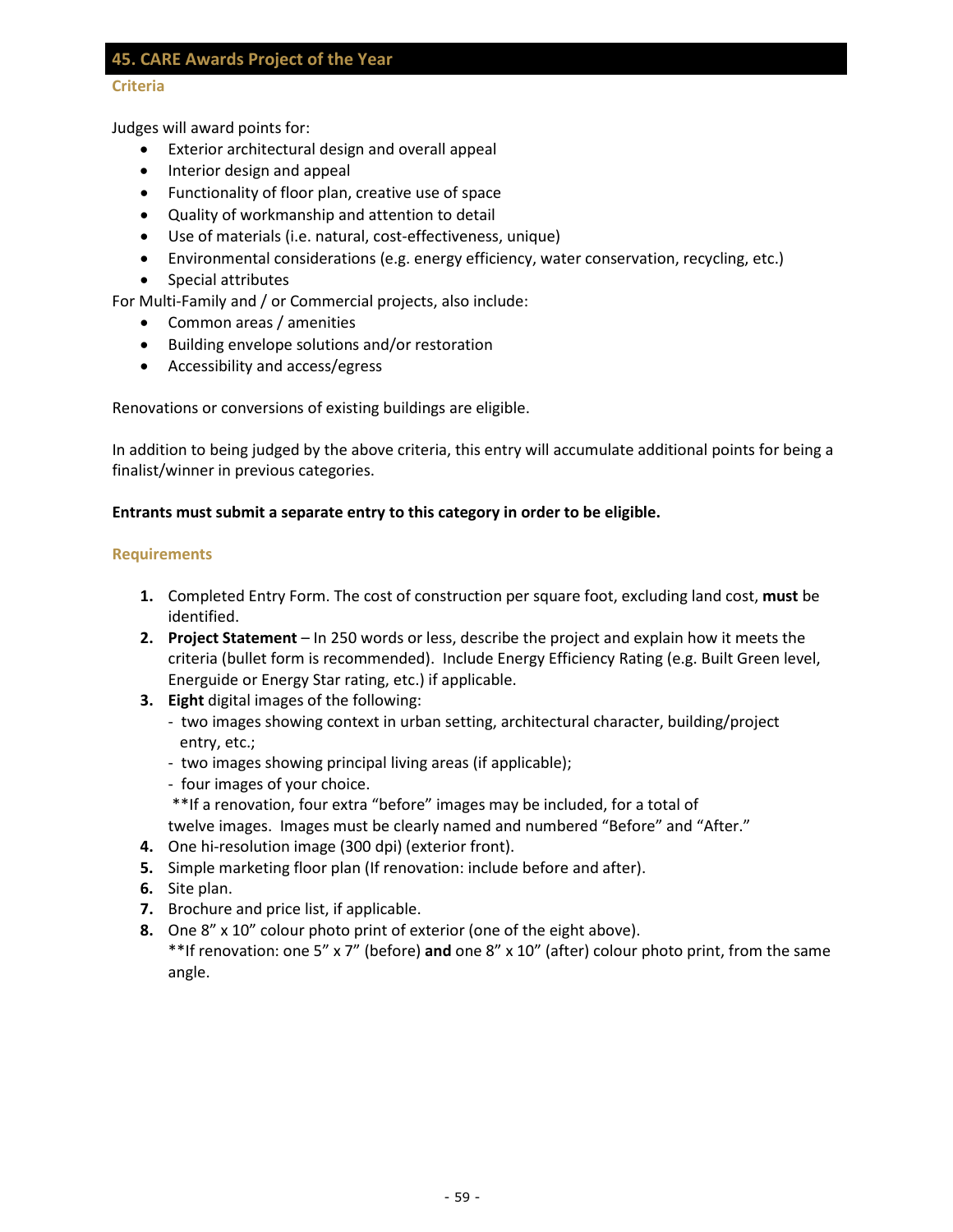#### <span id="page-59-0"></span>**46. Lifetime Achievement Award**

The prestigious Lifetime Achievement Award is presented to an outstanding member of the Victoria Residential Builders Association in recognition of his/her professionalism, dedication and service to the Association and the residential construction industry.

## *This award is presented to a member who has demonstrated an outstanding level of commitment to the goals and principles of the Victoria Residential Builders Association. The winner will receive a "CARE Awards Lifetime Achievement" trophy and certificate.*

This award will not necessarily be given every year.

I nominate

(Nominee)

of <u>services</u> and the service of the service of the service of the series of the series of the series of the series of the series of the series of the series of the series of the series of the series of the series of the s

(Member Company)

\_\_\_\_\_\_\_\_\_\_\_\_\_\_\_\_\_\_\_\_\_\_\_\_\_\_\_\_\_\_\_\_\_\_\_\_\_\_\_\_\_\_\_\_\_\_\_\_\_\_\_\_\_\_\_\_\_\_\_\_\_\_\_\_\_\_\_\_\_\_\_\_\_\_\_\_\_\_\_\_\_\_\_

\_\_\_\_\_\_\_\_\_\_\_\_\_\_\_\_\_\_\_\_\_\_\_\_\_\_\_\_\_\_\_\_\_\_\_\_\_\_\_\_\_\_\_\_\_\_\_\_\_\_\_\_\_\_\_\_\_\_\_\_\_\_\_\_\_\_\_\_\_\_\_\_\_\_\_\_\_\_\_\_\_\_\_

\_\_\_\_\_\_\_\_\_\_\_\_\_\_\_\_\_\_\_\_\_\_\_\_\_\_\_\_\_\_\_\_\_\_\_\_\_\_\_\_\_\_\_\_\_\_\_\_\_\_\_\_\_\_\_\_\_\_\_\_\_\_\_\_\_\_\_\_\_\_\_\_\_\_\_\_\_\_\_\_\_\_\_

\_\_\_\_\_\_\_\_\_\_\_\_\_\_\_\_\_\_\_\_\_\_\_\_\_\_\_\_\_\_\_\_\_\_\_\_\_\_\_\_\_\_\_\_\_\_\_\_\_\_\_\_\_\_\_\_\_\_\_\_\_\_\_\_\_\_\_\_\_\_\_\_\_\_\_\_\_\_\_\_\_\_\_

\_\_\_\_\_\_\_\_\_\_\_\_\_\_\_\_\_\_\_\_\_\_\_\_\_\_\_\_\_\_\_\_\_\_\_\_\_\_\_\_\_\_\_\_\_\_\_\_\_\_\_\_\_\_\_\_\_\_\_\_\_\_\_\_\_\_\_\_\_\_\_\_\_\_\_\_\_\_\_\_\_\_\_

\_\_\_\_\_\_\_\_\_\_\_\_\_\_\_\_\_\_\_\_\_\_\_\_\_\_\_\_\_\_\_\_\_\_\_\_\_\_\_\_\_\_\_\_\_\_\_\_\_\_\_\_\_\_\_\_\_\_\_\_\_\_\_\_\_\_\_\_\_\_\_\_\_\_\_\_\_\_\_\_\_\_\_

List 3 accomplishments of the nominee:

**The following information is for office recording purposes only. Nomination forms without the Member Company name listed below will not be considered. One ballot per member company only please. Nominations are strictly confidential.**

**Nominator** 

**Member Company**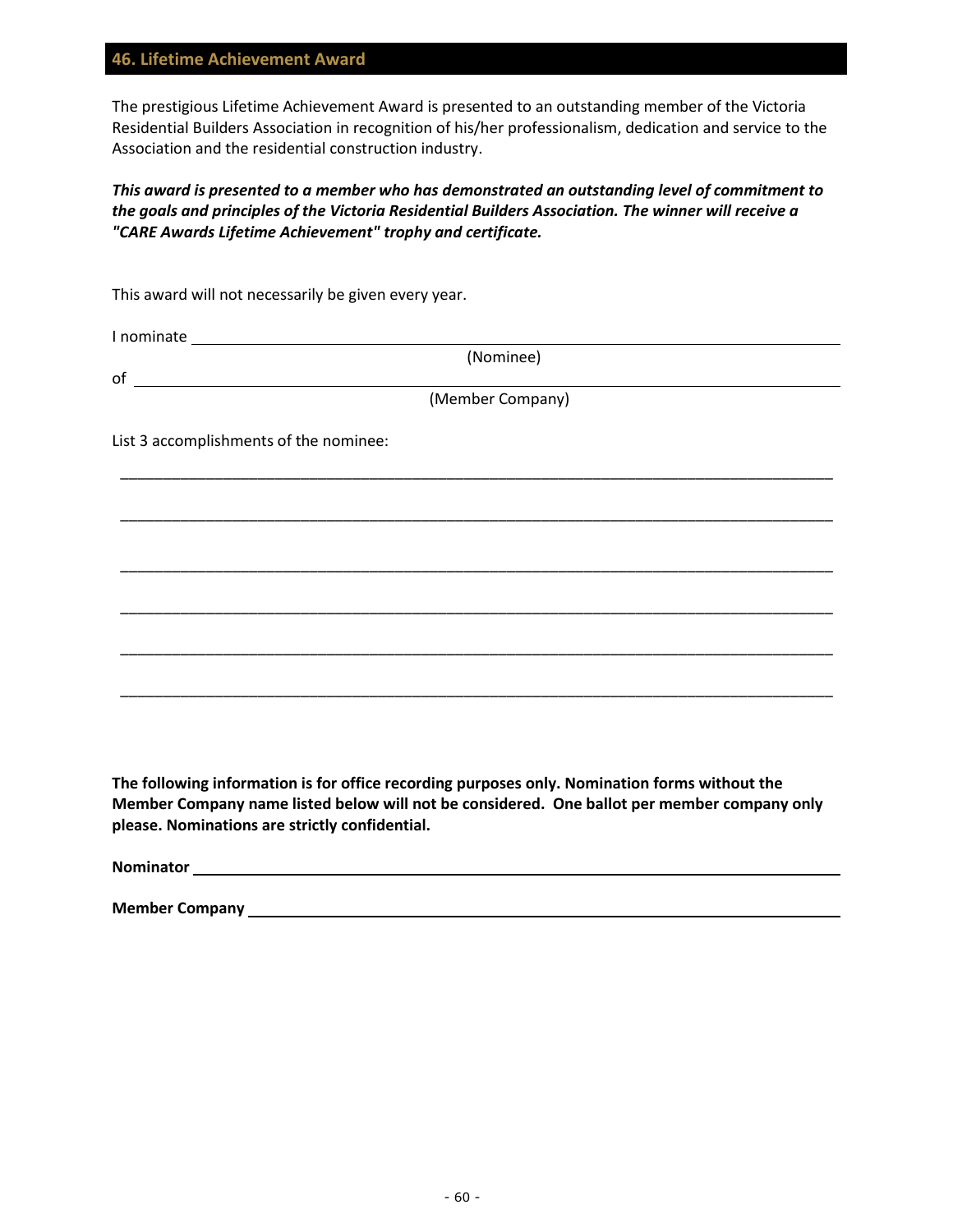## <span id="page-60-0"></span>**SPECIAL INTEREST AWARDS**

#### **Best Home Design - Concept**

Eligible entries for this award are designs of new homes that have not been built. (Criteria on page 61)

#### **"Building Better Futures" Community Award**

This award will be given to a Victoria Residential Builders Association member and/or community leader who has gone beyond the industry and its partners, to assist in the community when and where a need has been felt. **Nominations shall be submitted in writing** to the Victoria Residential Builders Association, **no form or fee required for nomination**. This award will not necessarily be given every year.

#### **Bill Wansbrough Memorial Award**

This award honours the contribution made by Bill Wansbrough to the residential construction industry. It is donated in his memory to recognize significant individual achievements that do not necessarily fit into any of the categories of the CARE Awards. This award will not necessarily be given every year.

#### **Herman Rebneris Student Carpentry Award**

At the CARE Awards, VRBA will present a deserving student with a \$500 cheque to buy "the tools of the trade."

This award is open to students from all Vancouver Island secondary schools with a Carpentry Program. Each school will be sent application forms for students to enter this special competition. In order to be considered, the student must:

- Be registered within the past 12 months in a recognized Carpentry/Woodworking/Career Prep. Program;
- Have a good record of academic achievement;
- Have performed documented school or community service or volunteer work;
- Each application must have a teacher's comment attached.

#### **Student Design Award**

At the CARE Awards, VRBA will present a deserving student with a \$500 cheque to buy design tools and software.

This award is open to students from all Vancouver Island schools with a House Design or Interior Design Program. Each school will be sent application forms for students to enter this special competition. In order to be considered, the student must:

- **Be registered within the past 12 months in a recognized House Design or Interior Design Program;**
- Have a good record of academic achievement;
- Each application must have a teacher's comment attached.

#### **Best Apprentice**

VRBA will honour one of its member's Apprentices demonstrating dedication and commitment to his/her work and the industry. The Best Apprentice will receive a \$500 cheque to buy "the tools of the trade." This award is open to Apprentices who are currently employed by a VRBA member on Vancouver Island. This award will not necessarily be given every year.

#### **Excellence In Creating Housing Affordability**

This award recognizes leadership in addressing housing affordability, including plans or strategies to reduce or streamline the regulatory process; innovative public/private partnerships; initiatives that address growth management and promote high-density housing; innovative solutions that provide additional choice and add quality of life for consumers.

This award is open to all VRBA members on Vancouver Island. **Please submit a letter outlining your achievements**. This award will not necessarily be presented every year.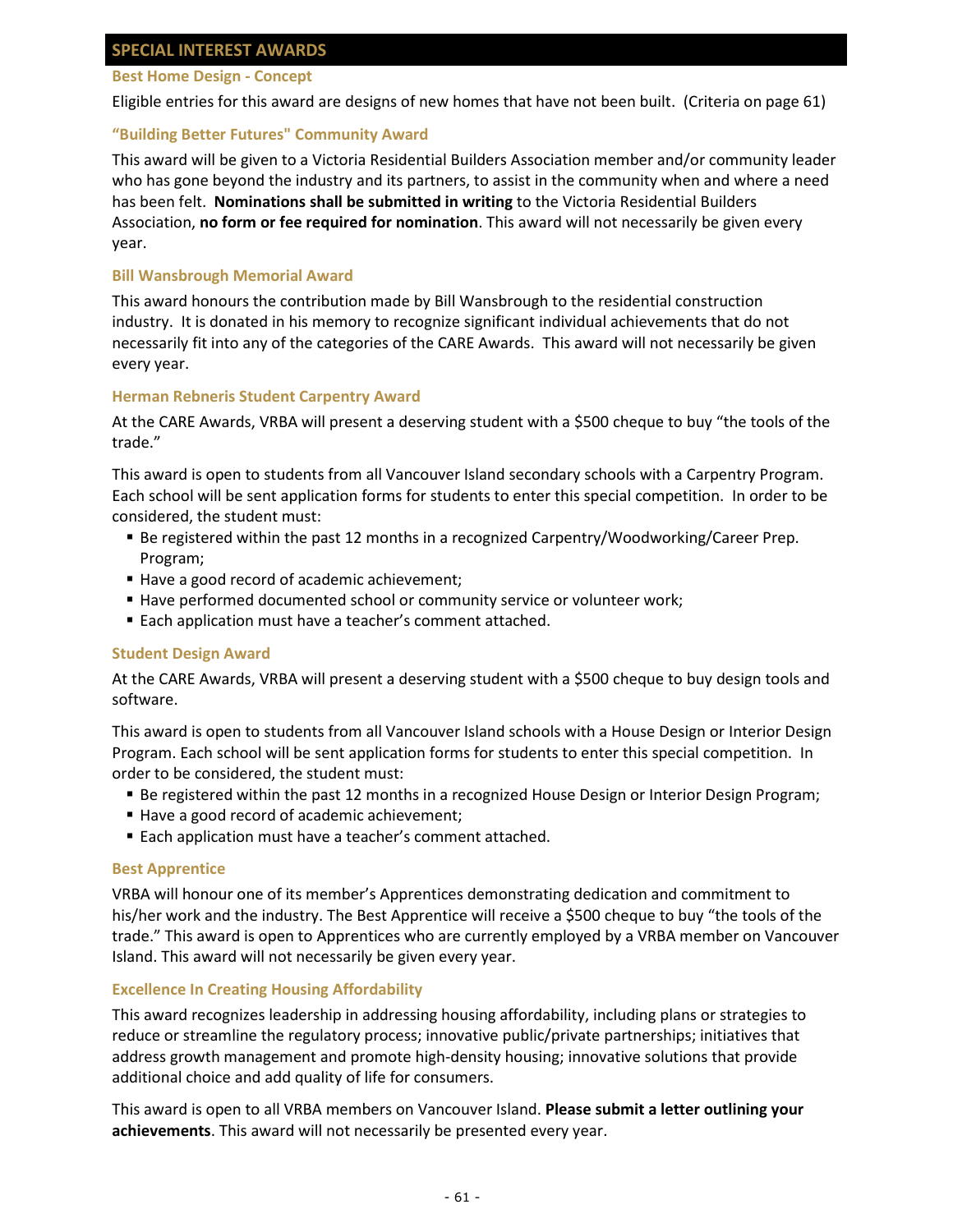<span id="page-61-0"></span>Eligible entries are designs of new homes that have not been built.

#### **Criteria**

Judges will award points for:

- Buildability
- Architectural features, integrity and overall appeal
- Creativity
- Use of space
- Proportion
- Site integration
- Environmental features

- **1.** Completed Entry Form.
- **2. Project Statement**  In 200 words or less, describe the project and how it meets the criteria (bullet form is recommended).
- **3. Six** digital images.
- **4.** One hi-resolution (300 dpi) image.
- **5.** Floor plans.
- **6.** Site plan.
- **7.** Elevations.
- **8.** One 8" x 10" colour photo print of rendering.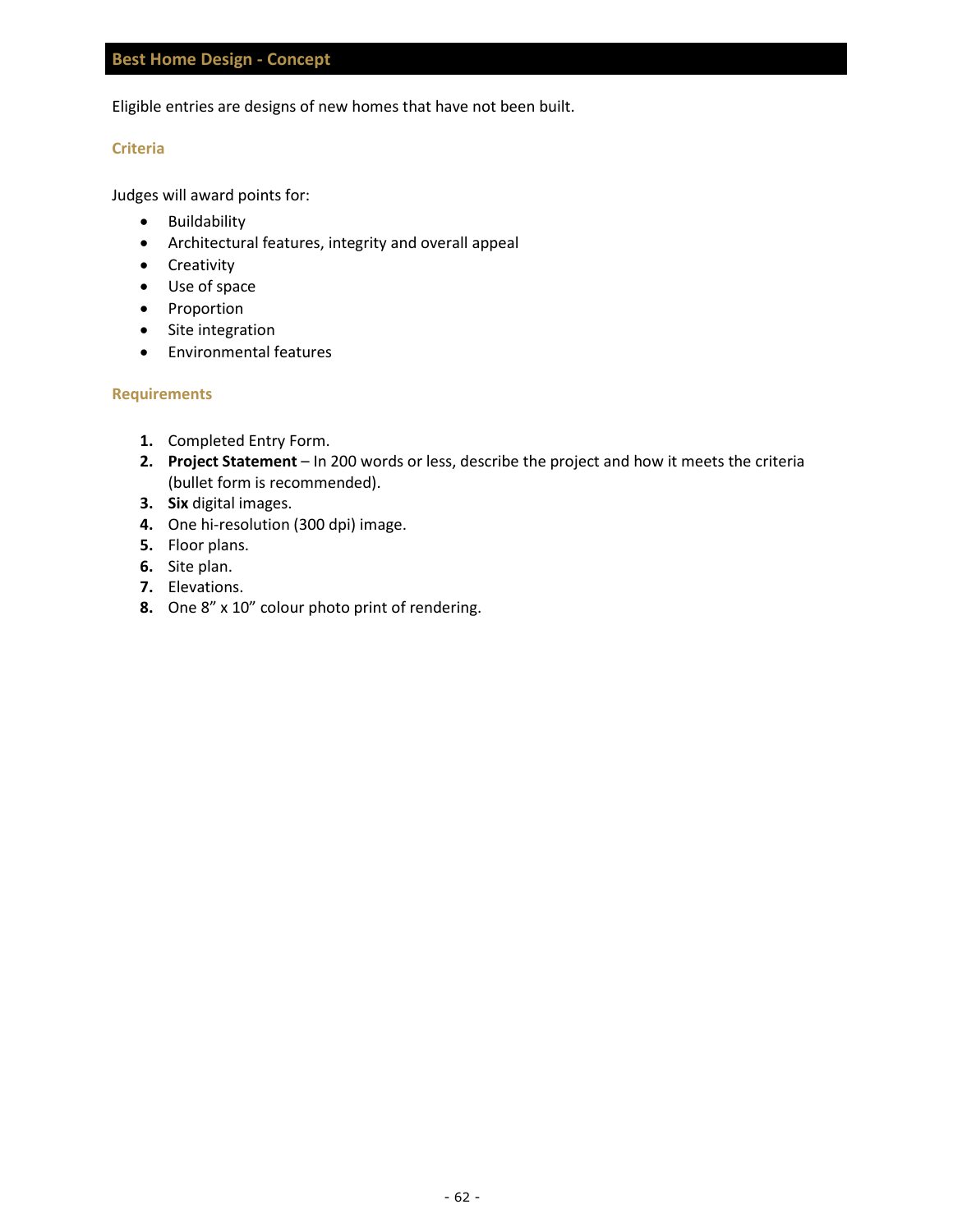#### <span id="page-62-0"></span>**Building Better Futures Community Award**

This award will be given to a Victoria Residential Builders Association member and/or community leader who has gone beyond the industry and its partners, to assist in the community when and where a need has been felt. **Nominations shall be submitted in writing** to the Victoria Residential Builders Association, **no form or fee required for nomination**. This award will not necessarily be given every year.

> **Nominations to be mailed or emailed to:**  Victoria Residential Builders Association, 1 – 3690 Carey Rd, Victoria, BC V8Z 4C2

> > Email[: admin@vrba.ca](mailto:info@chbavictoria.com)

**Deadline: Monday, June 20, 2022**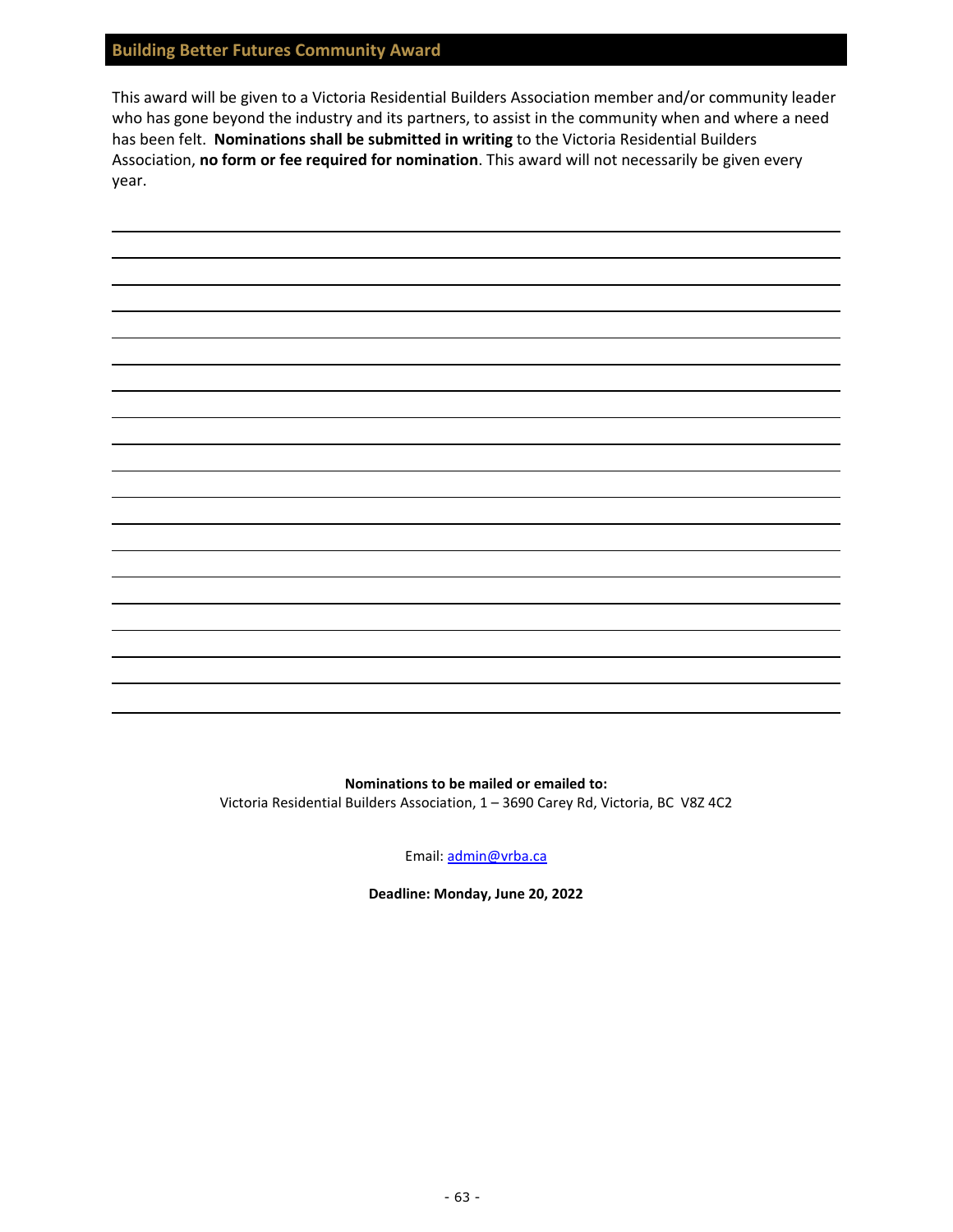<span id="page-63-0"></span>This award honours the contribution made by Bill Wansbrough to the residential construction industry. It is donated in his memory to recognize significant individual achievements that do not necessarily fit into any of the categories of the CARE Awards.

In order to nominate a member for this award, please outline his/her achievements below.

Please consider this award for someone in the association who has given above and beyond to the industry and community. **Deadline: 4:00 pm, Monday, June 20, 2022**

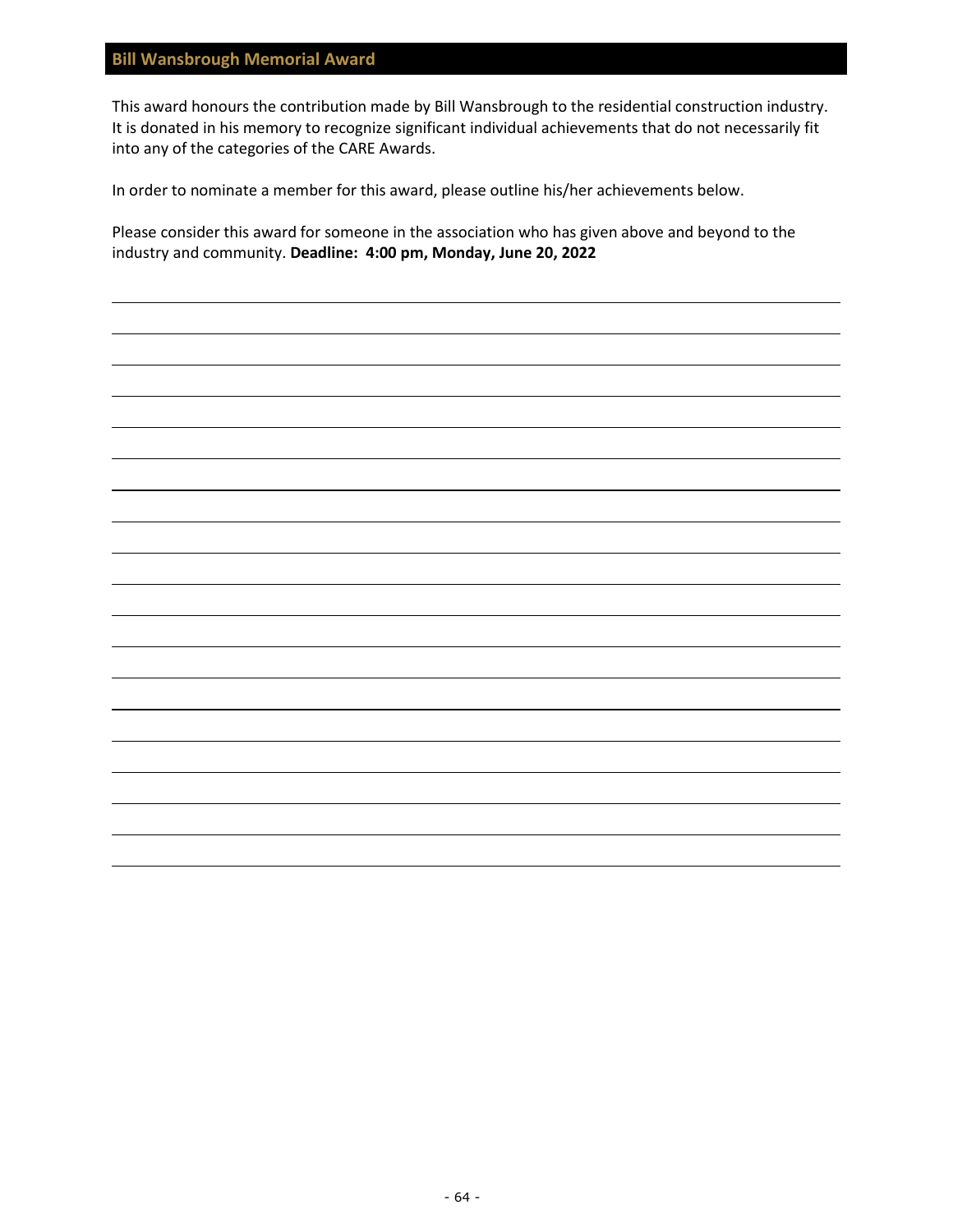<span id="page-64-0"></span>VRBA is proud to present the "Best Apprentice Award". This award has been developed to recognize the talents and dedication of apprentices throughout Vancouver Island.

At this year's event, we will present a deserving Apprentice with a \$500 cheque to purchase "tools of the trade."

**Deadline:** An application letter outlining the following criteria must be received at the VRBA office by **4:00 pm, Monday, June 20, 2022**

#### **Criteria and Requirements**

- Presently working as an apprentice for a VRBA builder, renovator or trade name the employer
- Include letter of support from a VRBA builder, renovator or trade describing how the apprentice has achieved good performance in the following areas: work ethic, attitude, reliability, and skill. Also indicate project(s) on which the apprentice has worked.
- Provide academic information such as: apprenticeship year, academic marks, instructor comments, etc.
- Provide a USB flash drive with two or three digital images of the applicant.
- There is no entry fee for this category.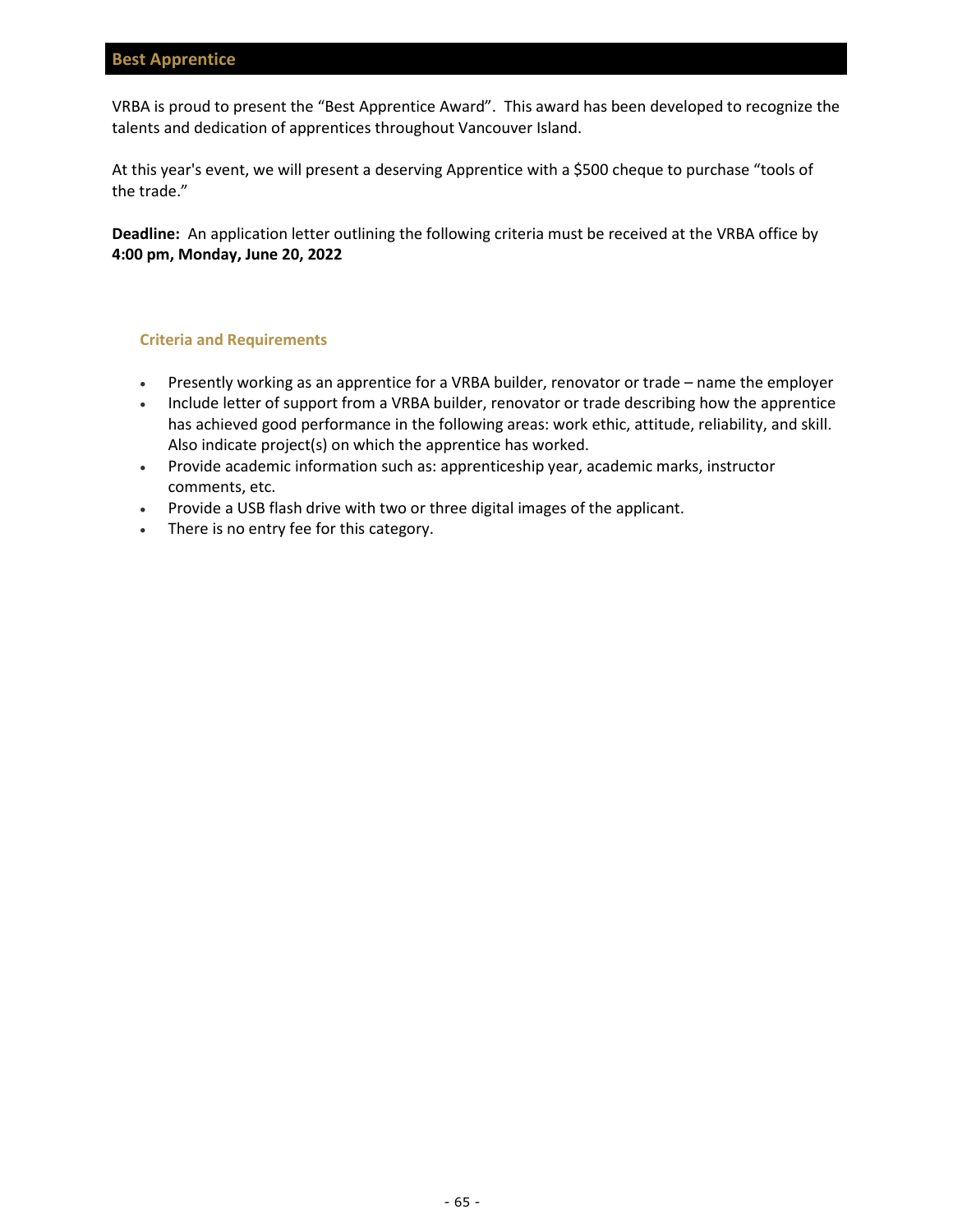## <span id="page-65-0"></span>**Excellence In Creating Housing Affordability**

 $\overline{\phantom{0}}$ 

This award recognizes leadership in addressing housing affordability, including plans or strategies to reduce or streamline the regulatory process; innovative public/private partnerships; initiatives that address growth management and promote high-density housing; innovative solutions that provide additional choice and add quality of life for consumers.

This award is open to all VRBA members on Vancouver Island. **Please submit a letter outlining your achievements**. This award will not necessarily be presented every year.

> **Nominations to be mailed or emailed to: Victoria Residential Builders Association, 1 – 3690 Carey Rd, Victoria, BC V8Z 4C2**

> > Email: [admin@vrba.ca](mailto:info@chbavictoria.com)

**Deadline: 4:00 pm, Monday, June 20, 2022**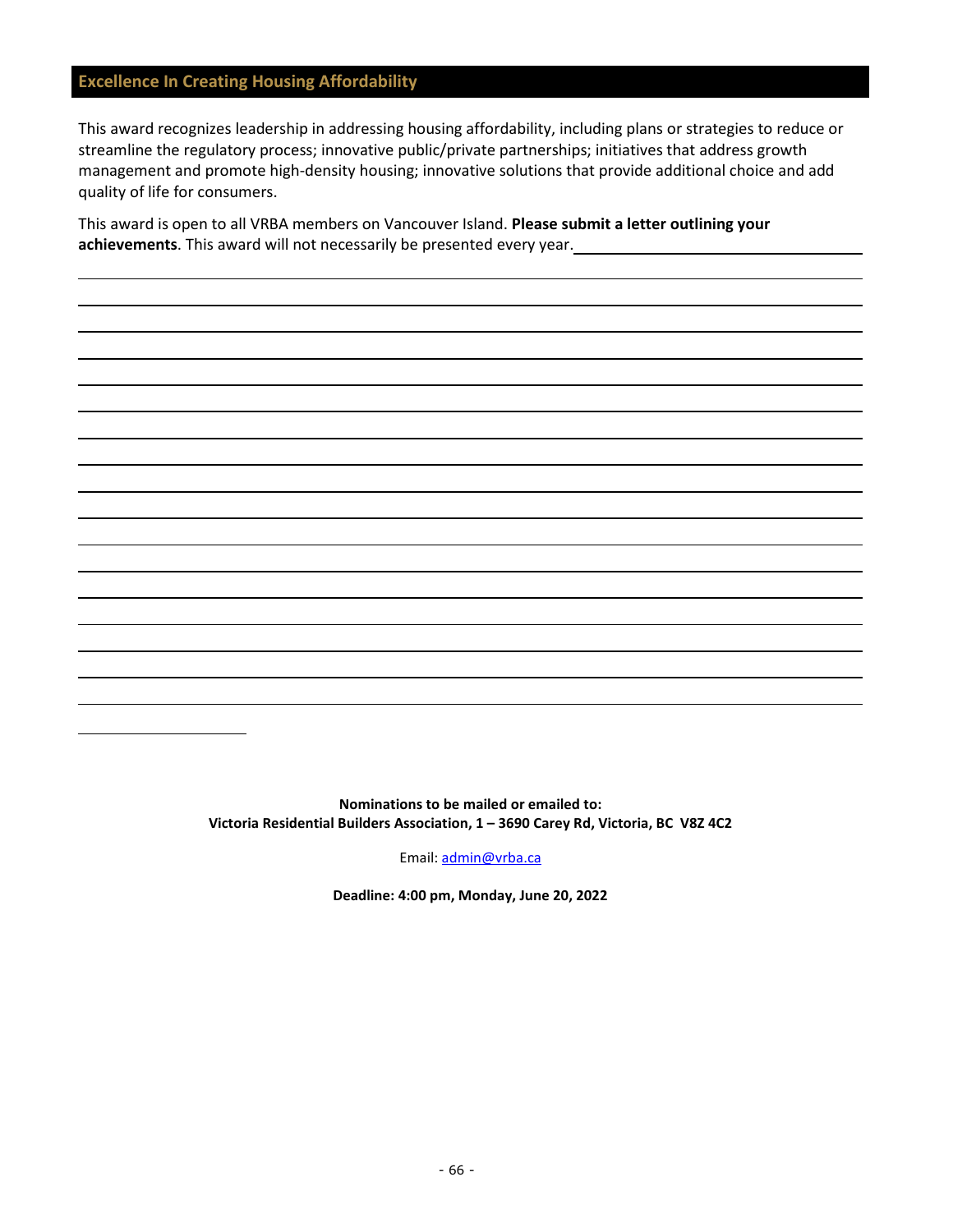

## *2022 CARE AWARDS of VANCOUVER ISLAND*

*The Victoria Residential Builders Association extends an invitation to enter our prestigious building industry awards competition. Complete guidelines and forms are on-line a[t vrba.ca](http://vrba.ca/) an[d careawards.ca.](https://careawards.ca/) Call the VRBA office at 250.383.5044 if you have any questions about your entry. Please complete one Entry Form for each entry.* 

<span id="page-66-0"></span>

|    | <b>ENTRY FORM</b>                                                                                                                                                                                                                                                             |
|----|-------------------------------------------------------------------------------------------------------------------------------------------------------------------------------------------------------------------------------------------------------------------------------|
|    | Category: the contract of the contract of the contract of the contract of the contract of the contract of the contract of the contract of the contract of the contract of the contract of the contract of the contract of the                                                 |
|    |                                                                                                                                                                                                                                                                               |
|    | *All CARE Awards material will display the entrant's company name exactly as indicated above. Maximum of 3 companies.                                                                                                                                                         |
|    | For categories 1-13; 17-20; 30-31; 33; 34; 40*; 43-45: A VRBA builder/renovator must be the primary entrant; *Cat 40 for residential projects only. Builders and<br>Renovators are strongly encouraged to co-enter with VRBA designers involved in the project if applicable. |
|    |                                                                                                                                                                                                                                                                               |
|    |                                                                                                                                                                                                                                                                               |
|    |                                                                                                                                                                                                                                                                               |
|    |                                                                                                                                                                                                                                                                               |
|    |                                                                                                                                                                                                                                                                               |
|    |                                                                                                                                                                                                                                                                               |
|    |                                                                                                                                                                                                                                                                               |
|    |                                                                                                                                                                                                                                                                               |
|    |                                                                                                                                                                                                                                                                               |
|    | Built Green level; R-2000; Energuide Rating; Energy Star; or other achieved (if applicable): (specify)                                                                                                                                                                        |
|    |                                                                                                                                                                                                                                                                               |
| 1. | ALL CATEGORIES except SALES & MARKETING:                                                                                                                                                                                                                                      |
|    | Square Footage pertaining to this category (home, kitchen, bath, or interior, etc.): _________________________                                                                                                                                                                |
|    | Total Cost of Construction/Renovation (pertaining to this category only; not including land): \$                                                                                                                                                                              |
|    | Cost per square foot pertaining to this category (kitchen, bath, home, etc.; not including land): \$                                                                                                                                                                          |
|    |                                                                                                                                                                                                                                                                               |
| 2. | <b>MULTI-FAMILY CATEGORY:</b> $\Box$ For Sale $\Box$ Rental                                                                                                                                                                                                                   |
|    |                                                                                                                                                                                                                                                                               |
|    |                                                                                                                                                                                                                                                                               |
|    | This project has not been previously entered in other residential awards programs on Vancouver Island or region.                                                                                                                                                              |
| ◡  |                                                                                                                                                                                                                                                                               |
| ப  | I have read and agree to all terms and conditions of the Call For Entry guidelines.                                                                                                                                                                                           |
|    | (signature)                                                                                                                                                                                                                                                                   |
|    | In the event that the company submitting an entry is not the primary Builder/Developer/Renovator, authorization must be obtained.<br>Please obtain a release form on page 11 or from the website.                                                                             |
|    | All entries become property of the Victoria Residential Builders Association. Information is subject to verification. Misrepresentation may<br>result in disqualification.                                                                                                    |
|    |                                                                                                                                                                                                                                                                               |

Your nomination for Customer Service by Supplier / Trade (Company & Employee name) Please fill out VRBA Member Contributors on next pages. One completed list per project is required.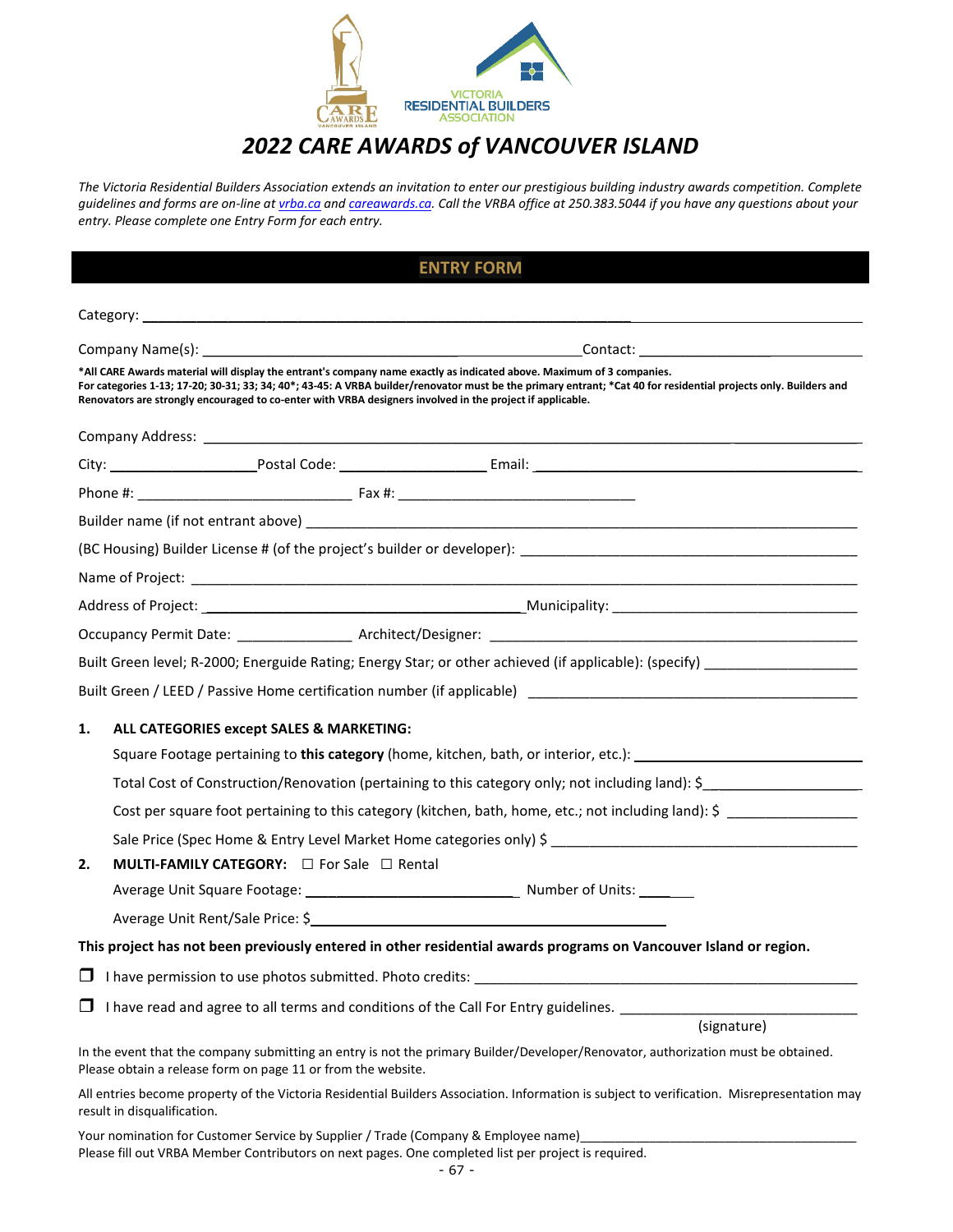## **VRBA MEMBER CONTRIBUTORS**

Please check boxes of all VRBA members involved in your project. Consider all suppliers, trades, designers and professionals. May be used for promotional purposes. **NOTE: Only member companies listed at the beginning of the Entry Form will be recognized in media releases and at the awards.** Only **one** completed list is necessary for each project (if it is entered in more than one category).

- $\Box$  Abstract Developments Inc.
- **D** Adapt Design
- □ Alair Homes Victoria
- **I** Alan Jones Construction Ltd.
- $\Box$  Alpine Insulation Ltd.
- $\Box$  Amity Construction Inc.
- AP Woodworks Ltd.
- Ardmore Construction Ltd.
- □ Ash Mountain Construction Ltd.
- $\Box$  Bear Mountain-Ecoasis Developments
- **Bennefield Construction Ltd.**
- $\Box$  Birch Bark Builders Inc.
- **BlueWater Developments**
- **Bowcey Construction Ltd.**
- $\square$  Brock White Canada
- **D** BTH Construction Ltd.
- $\Box$  Building It Right
- **Butler Concrete & Aggregate Ltd.**
- **T** C & W Campbell Homes Ltd.
- CareVest Capital Inc.
- **Carly Sanderson Interiors**
- Carsa Construction
- **C** Centra Construction Group
- Christopher Developments Inc.
- $\Box$  Città Group
- Clarkston Construction 2004 Ltd.
- **D** Coast Capital Savings Federal Credit Union
- Coast Prestige Homes Ltd.
- **COASTAL COMMUNITY Credit Union**
- Coda Homes Ltd.
- Concert
- **D** Conforti Homes Ltd.
- **D** CWH Construction
- D Denford Construction Management
- $\square$  Designated Developments
- D DM Patterson Construction
- $\Box$  East Bay Developments
- **EMCO** Corporation
- **Enerlytics Building Performance Ltd.**
- □ EnViroTec General Contracting Ltd.
- **Exerise Developments Ltd.**
- $\Box$  Falcon Heights Contracting Ltd.
- **T** Flashhouse Built Design Inc.
- **FloForm Countertops**
- □ FortisBC Energy (Vancouver Island)
- FreshSpaces Design/Build Ltd.
- □ GableCraft R.B. Homes LP
- Gary Sandhu Developments Ltd.
- Genco Construction Ltd.
- Gondal Developments
- Goodison Construction Ltd.
- Gorter Construction Ltd.
- $\Box$  Green Island Builders
- Greenmark Siteworks Ltd.
- Grey Lynx Ventures Ltd.
- Griffin Properties Ltd.
- **GT Mann Contracting Ltd.**
- □ H.I. Mechanical Inc.
- **Haldane Homes**
- **Heat Savers Fireplace & Patio Co.**
- **Highline Construction Ltd.**
- **Hobson Woodworks Inc.**
- **Homewood Constructors Ltd.**
- **Hourigan's Flooring**
- **Hoyt Design Co.**
- $\Box$  Hutchinson Contracting Ltd.
- □ Independent Concrete Ltd.
- $\Box$  Integral Design Ltd.
- $\Box$  Interactive Construction Inc.
- $\Box$  Irwin Industries (1988) Ltd.
- $\Box$  Island Energy Inc.
- □ Island Floor Centre
- **James' Joinery Ltd.**
- **Jason Good Custom Cabinets Inc.**
- $\Box$  Java Designs
- **J** Jenny Martin Design
- $\Box$  Jesse Baidwan Developments
- $\Box$  K2 Stone (Victoria) Inc.
- **I** Kahlon Developments
- $\Box$  Kang and Gill Construction Ltd.
- **D** KB Design
- $\Box$  Ken Murray Developments Ltd.
- $\Box$  Khataw Development
- $\Box$  Kingsnorth Development Corp.
- □ Langdon Weir Construction Ltd.
- □ Larsen Custom Woodworks Inc./Larsen Group